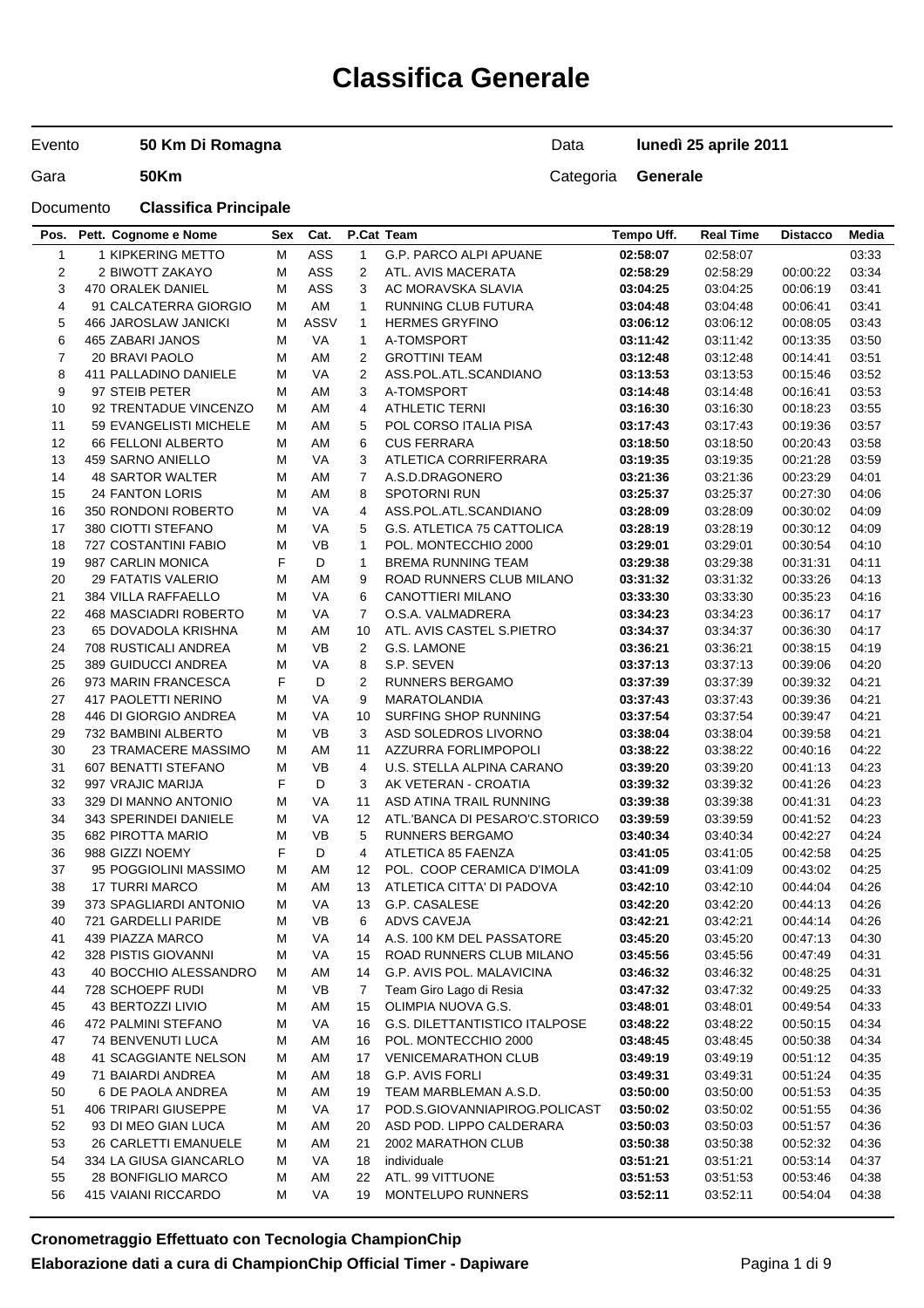### Documento **Classifica Principale**

#### Data **lunedì 25 aprile 2011**

| VC<br>805 BORDONI CARLUCCIO<br>M<br>$\mathbf{1}$<br>03:52:26<br>04:38<br>57<br>2002 MARATHON CLUB<br>03:52:26<br>00:54:19<br>58<br>322 MOSCONI MASSIMILIANO<br>M<br>VA<br>20<br>03:52:29<br>04:38<br><b>TASSISTI FIORENTINI</b><br>03:52:29<br>00:54:22<br>04:40<br>59<br><b>86 BOCCANERA MARCO</b><br>М<br>AM<br>23<br><b>GROTTINI TEAM</b><br>03:53:27<br>03:53:27<br>00:55:20<br>F<br>D<br>5<br>ATLETICA CITTA' DI PADOVA<br>03:53:34<br>03:53:34<br>04:40<br>60<br>912 BORZANI LISA<br>00:55:28<br>67 BISCARDI ALBERTO<br>04:41<br>61<br>М<br>AM<br>24<br>ATL. CALENZANO<br>03:54:13<br>03:54:13<br>00:56:06<br>M<br>AM<br><b>I PODISTI</b><br>04:42<br>62<br>75 ABER ANDREA<br>25<br>03:55:10<br>03:55:10<br>00:57:04<br>63<br>M<br>VA<br>21<br><b>FLY RUNNER</b><br>03:56:29<br>03:56:29<br>04:43<br>376 GALLINA DAVIDE<br>00:58:22<br>64<br>M<br>VA<br>22<br>ATL. VIGNATE<br>04:44<br>361 RONGAROLI GIANLUCA<br>03:56:45<br>03:56:45<br>00:58:39<br>65<br><b>VA</b><br>04:44<br>364 SFONDALMONDO<br>м<br>23<br>ATLETICA AVIS PERUGIA<br>03:56:59<br>03:56:59<br>00:58:52<br>66<br><b>FIAMME CREMISI</b><br>03:57:22<br>04:44<br>25 GERVASONI ROBERTO<br>М<br>AM<br>26<br>03:57:22<br>00:59:15<br>67<br><b>TERZO TEMPO TRAIL</b><br>04:45<br><b>72 MONTANARI ENRICO</b><br>М<br>AM<br>27<br>03:57:38<br>03:57:38<br>00:59:32<br>M<br>AM<br>68<br>100 SAMONIL ROBERT<br>28<br>HORIZONT KOLA NOVA'L<br>03:58:01<br>03:58:01<br>00:59:55<br>04:45<br>69<br>M<br>VA<br>03:58:38<br>04:46<br>354 VENTURI ROBERTO<br>24<br>A.S.D. LA LUMEGA<br>03:58:38<br>01:00:31<br>M<br>04:48<br>70<br>84 BETTOLI ALESSANDRO<br>AM<br>29<br>ATLETICA 85 FAENZA<br>04:00:05<br>04:00:05<br>01:01:58<br>04:48<br>71<br>57 AMMIRATA MAURIZIO<br>М<br>AM<br>30<br>LA FULMINEA RUNNING TEAM<br>04:00:19<br>04:00:19<br>01:02:13<br>72<br><b>VB</b><br>04:48<br>671 MILAN OTTORINO<br>М<br>8<br><b>G.S.ALPINI VICENZA</b><br>04:00:38<br>04:00:38<br>01:02:31<br>73<br>608 DE CONTI DANILO<br><b>VB</b><br><b>GRUPPO SPORTIVO MERCURYUS</b><br>04:49<br>М<br>9<br>04:01:21<br>04:01:21<br>01:03:14<br>74<br>21 SARTI FEDERICO<br>M<br>AM<br>31<br>OLIMPIA NUOVA G.S.<br>04:02:22<br>04:02:22<br>01:04:16<br>04:50<br>75<br>M<br>AM<br>04:51<br>81 MELANDRI DAVIDE<br>32<br>A.S. 100 KM DEL PASSATORE<br>04:02:35<br>04:02:35<br>01:04:29<br>76<br>374 FEDERICI NICOLA<br>M<br>VA<br>04:02:41<br>04:51<br>25<br>ATL. RODENGO SAIANO<br>04:02:41<br>01:04:34<br>77<br>640 KASE JAROSLAV<br><b>VB</b><br>04:02:44<br>04:51<br>М<br>10<br>Barnex sport Brno<br>04:02:44<br>01:04:37<br>78<br>04:51<br>52 MINIATI LEONARDO<br>М<br>AM<br>33<br>TOSCO-ROMAGNOLA CICLI CAROLI<br>04:02:54<br>04:02:54<br>01:04:48<br>04:51<br>79<br>386 ACCARINO FRANCESCO<br>М<br>VA<br>26<br>A.S.D. VILLA DE SANCTIS<br>04:03:08<br>04:03:08<br>01:05:02<br>M<br><b>VB</b><br>04:52<br>80<br>681 ZUCCARI UGO<br>11<br>A.S.D. VILLA DE SANCTIS<br>04:04:09<br>04:04:09<br>01:06:02<br>81<br>M<br><b>VB</b><br>04:53<br>630 PRIMAVERA ANGELO<br>12<br>POL. MONTECCHIO 2000<br>04:04:37<br>04:04:37<br>01:06:30<br>82<br>M<br><b>VA</b><br>04:53<br><b>462 GIRANI GIUSEPPE</b><br>27<br><b>TESSERA GIORNALIERA</b><br>04:04:42<br>04:04:42<br>01:06:35<br>83<br>04:54<br><b>46 SAVINI MICHELE</b><br>М<br>AM<br>34<br>ATLETICA RAVENNA<br>04:05:02<br>04:05:02<br>01:06:55<br><b>VB</b><br>04:54<br>84<br>639 FILIPPI CLAUDIO<br>М<br><b>TRAIL ROMAGNA</b><br>04:05:27<br>04:05:27<br>01:07:20<br>13<br>VA<br><b>DELTA SPEDIZIONI</b><br>04:55<br>85<br>342 CARBONE LUCA<br>М<br>28<br>04:06:25<br>04:06:25<br>01:08:18<br>AM<br>35<br>86<br>9 MORANDIN LUCIANO<br>М<br><b>GRUPPO SPORTIVO MERCURYUS</b><br>04:07:05<br>04:07:05<br>01:08:59<br>04:56<br>11 TOMASELLA FABIO<br>M<br>AM<br>36<br><b>GRUPPO SPORTIVO MERCURYUS</b><br>04:56<br>87<br>04:07:05<br>04:07:05<br>01:08:59<br>453 ROVERI ANDREA<br>M<br>VA<br><b>CUS FERRARA</b><br>04:57<br>88<br>29<br>04:07:35<br>04:07:35<br>01:09:28<br>89<br>VC<br>$\overline{2}$<br>04:07:39<br>835 CARLINI WILLIAM<br>М<br>POD. FINALE EMILIA<br>04:07:39<br>01:09:32<br>04:57<br>90<br>VA<br><b>G.S.IL FIORINO</b><br>04:59<br>390 ROSAI FRANCESCO<br>М<br>30<br>04:09:22<br>04:09:22<br>01:11:15<br>ATL. PRESEZZO<br>91<br><b>382 ROTA GIAMBATTISTA</b><br>М<br>VA<br>31<br>04:09:26<br>04:09:26<br>01:11:20<br>04:59<br>92<br>M<br><b>VB</b><br>747 CIMATTI MARIO<br>14<br>POD. AVIS CASTELBOLOGNESE<br>04:09:29<br>04:09:29<br>01:11:23<br>04:59<br>93<br>VA<br><b>G.S. BANCARI ROMANI</b><br>327 LEONCINI CLAUDIO<br>М<br>32<br>04:09:57<br>04:09:57<br>01:11:50<br>04:59<br>94<br><b>SALCUS</b><br>70 TOLOTTI MORGAN<br>М<br>AM<br>37<br>04:10:32<br>01:12:25<br>05:00<br>04:10:32<br>95<br><b>VB</b><br>707 GRAGLIA RAFFAELE<br>М<br>15<br>G. P. DILETT. TAPPOROSSO<br>04:10:56<br>04:10:56<br>01:12:49<br>05:01<br>96<br>716 MASCI RANIERI<br>M<br><b>VB</b><br>ASD 'F.A.R.T. SPORT'<br>04:11:25<br>04:11:25<br>01:13:18<br>05:01<br>16<br>97<br>410 FASTIGARI PAOLO<br>ATL. U.S. NERVIANESE 1919<br>04:11:36<br>04:11:36<br>05:01<br>М<br>VA<br>33<br>01:13:29<br>98<br>723 MONTI GABRIELE<br>M<br>VB<br>17<br>G.P. AVIS FORLI<br>04:11:53<br>04:11:53<br>05:02<br>01:13:46<br>VB<br>99<br>685 CHITI CLAUDIO<br>18<br>ATLETICA SIGNA ASD<br>04:13:02<br>05:03<br>M<br>04:13:02<br>01:14:55<br><b>39 BONFRATE DOMENICO</b><br>G.S. LAMONE<br>04:13:03<br>05:03<br>100<br>м<br>AM<br>38<br>04:13:03<br>01:14:57<br>101<br>318 GIROTTI FRANCESCO<br>VA<br>G.S. PASTA GRANAROLO<br>04:13:33<br>04:13:33<br>05:04<br>M<br>34<br>01:15:27<br>102<br>706 RUZZIER SERGIO<br>VB<br><b>SPORTIAMO</b><br>04:13:57<br>05:04<br>M<br>19<br>04:13:57<br>01:15:50<br>103<br>19 DI GIORGIO GIUSEPPE<br>PODISTICA SOLIDARIETA'<br>04:13:59<br>05:04<br>M<br>AM<br>39<br>04:13:59<br>01:15:53<br>104<br><b>79 VIOLA CARLO ALBERTO</b><br>M<br>AM<br>40<br>ASD PODISTI COTIGNOLA<br>04:14:40<br>04:14:40<br>05:05<br>01:16:33<br><b>MARATHON CLUB CITTA' DI</b><br>105<br>61 AQUILANI LUCA<br>M<br>AM<br>41<br>04:14:45<br>04:14:45<br>05:05<br>01:16:38<br>106<br>49 VARANI LUCA<br>ATL. CASONE NOCETO<br>04:15:01<br>05:06<br>м<br>AM<br>42<br>04:15:01<br>01:16:54<br>107<br><b>16 MARCHI MASSIMILIANO</b><br>М<br>AM<br>A.P.D. AMATORI ATLETICA NAPOLI<br>04:15:47<br>05:06<br>43<br>04:15:47<br>01:17:40<br>742 GRANDI STEFANO<br>ASD POD. LIPPO CALDERARA<br>108<br>М<br>VB<br>04:15:59<br>01:17:53<br>05:07<br>20<br>04:15:59<br>109<br>724 CALLINI LEONARDO<br>VB<br>POL. COOP CERAMICA D'IMOLA<br>04:16:10<br>05:07<br>M<br>21<br>04:16:10<br>01:18:04<br>110<br>664 BRENICCI CARLO<br>М<br>VB<br>22<br>POD. MADONNA DI SOTTO<br>05:07<br>04:16:13<br>04:16:13<br>01:18:07<br>414 COVIZZI GAETANO<br>111<br>VA<br>35<br>ATL. SAN MARCO U.S. ACLI<br>04:16:18<br>05:07<br>М<br>04:16:18<br>01:18:11<br>112<br>738 GROSSI GIOVANNI<br>VB<br>23<br>POL. MADONNINA<br>04:17:18<br>05:08<br>М<br>04:17:18<br>01:19:12<br>113<br>412 SEPPI ROBERTO<br>VA<br>ATL. VALLI DI NON E SOLE<br>04:17:33<br>05:09<br>М<br>36<br>04:17:33<br>01:19:26<br>819 IANES GIULIO<br>VC<br>114<br>3<br>ATL. VALLI DI NON E SOLE<br>04:17:33<br>04:17:33<br>05:09<br>М<br>01:19:26<br>F<br>115<br>1000 DURANTI DANIELA<br>D<br>ASD PODISTI COTIGNOLA<br>04:17:36<br>6<br>04:17:36<br>01:19:29<br>05:09<br>116<br>396 BRUSCHI MAURIZIO<br>VA<br><b>RUNNING OLTREPO'</b><br>05:09<br>М<br>37<br>04:17:47<br>04:17:47<br>01:19:40<br>471 SGUARCINI PAOLO<br><b>GRANDUCATO DI TOSCANA</b><br>117<br>М<br>VA<br>38<br>04:18:01<br>04:18:01<br>05:09<br>01:19:54<br>118<br>666 PELLIZZARDI MASSIMO<br>М<br>VB<br>JOGGING TEAM PATERLINI<br>04:18:13<br>04:18:13<br>24<br>01:20:06<br>05:09 | Pos. | Pett. Cognome e Nome | Sex | Cat. | P.Cat Team | Tempo Uff. | <b>Real Time</b> | <b>Distacco</b> | Media |
|--------------------------------------------------------------------------------------------------------------------------------------------------------------------------------------------------------------------------------------------------------------------------------------------------------------------------------------------------------------------------------------------------------------------------------------------------------------------------------------------------------------------------------------------------------------------------------------------------------------------------------------------------------------------------------------------------------------------------------------------------------------------------------------------------------------------------------------------------------------------------------------------------------------------------------------------------------------------------------------------------------------------------------------------------------------------------------------------------------------------------------------------------------------------------------------------------------------------------------------------------------------------------------------------------------------------------------------------------------------------------------------------------------------------------------------------------------------------------------------------------------------------------------------------------------------------------------------------------------------------------------------------------------------------------------------------------------------------------------------------------------------------------------------------------------------------------------------------------------------------------------------------------------------------------------------------------------------------------------------------------------------------------------------------------------------------------------------------------------------------------------------------------------------------------------------------------------------------------------------------------------------------------------------------------------------------------------------------------------------------------------------------------------------------------------------------------------------------------------------------------------------------------------------------------------------------------------------------------------------------------------------------------------------------------------------------------------------------------------------------------------------------------------------------------------------------------------------------------------------------------------------------------------------------------------------------------------------------------------------------------------------------------------------------------------------------------------------------------------------------------------------------------------------------------------------------------------------------------------------------------------------------------------------------------------------------------------------------------------------------------------------------------------------------------------------------------------------------------------------------------------------------------------------------------------------------------------------------------------------------------------------------------------------------------------------------------------------------------------------------------------------------------------------------------------------------------------------------------------------------------------------------------------------------------------------------------------------------------------------------------------------------------------------------------------------------------------------------------------------------------------------------------------------------------------------------------------------------------------------------------------------------------------------------------------------------------------------------------------------------------------------------------------------------------------------------------------------------------------------------------------------------------------------------------------------------------------------------------------------------------------------------------------------------------------------------------------------------------------------------------------------------------------------------------------------------------------------------------------------------------------------------------------------------------------------------------------------------------------------------------------------------------------------------------------------------------------------------------------------------------------------------------------------------------------------------------------------------------------------------------------------------------------------------------------------------------------------------------------------------------------------------------------------------------------------------------------------------------------------------------------------------------------------------------------------------------------------------------------------------------------------------------------------------------------------------------------------------------------------------------------------------------------------------------------------------------------------------------------------------------------------------------------------------------------------------------------------------------------------------------------------------------------------------------------------------------------------------------------------------------------------------------------------------------------------------------------------------------------------------------------------------------------------------------------------------------------------------------------------------------------------------------------------------------------------------------------------------------------------------------------------------------------------------------------------------------------------------------------------------------------------------------------------------------------------------------------------------------------------------------------------------------------------------------------------------------------------------------------------------------------------------------------------------------------------------------------------------------------------------------------------------------------------------------------------------------------------------------------------------------------------------------------------------------------------------------------------------------------------------------------------------------------------------------------------------------------------------------------------------------------------------------------------------------------------------------------------------------------------------------------------------------------------------------------------------------------------------------------------------------------------------------------------------|------|----------------------|-----|------|------------|------------|------------------|-----------------|-------|
|                                                                                                                                                                                                                                                                                                                                                                                                                                                                                                                                                                                                                                                                                                                                                                                                                                                                                                                                                                                                                                                                                                                                                                                                                                                                                                                                                                                                                                                                                                                                                                                                                                                                                                                                                                                                                                                                                                                                                                                                                                                                                                                                                                                                                                                                                                                                                                                                                                                                                                                                                                                                                                                                                                                                                                                                                                                                                                                                                                                                                                                                                                                                                                                                                                                                                                                                                                                                                                                                                                                                                                                                                                                                                                                                                                                                                                                                                                                                                                                                                                                                                                                                                                                                                                                                                                                                                                                                                                                                                                                                                                                                                                                                                                                                                                                                                                                                                                                                                                                                                                                                                                                                                                                                                                                                                                                                                                                                                                                                                                                                                                                                                                                                                                                                                                                                                                                                                                                                                                                                                                                                                                                                                                                                                                                                                                                                                                                                                                                                                                                                                                                                                                                                                                                                                                                                                                                                                                                                                                                                                                                                                                                                                                                                                                                                                                                                                                                                                                                                                                                                                                                                                                                                    |      |                      |     |      |            |            |                  |                 |       |
|                                                                                                                                                                                                                                                                                                                                                                                                                                                                                                                                                                                                                                                                                                                                                                                                                                                                                                                                                                                                                                                                                                                                                                                                                                                                                                                                                                                                                                                                                                                                                                                                                                                                                                                                                                                                                                                                                                                                                                                                                                                                                                                                                                                                                                                                                                                                                                                                                                                                                                                                                                                                                                                                                                                                                                                                                                                                                                                                                                                                                                                                                                                                                                                                                                                                                                                                                                                                                                                                                                                                                                                                                                                                                                                                                                                                                                                                                                                                                                                                                                                                                                                                                                                                                                                                                                                                                                                                                                                                                                                                                                                                                                                                                                                                                                                                                                                                                                                                                                                                                                                                                                                                                                                                                                                                                                                                                                                                                                                                                                                                                                                                                                                                                                                                                                                                                                                                                                                                                                                                                                                                                                                                                                                                                                                                                                                                                                                                                                                                                                                                                                                                                                                                                                                                                                                                                                                                                                                                                                                                                                                                                                                                                                                                                                                                                                                                                                                                                                                                                                                                                                                                                                                                    |      |                      |     |      |            |            |                  |                 |       |
|                                                                                                                                                                                                                                                                                                                                                                                                                                                                                                                                                                                                                                                                                                                                                                                                                                                                                                                                                                                                                                                                                                                                                                                                                                                                                                                                                                                                                                                                                                                                                                                                                                                                                                                                                                                                                                                                                                                                                                                                                                                                                                                                                                                                                                                                                                                                                                                                                                                                                                                                                                                                                                                                                                                                                                                                                                                                                                                                                                                                                                                                                                                                                                                                                                                                                                                                                                                                                                                                                                                                                                                                                                                                                                                                                                                                                                                                                                                                                                                                                                                                                                                                                                                                                                                                                                                                                                                                                                                                                                                                                                                                                                                                                                                                                                                                                                                                                                                                                                                                                                                                                                                                                                                                                                                                                                                                                                                                                                                                                                                                                                                                                                                                                                                                                                                                                                                                                                                                                                                                                                                                                                                                                                                                                                                                                                                                                                                                                                                                                                                                                                                                                                                                                                                                                                                                                                                                                                                                                                                                                                                                                                                                                                                                                                                                                                                                                                                                                                                                                                                                                                                                                                                                    |      |                      |     |      |            |            |                  |                 |       |
|                                                                                                                                                                                                                                                                                                                                                                                                                                                                                                                                                                                                                                                                                                                                                                                                                                                                                                                                                                                                                                                                                                                                                                                                                                                                                                                                                                                                                                                                                                                                                                                                                                                                                                                                                                                                                                                                                                                                                                                                                                                                                                                                                                                                                                                                                                                                                                                                                                                                                                                                                                                                                                                                                                                                                                                                                                                                                                                                                                                                                                                                                                                                                                                                                                                                                                                                                                                                                                                                                                                                                                                                                                                                                                                                                                                                                                                                                                                                                                                                                                                                                                                                                                                                                                                                                                                                                                                                                                                                                                                                                                                                                                                                                                                                                                                                                                                                                                                                                                                                                                                                                                                                                                                                                                                                                                                                                                                                                                                                                                                                                                                                                                                                                                                                                                                                                                                                                                                                                                                                                                                                                                                                                                                                                                                                                                                                                                                                                                                                                                                                                                                                                                                                                                                                                                                                                                                                                                                                                                                                                                                                                                                                                                                                                                                                                                                                                                                                                                                                                                                                                                                                                                                                    |      |                      |     |      |            |            |                  |                 |       |
|                                                                                                                                                                                                                                                                                                                                                                                                                                                                                                                                                                                                                                                                                                                                                                                                                                                                                                                                                                                                                                                                                                                                                                                                                                                                                                                                                                                                                                                                                                                                                                                                                                                                                                                                                                                                                                                                                                                                                                                                                                                                                                                                                                                                                                                                                                                                                                                                                                                                                                                                                                                                                                                                                                                                                                                                                                                                                                                                                                                                                                                                                                                                                                                                                                                                                                                                                                                                                                                                                                                                                                                                                                                                                                                                                                                                                                                                                                                                                                                                                                                                                                                                                                                                                                                                                                                                                                                                                                                                                                                                                                                                                                                                                                                                                                                                                                                                                                                                                                                                                                                                                                                                                                                                                                                                                                                                                                                                                                                                                                                                                                                                                                                                                                                                                                                                                                                                                                                                                                                                                                                                                                                                                                                                                                                                                                                                                                                                                                                                                                                                                                                                                                                                                                                                                                                                                                                                                                                                                                                                                                                                                                                                                                                                                                                                                                                                                                                                                                                                                                                                                                                                                                                                    |      |                      |     |      |            |            |                  |                 |       |
|                                                                                                                                                                                                                                                                                                                                                                                                                                                                                                                                                                                                                                                                                                                                                                                                                                                                                                                                                                                                                                                                                                                                                                                                                                                                                                                                                                                                                                                                                                                                                                                                                                                                                                                                                                                                                                                                                                                                                                                                                                                                                                                                                                                                                                                                                                                                                                                                                                                                                                                                                                                                                                                                                                                                                                                                                                                                                                                                                                                                                                                                                                                                                                                                                                                                                                                                                                                                                                                                                                                                                                                                                                                                                                                                                                                                                                                                                                                                                                                                                                                                                                                                                                                                                                                                                                                                                                                                                                                                                                                                                                                                                                                                                                                                                                                                                                                                                                                                                                                                                                                                                                                                                                                                                                                                                                                                                                                                                                                                                                                                                                                                                                                                                                                                                                                                                                                                                                                                                                                                                                                                                                                                                                                                                                                                                                                                                                                                                                                                                                                                                                                                                                                                                                                                                                                                                                                                                                                                                                                                                                                                                                                                                                                                                                                                                                                                                                                                                                                                                                                                                                                                                                                                    |      |                      |     |      |            |            |                  |                 |       |
|                                                                                                                                                                                                                                                                                                                                                                                                                                                                                                                                                                                                                                                                                                                                                                                                                                                                                                                                                                                                                                                                                                                                                                                                                                                                                                                                                                                                                                                                                                                                                                                                                                                                                                                                                                                                                                                                                                                                                                                                                                                                                                                                                                                                                                                                                                                                                                                                                                                                                                                                                                                                                                                                                                                                                                                                                                                                                                                                                                                                                                                                                                                                                                                                                                                                                                                                                                                                                                                                                                                                                                                                                                                                                                                                                                                                                                                                                                                                                                                                                                                                                                                                                                                                                                                                                                                                                                                                                                                                                                                                                                                                                                                                                                                                                                                                                                                                                                                                                                                                                                                                                                                                                                                                                                                                                                                                                                                                                                                                                                                                                                                                                                                                                                                                                                                                                                                                                                                                                                                                                                                                                                                                                                                                                                                                                                                                                                                                                                                                                                                                                                                                                                                                                                                                                                                                                                                                                                                                                                                                                                                                                                                                                                                                                                                                                                                                                                                                                                                                                                                                                                                                                                                                    |      |                      |     |      |            |            |                  |                 |       |
|                                                                                                                                                                                                                                                                                                                                                                                                                                                                                                                                                                                                                                                                                                                                                                                                                                                                                                                                                                                                                                                                                                                                                                                                                                                                                                                                                                                                                                                                                                                                                                                                                                                                                                                                                                                                                                                                                                                                                                                                                                                                                                                                                                                                                                                                                                                                                                                                                                                                                                                                                                                                                                                                                                                                                                                                                                                                                                                                                                                                                                                                                                                                                                                                                                                                                                                                                                                                                                                                                                                                                                                                                                                                                                                                                                                                                                                                                                                                                                                                                                                                                                                                                                                                                                                                                                                                                                                                                                                                                                                                                                                                                                                                                                                                                                                                                                                                                                                                                                                                                                                                                                                                                                                                                                                                                                                                                                                                                                                                                                                                                                                                                                                                                                                                                                                                                                                                                                                                                                                                                                                                                                                                                                                                                                                                                                                                                                                                                                                                                                                                                                                                                                                                                                                                                                                                                                                                                                                                                                                                                                                                                                                                                                                                                                                                                                                                                                                                                                                                                                                                                                                                                                                                    |      |                      |     |      |            |            |                  |                 |       |
|                                                                                                                                                                                                                                                                                                                                                                                                                                                                                                                                                                                                                                                                                                                                                                                                                                                                                                                                                                                                                                                                                                                                                                                                                                                                                                                                                                                                                                                                                                                                                                                                                                                                                                                                                                                                                                                                                                                                                                                                                                                                                                                                                                                                                                                                                                                                                                                                                                                                                                                                                                                                                                                                                                                                                                                                                                                                                                                                                                                                                                                                                                                                                                                                                                                                                                                                                                                                                                                                                                                                                                                                                                                                                                                                                                                                                                                                                                                                                                                                                                                                                                                                                                                                                                                                                                                                                                                                                                                                                                                                                                                                                                                                                                                                                                                                                                                                                                                                                                                                                                                                                                                                                                                                                                                                                                                                                                                                                                                                                                                                                                                                                                                                                                                                                                                                                                                                                                                                                                                                                                                                                                                                                                                                                                                                                                                                                                                                                                                                                                                                                                                                                                                                                                                                                                                                                                                                                                                                                                                                                                                                                                                                                                                                                                                                                                                                                                                                                                                                                                                                                                                                                                                                    |      |                      |     |      |            |            |                  |                 |       |
|                                                                                                                                                                                                                                                                                                                                                                                                                                                                                                                                                                                                                                                                                                                                                                                                                                                                                                                                                                                                                                                                                                                                                                                                                                                                                                                                                                                                                                                                                                                                                                                                                                                                                                                                                                                                                                                                                                                                                                                                                                                                                                                                                                                                                                                                                                                                                                                                                                                                                                                                                                                                                                                                                                                                                                                                                                                                                                                                                                                                                                                                                                                                                                                                                                                                                                                                                                                                                                                                                                                                                                                                                                                                                                                                                                                                                                                                                                                                                                                                                                                                                                                                                                                                                                                                                                                                                                                                                                                                                                                                                                                                                                                                                                                                                                                                                                                                                                                                                                                                                                                                                                                                                                                                                                                                                                                                                                                                                                                                                                                                                                                                                                                                                                                                                                                                                                                                                                                                                                                                                                                                                                                                                                                                                                                                                                                                                                                                                                                                                                                                                                                                                                                                                                                                                                                                                                                                                                                                                                                                                                                                                                                                                                                                                                                                                                                                                                                                                                                                                                                                                                                                                                                                    |      |                      |     |      |            |            |                  |                 |       |
|                                                                                                                                                                                                                                                                                                                                                                                                                                                                                                                                                                                                                                                                                                                                                                                                                                                                                                                                                                                                                                                                                                                                                                                                                                                                                                                                                                                                                                                                                                                                                                                                                                                                                                                                                                                                                                                                                                                                                                                                                                                                                                                                                                                                                                                                                                                                                                                                                                                                                                                                                                                                                                                                                                                                                                                                                                                                                                                                                                                                                                                                                                                                                                                                                                                                                                                                                                                                                                                                                                                                                                                                                                                                                                                                                                                                                                                                                                                                                                                                                                                                                                                                                                                                                                                                                                                                                                                                                                                                                                                                                                                                                                                                                                                                                                                                                                                                                                                                                                                                                                                                                                                                                                                                                                                                                                                                                                                                                                                                                                                                                                                                                                                                                                                                                                                                                                                                                                                                                                                                                                                                                                                                                                                                                                                                                                                                                                                                                                                                                                                                                                                                                                                                                                                                                                                                                                                                                                                                                                                                                                                                                                                                                                                                                                                                                                                                                                                                                                                                                                                                                                                                                                                                    |      |                      |     |      |            |            |                  |                 |       |
|                                                                                                                                                                                                                                                                                                                                                                                                                                                                                                                                                                                                                                                                                                                                                                                                                                                                                                                                                                                                                                                                                                                                                                                                                                                                                                                                                                                                                                                                                                                                                                                                                                                                                                                                                                                                                                                                                                                                                                                                                                                                                                                                                                                                                                                                                                                                                                                                                                                                                                                                                                                                                                                                                                                                                                                                                                                                                                                                                                                                                                                                                                                                                                                                                                                                                                                                                                                                                                                                                                                                                                                                                                                                                                                                                                                                                                                                                                                                                                                                                                                                                                                                                                                                                                                                                                                                                                                                                                                                                                                                                                                                                                                                                                                                                                                                                                                                                                                                                                                                                                                                                                                                                                                                                                                                                                                                                                                                                                                                                                                                                                                                                                                                                                                                                                                                                                                                                                                                                                                                                                                                                                                                                                                                                                                                                                                                                                                                                                                                                                                                                                                                                                                                                                                                                                                                                                                                                                                                                                                                                                                                                                                                                                                                                                                                                                                                                                                                                                                                                                                                                                                                                                                                    |      |                      |     |      |            |            |                  |                 |       |
|                                                                                                                                                                                                                                                                                                                                                                                                                                                                                                                                                                                                                                                                                                                                                                                                                                                                                                                                                                                                                                                                                                                                                                                                                                                                                                                                                                                                                                                                                                                                                                                                                                                                                                                                                                                                                                                                                                                                                                                                                                                                                                                                                                                                                                                                                                                                                                                                                                                                                                                                                                                                                                                                                                                                                                                                                                                                                                                                                                                                                                                                                                                                                                                                                                                                                                                                                                                                                                                                                                                                                                                                                                                                                                                                                                                                                                                                                                                                                                                                                                                                                                                                                                                                                                                                                                                                                                                                                                                                                                                                                                                                                                                                                                                                                                                                                                                                                                                                                                                                                                                                                                                                                                                                                                                                                                                                                                                                                                                                                                                                                                                                                                                                                                                                                                                                                                                                                                                                                                                                                                                                                                                                                                                                                                                                                                                                                                                                                                                                                                                                                                                                                                                                                                                                                                                                                                                                                                                                                                                                                                                                                                                                                                                                                                                                                                                                                                                                                                                                                                                                                                                                                                                                    |      |                      |     |      |            |            |                  |                 |       |
|                                                                                                                                                                                                                                                                                                                                                                                                                                                                                                                                                                                                                                                                                                                                                                                                                                                                                                                                                                                                                                                                                                                                                                                                                                                                                                                                                                                                                                                                                                                                                                                                                                                                                                                                                                                                                                                                                                                                                                                                                                                                                                                                                                                                                                                                                                                                                                                                                                                                                                                                                                                                                                                                                                                                                                                                                                                                                                                                                                                                                                                                                                                                                                                                                                                                                                                                                                                                                                                                                                                                                                                                                                                                                                                                                                                                                                                                                                                                                                                                                                                                                                                                                                                                                                                                                                                                                                                                                                                                                                                                                                                                                                                                                                                                                                                                                                                                                                                                                                                                                                                                                                                                                                                                                                                                                                                                                                                                                                                                                                                                                                                                                                                                                                                                                                                                                                                                                                                                                                                                                                                                                                                                                                                                                                                                                                                                                                                                                                                                                                                                                                                                                                                                                                                                                                                                                                                                                                                                                                                                                                                                                                                                                                                                                                                                                                                                                                                                                                                                                                                                                                                                                                                                    |      |                      |     |      |            |            |                  |                 |       |
|                                                                                                                                                                                                                                                                                                                                                                                                                                                                                                                                                                                                                                                                                                                                                                                                                                                                                                                                                                                                                                                                                                                                                                                                                                                                                                                                                                                                                                                                                                                                                                                                                                                                                                                                                                                                                                                                                                                                                                                                                                                                                                                                                                                                                                                                                                                                                                                                                                                                                                                                                                                                                                                                                                                                                                                                                                                                                                                                                                                                                                                                                                                                                                                                                                                                                                                                                                                                                                                                                                                                                                                                                                                                                                                                                                                                                                                                                                                                                                                                                                                                                                                                                                                                                                                                                                                                                                                                                                                                                                                                                                                                                                                                                                                                                                                                                                                                                                                                                                                                                                                                                                                                                                                                                                                                                                                                                                                                                                                                                                                                                                                                                                                                                                                                                                                                                                                                                                                                                                                                                                                                                                                                                                                                                                                                                                                                                                                                                                                                                                                                                                                                                                                                                                                                                                                                                                                                                                                                                                                                                                                                                                                                                                                                                                                                                                                                                                                                                                                                                                                                                                                                                                                                    |      |                      |     |      |            |            |                  |                 |       |
|                                                                                                                                                                                                                                                                                                                                                                                                                                                                                                                                                                                                                                                                                                                                                                                                                                                                                                                                                                                                                                                                                                                                                                                                                                                                                                                                                                                                                                                                                                                                                                                                                                                                                                                                                                                                                                                                                                                                                                                                                                                                                                                                                                                                                                                                                                                                                                                                                                                                                                                                                                                                                                                                                                                                                                                                                                                                                                                                                                                                                                                                                                                                                                                                                                                                                                                                                                                                                                                                                                                                                                                                                                                                                                                                                                                                                                                                                                                                                                                                                                                                                                                                                                                                                                                                                                                                                                                                                                                                                                                                                                                                                                                                                                                                                                                                                                                                                                                                                                                                                                                                                                                                                                                                                                                                                                                                                                                                                                                                                                                                                                                                                                                                                                                                                                                                                                                                                                                                                                                                                                                                                                                                                                                                                                                                                                                                                                                                                                                                                                                                                                                                                                                                                                                                                                                                                                                                                                                                                                                                                                                                                                                                                                                                                                                                                                                                                                                                                                                                                                                                                                                                                                                                    |      |                      |     |      |            |            |                  |                 |       |
|                                                                                                                                                                                                                                                                                                                                                                                                                                                                                                                                                                                                                                                                                                                                                                                                                                                                                                                                                                                                                                                                                                                                                                                                                                                                                                                                                                                                                                                                                                                                                                                                                                                                                                                                                                                                                                                                                                                                                                                                                                                                                                                                                                                                                                                                                                                                                                                                                                                                                                                                                                                                                                                                                                                                                                                                                                                                                                                                                                                                                                                                                                                                                                                                                                                                                                                                                                                                                                                                                                                                                                                                                                                                                                                                                                                                                                                                                                                                                                                                                                                                                                                                                                                                                                                                                                                                                                                                                                                                                                                                                                                                                                                                                                                                                                                                                                                                                                                                                                                                                                                                                                                                                                                                                                                                                                                                                                                                                                                                                                                                                                                                                                                                                                                                                                                                                                                                                                                                                                                                                                                                                                                                                                                                                                                                                                                                                                                                                                                                                                                                                                                                                                                                                                                                                                                                                                                                                                                                                                                                                                                                                                                                                                                                                                                                                                                                                                                                                                                                                                                                                                                                                                                                    |      |                      |     |      |            |            |                  |                 |       |
|                                                                                                                                                                                                                                                                                                                                                                                                                                                                                                                                                                                                                                                                                                                                                                                                                                                                                                                                                                                                                                                                                                                                                                                                                                                                                                                                                                                                                                                                                                                                                                                                                                                                                                                                                                                                                                                                                                                                                                                                                                                                                                                                                                                                                                                                                                                                                                                                                                                                                                                                                                                                                                                                                                                                                                                                                                                                                                                                                                                                                                                                                                                                                                                                                                                                                                                                                                                                                                                                                                                                                                                                                                                                                                                                                                                                                                                                                                                                                                                                                                                                                                                                                                                                                                                                                                                                                                                                                                                                                                                                                                                                                                                                                                                                                                                                                                                                                                                                                                                                                                                                                                                                                                                                                                                                                                                                                                                                                                                                                                                                                                                                                                                                                                                                                                                                                                                                                                                                                                                                                                                                                                                                                                                                                                                                                                                                                                                                                                                                                                                                                                                                                                                                                                                                                                                                                                                                                                                                                                                                                                                                                                                                                                                                                                                                                                                                                                                                                                                                                                                                                                                                                                                                    |      |                      |     |      |            |            |                  |                 |       |
|                                                                                                                                                                                                                                                                                                                                                                                                                                                                                                                                                                                                                                                                                                                                                                                                                                                                                                                                                                                                                                                                                                                                                                                                                                                                                                                                                                                                                                                                                                                                                                                                                                                                                                                                                                                                                                                                                                                                                                                                                                                                                                                                                                                                                                                                                                                                                                                                                                                                                                                                                                                                                                                                                                                                                                                                                                                                                                                                                                                                                                                                                                                                                                                                                                                                                                                                                                                                                                                                                                                                                                                                                                                                                                                                                                                                                                                                                                                                                                                                                                                                                                                                                                                                                                                                                                                                                                                                                                                                                                                                                                                                                                                                                                                                                                                                                                                                                                                                                                                                                                                                                                                                                                                                                                                                                                                                                                                                                                                                                                                                                                                                                                                                                                                                                                                                                                                                                                                                                                                                                                                                                                                                                                                                                                                                                                                                                                                                                                                                                                                                                                                                                                                                                                                                                                                                                                                                                                                                                                                                                                                                                                                                                                                                                                                                                                                                                                                                                                                                                                                                                                                                                                                                    |      |                      |     |      |            |            |                  |                 |       |
|                                                                                                                                                                                                                                                                                                                                                                                                                                                                                                                                                                                                                                                                                                                                                                                                                                                                                                                                                                                                                                                                                                                                                                                                                                                                                                                                                                                                                                                                                                                                                                                                                                                                                                                                                                                                                                                                                                                                                                                                                                                                                                                                                                                                                                                                                                                                                                                                                                                                                                                                                                                                                                                                                                                                                                                                                                                                                                                                                                                                                                                                                                                                                                                                                                                                                                                                                                                                                                                                                                                                                                                                                                                                                                                                                                                                                                                                                                                                                                                                                                                                                                                                                                                                                                                                                                                                                                                                                                                                                                                                                                                                                                                                                                                                                                                                                                                                                                                                                                                                                                                                                                                                                                                                                                                                                                                                                                                                                                                                                                                                                                                                                                                                                                                                                                                                                                                                                                                                                                                                                                                                                                                                                                                                                                                                                                                                                                                                                                                                                                                                                                                                                                                                                                                                                                                                                                                                                                                                                                                                                                                                                                                                                                                                                                                                                                                                                                                                                                                                                                                                                                                                                                                                    |      |                      |     |      |            |            |                  |                 |       |
|                                                                                                                                                                                                                                                                                                                                                                                                                                                                                                                                                                                                                                                                                                                                                                                                                                                                                                                                                                                                                                                                                                                                                                                                                                                                                                                                                                                                                                                                                                                                                                                                                                                                                                                                                                                                                                                                                                                                                                                                                                                                                                                                                                                                                                                                                                                                                                                                                                                                                                                                                                                                                                                                                                                                                                                                                                                                                                                                                                                                                                                                                                                                                                                                                                                                                                                                                                                                                                                                                                                                                                                                                                                                                                                                                                                                                                                                                                                                                                                                                                                                                                                                                                                                                                                                                                                                                                                                                                                                                                                                                                                                                                                                                                                                                                                                                                                                                                                                                                                                                                                                                                                                                                                                                                                                                                                                                                                                                                                                                                                                                                                                                                                                                                                                                                                                                                                                                                                                                                                                                                                                                                                                                                                                                                                                                                                                                                                                                                                                                                                                                                                                                                                                                                                                                                                                                                                                                                                                                                                                                                                                                                                                                                                                                                                                                                                                                                                                                                                                                                                                                                                                                                                                    |      |                      |     |      |            |            |                  |                 |       |
|                                                                                                                                                                                                                                                                                                                                                                                                                                                                                                                                                                                                                                                                                                                                                                                                                                                                                                                                                                                                                                                                                                                                                                                                                                                                                                                                                                                                                                                                                                                                                                                                                                                                                                                                                                                                                                                                                                                                                                                                                                                                                                                                                                                                                                                                                                                                                                                                                                                                                                                                                                                                                                                                                                                                                                                                                                                                                                                                                                                                                                                                                                                                                                                                                                                                                                                                                                                                                                                                                                                                                                                                                                                                                                                                                                                                                                                                                                                                                                                                                                                                                                                                                                                                                                                                                                                                                                                                                                                                                                                                                                                                                                                                                                                                                                                                                                                                                                                                                                                                                                                                                                                                                                                                                                                                                                                                                                                                                                                                                                                                                                                                                                                                                                                                                                                                                                                                                                                                                                                                                                                                                                                                                                                                                                                                                                                                                                                                                                                                                                                                                                                                                                                                                                                                                                                                                                                                                                                                                                                                                                                                                                                                                                                                                                                                                                                                                                                                                                                                                                                                                                                                                                                                    |      |                      |     |      |            |            |                  |                 |       |
|                                                                                                                                                                                                                                                                                                                                                                                                                                                                                                                                                                                                                                                                                                                                                                                                                                                                                                                                                                                                                                                                                                                                                                                                                                                                                                                                                                                                                                                                                                                                                                                                                                                                                                                                                                                                                                                                                                                                                                                                                                                                                                                                                                                                                                                                                                                                                                                                                                                                                                                                                                                                                                                                                                                                                                                                                                                                                                                                                                                                                                                                                                                                                                                                                                                                                                                                                                                                                                                                                                                                                                                                                                                                                                                                                                                                                                                                                                                                                                                                                                                                                                                                                                                                                                                                                                                                                                                                                                                                                                                                                                                                                                                                                                                                                                                                                                                                                                                                                                                                                                                                                                                                                                                                                                                                                                                                                                                                                                                                                                                                                                                                                                                                                                                                                                                                                                                                                                                                                                                                                                                                                                                                                                                                                                                                                                                                                                                                                                                                                                                                                                                                                                                                                                                                                                                                                                                                                                                                                                                                                                                                                                                                                                                                                                                                                                                                                                                                                                                                                                                                                                                                                                                                    |      |                      |     |      |            |            |                  |                 |       |
|                                                                                                                                                                                                                                                                                                                                                                                                                                                                                                                                                                                                                                                                                                                                                                                                                                                                                                                                                                                                                                                                                                                                                                                                                                                                                                                                                                                                                                                                                                                                                                                                                                                                                                                                                                                                                                                                                                                                                                                                                                                                                                                                                                                                                                                                                                                                                                                                                                                                                                                                                                                                                                                                                                                                                                                                                                                                                                                                                                                                                                                                                                                                                                                                                                                                                                                                                                                                                                                                                                                                                                                                                                                                                                                                                                                                                                                                                                                                                                                                                                                                                                                                                                                                                                                                                                                                                                                                                                                                                                                                                                                                                                                                                                                                                                                                                                                                                                                                                                                                                                                                                                                                                                                                                                                                                                                                                                                                                                                                                                                                                                                                                                                                                                                                                                                                                                                                                                                                                                                                                                                                                                                                                                                                                                                                                                                                                                                                                                                                                                                                                                                                                                                                                                                                                                                                                                                                                                                                                                                                                                                                                                                                                                                                                                                                                                                                                                                                                                                                                                                                                                                                                                                                    |      |                      |     |      |            |            |                  |                 |       |
|                                                                                                                                                                                                                                                                                                                                                                                                                                                                                                                                                                                                                                                                                                                                                                                                                                                                                                                                                                                                                                                                                                                                                                                                                                                                                                                                                                                                                                                                                                                                                                                                                                                                                                                                                                                                                                                                                                                                                                                                                                                                                                                                                                                                                                                                                                                                                                                                                                                                                                                                                                                                                                                                                                                                                                                                                                                                                                                                                                                                                                                                                                                                                                                                                                                                                                                                                                                                                                                                                                                                                                                                                                                                                                                                                                                                                                                                                                                                                                                                                                                                                                                                                                                                                                                                                                                                                                                                                                                                                                                                                                                                                                                                                                                                                                                                                                                                                                                                                                                                                                                                                                                                                                                                                                                                                                                                                                                                                                                                                                                                                                                                                                                                                                                                                                                                                                                                                                                                                                                                                                                                                                                                                                                                                                                                                                                                                                                                                                                                                                                                                                                                                                                                                                                                                                                                                                                                                                                                                                                                                                                                                                                                                                                                                                                                                                                                                                                                                                                                                                                                                                                                                                                                    |      |                      |     |      |            |            |                  |                 |       |
|                                                                                                                                                                                                                                                                                                                                                                                                                                                                                                                                                                                                                                                                                                                                                                                                                                                                                                                                                                                                                                                                                                                                                                                                                                                                                                                                                                                                                                                                                                                                                                                                                                                                                                                                                                                                                                                                                                                                                                                                                                                                                                                                                                                                                                                                                                                                                                                                                                                                                                                                                                                                                                                                                                                                                                                                                                                                                                                                                                                                                                                                                                                                                                                                                                                                                                                                                                                                                                                                                                                                                                                                                                                                                                                                                                                                                                                                                                                                                                                                                                                                                                                                                                                                                                                                                                                                                                                                                                                                                                                                                                                                                                                                                                                                                                                                                                                                                                                                                                                                                                                                                                                                                                                                                                                                                                                                                                                                                                                                                                                                                                                                                                                                                                                                                                                                                                                                                                                                                                                                                                                                                                                                                                                                                                                                                                                                                                                                                                                                                                                                                                                                                                                                                                                                                                                                                                                                                                                                                                                                                                                                                                                                                                                                                                                                                                                                                                                                                                                                                                                                                                                                                                                                    |      |                      |     |      |            |            |                  |                 |       |
|                                                                                                                                                                                                                                                                                                                                                                                                                                                                                                                                                                                                                                                                                                                                                                                                                                                                                                                                                                                                                                                                                                                                                                                                                                                                                                                                                                                                                                                                                                                                                                                                                                                                                                                                                                                                                                                                                                                                                                                                                                                                                                                                                                                                                                                                                                                                                                                                                                                                                                                                                                                                                                                                                                                                                                                                                                                                                                                                                                                                                                                                                                                                                                                                                                                                                                                                                                                                                                                                                                                                                                                                                                                                                                                                                                                                                                                                                                                                                                                                                                                                                                                                                                                                                                                                                                                                                                                                                                                                                                                                                                                                                                                                                                                                                                                                                                                                                                                                                                                                                                                                                                                                                                                                                                                                                                                                                                                                                                                                                                                                                                                                                                                                                                                                                                                                                                                                                                                                                                                                                                                                                                                                                                                                                                                                                                                                                                                                                                                                                                                                                                                                                                                                                                                                                                                                                                                                                                                                                                                                                                                                                                                                                                                                                                                                                                                                                                                                                                                                                                                                                                                                                                                                    |      |                      |     |      |            |            |                  |                 |       |
|                                                                                                                                                                                                                                                                                                                                                                                                                                                                                                                                                                                                                                                                                                                                                                                                                                                                                                                                                                                                                                                                                                                                                                                                                                                                                                                                                                                                                                                                                                                                                                                                                                                                                                                                                                                                                                                                                                                                                                                                                                                                                                                                                                                                                                                                                                                                                                                                                                                                                                                                                                                                                                                                                                                                                                                                                                                                                                                                                                                                                                                                                                                                                                                                                                                                                                                                                                                                                                                                                                                                                                                                                                                                                                                                                                                                                                                                                                                                                                                                                                                                                                                                                                                                                                                                                                                                                                                                                                                                                                                                                                                                                                                                                                                                                                                                                                                                                                                                                                                                                                                                                                                                                                                                                                                                                                                                                                                                                                                                                                                                                                                                                                                                                                                                                                                                                                                                                                                                                                                                                                                                                                                                                                                                                                                                                                                                                                                                                                                                                                                                                                                                                                                                                                                                                                                                                                                                                                                                                                                                                                                                                                                                                                                                                                                                                                                                                                                                                                                                                                                                                                                                                                                                    |      |                      |     |      |            |            |                  |                 |       |
|                                                                                                                                                                                                                                                                                                                                                                                                                                                                                                                                                                                                                                                                                                                                                                                                                                                                                                                                                                                                                                                                                                                                                                                                                                                                                                                                                                                                                                                                                                                                                                                                                                                                                                                                                                                                                                                                                                                                                                                                                                                                                                                                                                                                                                                                                                                                                                                                                                                                                                                                                                                                                                                                                                                                                                                                                                                                                                                                                                                                                                                                                                                                                                                                                                                                                                                                                                                                                                                                                                                                                                                                                                                                                                                                                                                                                                                                                                                                                                                                                                                                                                                                                                                                                                                                                                                                                                                                                                                                                                                                                                                                                                                                                                                                                                                                                                                                                                                                                                                                                                                                                                                                                                                                                                                                                                                                                                                                                                                                                                                                                                                                                                                                                                                                                                                                                                                                                                                                                                                                                                                                                                                                                                                                                                                                                                                                                                                                                                                                                                                                                                                                                                                                                                                                                                                                                                                                                                                                                                                                                                                                                                                                                                                                                                                                                                                                                                                                                                                                                                                                                                                                                                                                    |      |                      |     |      |            |            |                  |                 |       |
|                                                                                                                                                                                                                                                                                                                                                                                                                                                                                                                                                                                                                                                                                                                                                                                                                                                                                                                                                                                                                                                                                                                                                                                                                                                                                                                                                                                                                                                                                                                                                                                                                                                                                                                                                                                                                                                                                                                                                                                                                                                                                                                                                                                                                                                                                                                                                                                                                                                                                                                                                                                                                                                                                                                                                                                                                                                                                                                                                                                                                                                                                                                                                                                                                                                                                                                                                                                                                                                                                                                                                                                                                                                                                                                                                                                                                                                                                                                                                                                                                                                                                                                                                                                                                                                                                                                                                                                                                                                                                                                                                                                                                                                                                                                                                                                                                                                                                                                                                                                                                                                                                                                                                                                                                                                                                                                                                                                                                                                                                                                                                                                                                                                                                                                                                                                                                                                                                                                                                                                                                                                                                                                                                                                                                                                                                                                                                                                                                                                                                                                                                                                                                                                                                                                                                                                                                                                                                                                                                                                                                                                                                                                                                                                                                                                                                                                                                                                                                                                                                                                                                                                                                                                                    |      |                      |     |      |            |            |                  |                 |       |
|                                                                                                                                                                                                                                                                                                                                                                                                                                                                                                                                                                                                                                                                                                                                                                                                                                                                                                                                                                                                                                                                                                                                                                                                                                                                                                                                                                                                                                                                                                                                                                                                                                                                                                                                                                                                                                                                                                                                                                                                                                                                                                                                                                                                                                                                                                                                                                                                                                                                                                                                                                                                                                                                                                                                                                                                                                                                                                                                                                                                                                                                                                                                                                                                                                                                                                                                                                                                                                                                                                                                                                                                                                                                                                                                                                                                                                                                                                                                                                                                                                                                                                                                                                                                                                                                                                                                                                                                                                                                                                                                                                                                                                                                                                                                                                                                                                                                                                                                                                                                                                                                                                                                                                                                                                                                                                                                                                                                                                                                                                                                                                                                                                                                                                                                                                                                                                                                                                                                                                                                                                                                                                                                                                                                                                                                                                                                                                                                                                                                                                                                                                                                                                                                                                                                                                                                                                                                                                                                                                                                                                                                                                                                                                                                                                                                                                                                                                                                                                                                                                                                                                                                                                                                    |      |                      |     |      |            |            |                  |                 |       |
|                                                                                                                                                                                                                                                                                                                                                                                                                                                                                                                                                                                                                                                                                                                                                                                                                                                                                                                                                                                                                                                                                                                                                                                                                                                                                                                                                                                                                                                                                                                                                                                                                                                                                                                                                                                                                                                                                                                                                                                                                                                                                                                                                                                                                                                                                                                                                                                                                                                                                                                                                                                                                                                                                                                                                                                                                                                                                                                                                                                                                                                                                                                                                                                                                                                                                                                                                                                                                                                                                                                                                                                                                                                                                                                                                                                                                                                                                                                                                                                                                                                                                                                                                                                                                                                                                                                                                                                                                                                                                                                                                                                                                                                                                                                                                                                                                                                                                                                                                                                                                                                                                                                                                                                                                                                                                                                                                                                                                                                                                                                                                                                                                                                                                                                                                                                                                                                                                                                                                                                                                                                                                                                                                                                                                                                                                                                                                                                                                                                                                                                                                                                                                                                                                                                                                                                                                                                                                                                                                                                                                                                                                                                                                                                                                                                                                                                                                                                                                                                                                                                                                                                                                                                                    |      |                      |     |      |            |            |                  |                 |       |
|                                                                                                                                                                                                                                                                                                                                                                                                                                                                                                                                                                                                                                                                                                                                                                                                                                                                                                                                                                                                                                                                                                                                                                                                                                                                                                                                                                                                                                                                                                                                                                                                                                                                                                                                                                                                                                                                                                                                                                                                                                                                                                                                                                                                                                                                                                                                                                                                                                                                                                                                                                                                                                                                                                                                                                                                                                                                                                                                                                                                                                                                                                                                                                                                                                                                                                                                                                                                                                                                                                                                                                                                                                                                                                                                                                                                                                                                                                                                                                                                                                                                                                                                                                                                                                                                                                                                                                                                                                                                                                                                                                                                                                                                                                                                                                                                                                                                                                                                                                                                                                                                                                                                                                                                                                                                                                                                                                                                                                                                                                                                                                                                                                                                                                                                                                                                                                                                                                                                                                                                                                                                                                                                                                                                                                                                                                                                                                                                                                                                                                                                                                                                                                                                                                                                                                                                                                                                                                                                                                                                                                                                                                                                                                                                                                                                                                                                                                                                                                                                                                                                                                                                                                                                    |      |                      |     |      |            |            |                  |                 |       |
|                                                                                                                                                                                                                                                                                                                                                                                                                                                                                                                                                                                                                                                                                                                                                                                                                                                                                                                                                                                                                                                                                                                                                                                                                                                                                                                                                                                                                                                                                                                                                                                                                                                                                                                                                                                                                                                                                                                                                                                                                                                                                                                                                                                                                                                                                                                                                                                                                                                                                                                                                                                                                                                                                                                                                                                                                                                                                                                                                                                                                                                                                                                                                                                                                                                                                                                                                                                                                                                                                                                                                                                                                                                                                                                                                                                                                                                                                                                                                                                                                                                                                                                                                                                                                                                                                                                                                                                                                                                                                                                                                                                                                                                                                                                                                                                                                                                                                                                                                                                                                                                                                                                                                                                                                                                                                                                                                                                                                                                                                                                                                                                                                                                                                                                                                                                                                                                                                                                                                                                                                                                                                                                                                                                                                                                                                                                                                                                                                                                                                                                                                                                                                                                                                                                                                                                                                                                                                                                                                                                                                                                                                                                                                                                                                                                                                                                                                                                                                                                                                                                                                                                                                                                                    |      |                      |     |      |            |            |                  |                 |       |
|                                                                                                                                                                                                                                                                                                                                                                                                                                                                                                                                                                                                                                                                                                                                                                                                                                                                                                                                                                                                                                                                                                                                                                                                                                                                                                                                                                                                                                                                                                                                                                                                                                                                                                                                                                                                                                                                                                                                                                                                                                                                                                                                                                                                                                                                                                                                                                                                                                                                                                                                                                                                                                                                                                                                                                                                                                                                                                                                                                                                                                                                                                                                                                                                                                                                                                                                                                                                                                                                                                                                                                                                                                                                                                                                                                                                                                                                                                                                                                                                                                                                                                                                                                                                                                                                                                                                                                                                                                                                                                                                                                                                                                                                                                                                                                                                                                                                                                                                                                                                                                                                                                                                                                                                                                                                                                                                                                                                                                                                                                                                                                                                                                                                                                                                                                                                                                                                                                                                                                                                                                                                                                                                                                                                                                                                                                                                                                                                                                                                                                                                                                                                                                                                                                                                                                                                                                                                                                                                                                                                                                                                                                                                                                                                                                                                                                                                                                                                                                                                                                                                                                                                                                                                    |      |                      |     |      |            |            |                  |                 |       |
|                                                                                                                                                                                                                                                                                                                                                                                                                                                                                                                                                                                                                                                                                                                                                                                                                                                                                                                                                                                                                                                                                                                                                                                                                                                                                                                                                                                                                                                                                                                                                                                                                                                                                                                                                                                                                                                                                                                                                                                                                                                                                                                                                                                                                                                                                                                                                                                                                                                                                                                                                                                                                                                                                                                                                                                                                                                                                                                                                                                                                                                                                                                                                                                                                                                                                                                                                                                                                                                                                                                                                                                                                                                                                                                                                                                                                                                                                                                                                                                                                                                                                                                                                                                                                                                                                                                                                                                                                                                                                                                                                                                                                                                                                                                                                                                                                                                                                                                                                                                                                                                                                                                                                                                                                                                                                                                                                                                                                                                                                                                                                                                                                                                                                                                                                                                                                                                                                                                                                                                                                                                                                                                                                                                                                                                                                                                                                                                                                                                                                                                                                                                                                                                                                                                                                                                                                                                                                                                                                                                                                                                                                                                                                                                                                                                                                                                                                                                                                                                                                                                                                                                                                                                                    |      |                      |     |      |            |            |                  |                 |       |
|                                                                                                                                                                                                                                                                                                                                                                                                                                                                                                                                                                                                                                                                                                                                                                                                                                                                                                                                                                                                                                                                                                                                                                                                                                                                                                                                                                                                                                                                                                                                                                                                                                                                                                                                                                                                                                                                                                                                                                                                                                                                                                                                                                                                                                                                                                                                                                                                                                                                                                                                                                                                                                                                                                                                                                                                                                                                                                                                                                                                                                                                                                                                                                                                                                                                                                                                                                                                                                                                                                                                                                                                                                                                                                                                                                                                                                                                                                                                                                                                                                                                                                                                                                                                                                                                                                                                                                                                                                                                                                                                                                                                                                                                                                                                                                                                                                                                                                                                                                                                                                                                                                                                                                                                                                                                                                                                                                                                                                                                                                                                                                                                                                                                                                                                                                                                                                                                                                                                                                                                                                                                                                                                                                                                                                                                                                                                                                                                                                                                                                                                                                                                                                                                                                                                                                                                                                                                                                                                                                                                                                                                                                                                                                                                                                                                                                                                                                                                                                                                                                                                                                                                                                                                    |      |                      |     |      |            |            |                  |                 |       |
|                                                                                                                                                                                                                                                                                                                                                                                                                                                                                                                                                                                                                                                                                                                                                                                                                                                                                                                                                                                                                                                                                                                                                                                                                                                                                                                                                                                                                                                                                                                                                                                                                                                                                                                                                                                                                                                                                                                                                                                                                                                                                                                                                                                                                                                                                                                                                                                                                                                                                                                                                                                                                                                                                                                                                                                                                                                                                                                                                                                                                                                                                                                                                                                                                                                                                                                                                                                                                                                                                                                                                                                                                                                                                                                                                                                                                                                                                                                                                                                                                                                                                                                                                                                                                                                                                                                                                                                                                                                                                                                                                                                                                                                                                                                                                                                                                                                                                                                                                                                                                                                                                                                                                                                                                                                                                                                                                                                                                                                                                                                                                                                                                                                                                                                                                                                                                                                                                                                                                                                                                                                                                                                                                                                                                                                                                                                                                                                                                                                                                                                                                                                                                                                                                                                                                                                                                                                                                                                                                                                                                                                                                                                                                                                                                                                                                                                                                                                                                                                                                                                                                                                                                                                                    |      |                      |     |      |            |            |                  |                 |       |
|                                                                                                                                                                                                                                                                                                                                                                                                                                                                                                                                                                                                                                                                                                                                                                                                                                                                                                                                                                                                                                                                                                                                                                                                                                                                                                                                                                                                                                                                                                                                                                                                                                                                                                                                                                                                                                                                                                                                                                                                                                                                                                                                                                                                                                                                                                                                                                                                                                                                                                                                                                                                                                                                                                                                                                                                                                                                                                                                                                                                                                                                                                                                                                                                                                                                                                                                                                                                                                                                                                                                                                                                                                                                                                                                                                                                                                                                                                                                                                                                                                                                                                                                                                                                                                                                                                                                                                                                                                                                                                                                                                                                                                                                                                                                                                                                                                                                                                                                                                                                                                                                                                                                                                                                                                                                                                                                                                                                                                                                                                                                                                                                                                                                                                                                                                                                                                                                                                                                                                                                                                                                                                                                                                                                                                                                                                                                                                                                                                                                                                                                                                                                                                                                                                                                                                                                                                                                                                                                                                                                                                                                                                                                                                                                                                                                                                                                                                                                                                                                                                                                                                                                                                                                    |      |                      |     |      |            |            |                  |                 |       |
|                                                                                                                                                                                                                                                                                                                                                                                                                                                                                                                                                                                                                                                                                                                                                                                                                                                                                                                                                                                                                                                                                                                                                                                                                                                                                                                                                                                                                                                                                                                                                                                                                                                                                                                                                                                                                                                                                                                                                                                                                                                                                                                                                                                                                                                                                                                                                                                                                                                                                                                                                                                                                                                                                                                                                                                                                                                                                                                                                                                                                                                                                                                                                                                                                                                                                                                                                                                                                                                                                                                                                                                                                                                                                                                                                                                                                                                                                                                                                                                                                                                                                                                                                                                                                                                                                                                                                                                                                                                                                                                                                                                                                                                                                                                                                                                                                                                                                                                                                                                                                                                                                                                                                                                                                                                                                                                                                                                                                                                                                                                                                                                                                                                                                                                                                                                                                                                                                                                                                                                                                                                                                                                                                                                                                                                                                                                                                                                                                                                                                                                                                                                                                                                                                                                                                                                                                                                                                                                                                                                                                                                                                                                                                                                                                                                                                                                                                                                                                                                                                                                                                                                                                                                                    |      |                      |     |      |            |            |                  |                 |       |
|                                                                                                                                                                                                                                                                                                                                                                                                                                                                                                                                                                                                                                                                                                                                                                                                                                                                                                                                                                                                                                                                                                                                                                                                                                                                                                                                                                                                                                                                                                                                                                                                                                                                                                                                                                                                                                                                                                                                                                                                                                                                                                                                                                                                                                                                                                                                                                                                                                                                                                                                                                                                                                                                                                                                                                                                                                                                                                                                                                                                                                                                                                                                                                                                                                                                                                                                                                                                                                                                                                                                                                                                                                                                                                                                                                                                                                                                                                                                                                                                                                                                                                                                                                                                                                                                                                                                                                                                                                                                                                                                                                                                                                                                                                                                                                                                                                                                                                                                                                                                                                                                                                                                                                                                                                                                                                                                                                                                                                                                                                                                                                                                                                                                                                                                                                                                                                                                                                                                                                                                                                                                                                                                                                                                                                                                                                                                                                                                                                                                                                                                                                                                                                                                                                                                                                                                                                                                                                                                                                                                                                                                                                                                                                                                                                                                                                                                                                                                                                                                                                                                                                                                                                                                    |      |                      |     |      |            |            |                  |                 |       |
|                                                                                                                                                                                                                                                                                                                                                                                                                                                                                                                                                                                                                                                                                                                                                                                                                                                                                                                                                                                                                                                                                                                                                                                                                                                                                                                                                                                                                                                                                                                                                                                                                                                                                                                                                                                                                                                                                                                                                                                                                                                                                                                                                                                                                                                                                                                                                                                                                                                                                                                                                                                                                                                                                                                                                                                                                                                                                                                                                                                                                                                                                                                                                                                                                                                                                                                                                                                                                                                                                                                                                                                                                                                                                                                                                                                                                                                                                                                                                                                                                                                                                                                                                                                                                                                                                                                                                                                                                                                                                                                                                                                                                                                                                                                                                                                                                                                                                                                                                                                                                                                                                                                                                                                                                                                                                                                                                                                                                                                                                                                                                                                                                                                                                                                                                                                                                                                                                                                                                                                                                                                                                                                                                                                                                                                                                                                                                                                                                                                                                                                                                                                                                                                                                                                                                                                                                                                                                                                                                                                                                                                                                                                                                                                                                                                                                                                                                                                                                                                                                                                                                                                                                                                                    |      |                      |     |      |            |            |                  |                 |       |
|                                                                                                                                                                                                                                                                                                                                                                                                                                                                                                                                                                                                                                                                                                                                                                                                                                                                                                                                                                                                                                                                                                                                                                                                                                                                                                                                                                                                                                                                                                                                                                                                                                                                                                                                                                                                                                                                                                                                                                                                                                                                                                                                                                                                                                                                                                                                                                                                                                                                                                                                                                                                                                                                                                                                                                                                                                                                                                                                                                                                                                                                                                                                                                                                                                                                                                                                                                                                                                                                                                                                                                                                                                                                                                                                                                                                                                                                                                                                                                                                                                                                                                                                                                                                                                                                                                                                                                                                                                                                                                                                                                                                                                                                                                                                                                                                                                                                                                                                                                                                                                                                                                                                                                                                                                                                                                                                                                                                                                                                                                                                                                                                                                                                                                                                                                                                                                                                                                                                                                                                                                                                                                                                                                                                                                                                                                                                                                                                                                                                                                                                                                                                                                                                                                                                                                                                                                                                                                                                                                                                                                                                                                                                                                                                                                                                                                                                                                                                                                                                                                                                                                                                                                                                    |      |                      |     |      |            |            |                  |                 |       |
|                                                                                                                                                                                                                                                                                                                                                                                                                                                                                                                                                                                                                                                                                                                                                                                                                                                                                                                                                                                                                                                                                                                                                                                                                                                                                                                                                                                                                                                                                                                                                                                                                                                                                                                                                                                                                                                                                                                                                                                                                                                                                                                                                                                                                                                                                                                                                                                                                                                                                                                                                                                                                                                                                                                                                                                                                                                                                                                                                                                                                                                                                                                                                                                                                                                                                                                                                                                                                                                                                                                                                                                                                                                                                                                                                                                                                                                                                                                                                                                                                                                                                                                                                                                                                                                                                                                                                                                                                                                                                                                                                                                                                                                                                                                                                                                                                                                                                                                                                                                                                                                                                                                                                                                                                                                                                                                                                                                                                                                                                                                                                                                                                                                                                                                                                                                                                                                                                                                                                                                                                                                                                                                                                                                                                                                                                                                                                                                                                                                                                                                                                                                                                                                                                                                                                                                                                                                                                                                                                                                                                                                                                                                                                                                                                                                                                                                                                                                                                                                                                                                                                                                                                                                                    |      |                      |     |      |            |            |                  |                 |       |
|                                                                                                                                                                                                                                                                                                                                                                                                                                                                                                                                                                                                                                                                                                                                                                                                                                                                                                                                                                                                                                                                                                                                                                                                                                                                                                                                                                                                                                                                                                                                                                                                                                                                                                                                                                                                                                                                                                                                                                                                                                                                                                                                                                                                                                                                                                                                                                                                                                                                                                                                                                                                                                                                                                                                                                                                                                                                                                                                                                                                                                                                                                                                                                                                                                                                                                                                                                                                                                                                                                                                                                                                                                                                                                                                                                                                                                                                                                                                                                                                                                                                                                                                                                                                                                                                                                                                                                                                                                                                                                                                                                                                                                                                                                                                                                                                                                                                                                                                                                                                                                                                                                                                                                                                                                                                                                                                                                                                                                                                                                                                                                                                                                                                                                                                                                                                                                                                                                                                                                                                                                                                                                                                                                                                                                                                                                                                                                                                                                                                                                                                                                                                                                                                                                                                                                                                                                                                                                                                                                                                                                                                                                                                                                                                                                                                                                                                                                                                                                                                                                                                                                                                                                                                    |      |                      |     |      |            |            |                  |                 |       |
|                                                                                                                                                                                                                                                                                                                                                                                                                                                                                                                                                                                                                                                                                                                                                                                                                                                                                                                                                                                                                                                                                                                                                                                                                                                                                                                                                                                                                                                                                                                                                                                                                                                                                                                                                                                                                                                                                                                                                                                                                                                                                                                                                                                                                                                                                                                                                                                                                                                                                                                                                                                                                                                                                                                                                                                                                                                                                                                                                                                                                                                                                                                                                                                                                                                                                                                                                                                                                                                                                                                                                                                                                                                                                                                                                                                                                                                                                                                                                                                                                                                                                                                                                                                                                                                                                                                                                                                                                                                                                                                                                                                                                                                                                                                                                                                                                                                                                                                                                                                                                                                                                                                                                                                                                                                                                                                                                                                                                                                                                                                                                                                                                                                                                                                                                                                                                                                                                                                                                                                                                                                                                                                                                                                                                                                                                                                                                                                                                                                                                                                                                                                                                                                                                                                                                                                                                                                                                                                                                                                                                                                                                                                                                                                                                                                                                                                                                                                                                                                                                                                                                                                                                                                                    |      |                      |     |      |            |            |                  |                 |       |
|                                                                                                                                                                                                                                                                                                                                                                                                                                                                                                                                                                                                                                                                                                                                                                                                                                                                                                                                                                                                                                                                                                                                                                                                                                                                                                                                                                                                                                                                                                                                                                                                                                                                                                                                                                                                                                                                                                                                                                                                                                                                                                                                                                                                                                                                                                                                                                                                                                                                                                                                                                                                                                                                                                                                                                                                                                                                                                                                                                                                                                                                                                                                                                                                                                                                                                                                                                                                                                                                                                                                                                                                                                                                                                                                                                                                                                                                                                                                                                                                                                                                                                                                                                                                                                                                                                                                                                                                                                                                                                                                                                                                                                                                                                                                                                                                                                                                                                                                                                                                                                                                                                                                                                                                                                                                                                                                                                                                                                                                                                                                                                                                                                                                                                                                                                                                                                                                                                                                                                                                                                                                                                                                                                                                                                                                                                                                                                                                                                                                                                                                                                                                                                                                                                                                                                                                                                                                                                                                                                                                                                                                                                                                                                                                                                                                                                                                                                                                                                                                                                                                                                                                                                                                    |      |                      |     |      |            |            |                  |                 |       |
|                                                                                                                                                                                                                                                                                                                                                                                                                                                                                                                                                                                                                                                                                                                                                                                                                                                                                                                                                                                                                                                                                                                                                                                                                                                                                                                                                                                                                                                                                                                                                                                                                                                                                                                                                                                                                                                                                                                                                                                                                                                                                                                                                                                                                                                                                                                                                                                                                                                                                                                                                                                                                                                                                                                                                                                                                                                                                                                                                                                                                                                                                                                                                                                                                                                                                                                                                                                                                                                                                                                                                                                                                                                                                                                                                                                                                                                                                                                                                                                                                                                                                                                                                                                                                                                                                                                                                                                                                                                                                                                                                                                                                                                                                                                                                                                                                                                                                                                                                                                                                                                                                                                                                                                                                                                                                                                                                                                                                                                                                                                                                                                                                                                                                                                                                                                                                                                                                                                                                                                                                                                                                                                                                                                                                                                                                                                                                                                                                                                                                                                                                                                                                                                                                                                                                                                                                                                                                                                                                                                                                                                                                                                                                                                                                                                                                                                                                                                                                                                                                                                                                                                                                                                                    |      |                      |     |      |            |            |                  |                 |       |
|                                                                                                                                                                                                                                                                                                                                                                                                                                                                                                                                                                                                                                                                                                                                                                                                                                                                                                                                                                                                                                                                                                                                                                                                                                                                                                                                                                                                                                                                                                                                                                                                                                                                                                                                                                                                                                                                                                                                                                                                                                                                                                                                                                                                                                                                                                                                                                                                                                                                                                                                                                                                                                                                                                                                                                                                                                                                                                                                                                                                                                                                                                                                                                                                                                                                                                                                                                                                                                                                                                                                                                                                                                                                                                                                                                                                                                                                                                                                                                                                                                                                                                                                                                                                                                                                                                                                                                                                                                                                                                                                                                                                                                                                                                                                                                                                                                                                                                                                                                                                                                                                                                                                                                                                                                                                                                                                                                                                                                                                                                                                                                                                                                                                                                                                                                                                                                                                                                                                                                                                                                                                                                                                                                                                                                                                                                                                                                                                                                                                                                                                                                                                                                                                                                                                                                                                                                                                                                                                                                                                                                                                                                                                                                                                                                                                                                                                                                                                                                                                                                                                                                                                                                                                    |      |                      |     |      |            |            |                  |                 |       |
|                                                                                                                                                                                                                                                                                                                                                                                                                                                                                                                                                                                                                                                                                                                                                                                                                                                                                                                                                                                                                                                                                                                                                                                                                                                                                                                                                                                                                                                                                                                                                                                                                                                                                                                                                                                                                                                                                                                                                                                                                                                                                                                                                                                                                                                                                                                                                                                                                                                                                                                                                                                                                                                                                                                                                                                                                                                                                                                                                                                                                                                                                                                                                                                                                                                                                                                                                                                                                                                                                                                                                                                                                                                                                                                                                                                                                                                                                                                                                                                                                                                                                                                                                                                                                                                                                                                                                                                                                                                                                                                                                                                                                                                                                                                                                                                                                                                                                                                                                                                                                                                                                                                                                                                                                                                                                                                                                                                                                                                                                                                                                                                                                                                                                                                                                                                                                                                                                                                                                                                                                                                                                                                                                                                                                                                                                                                                                                                                                                                                                                                                                                                                                                                                                                                                                                                                                                                                                                                                                                                                                                                                                                                                                                                                                                                                                                                                                                                                                                                                                                                                                                                                                                                                    |      |                      |     |      |            |            |                  |                 |       |
|                                                                                                                                                                                                                                                                                                                                                                                                                                                                                                                                                                                                                                                                                                                                                                                                                                                                                                                                                                                                                                                                                                                                                                                                                                                                                                                                                                                                                                                                                                                                                                                                                                                                                                                                                                                                                                                                                                                                                                                                                                                                                                                                                                                                                                                                                                                                                                                                                                                                                                                                                                                                                                                                                                                                                                                                                                                                                                                                                                                                                                                                                                                                                                                                                                                                                                                                                                                                                                                                                                                                                                                                                                                                                                                                                                                                                                                                                                                                                                                                                                                                                                                                                                                                                                                                                                                                                                                                                                                                                                                                                                                                                                                                                                                                                                                                                                                                                                                                                                                                                                                                                                                                                                                                                                                                                                                                                                                                                                                                                                                                                                                                                                                                                                                                                                                                                                                                                                                                                                                                                                                                                                                                                                                                                                                                                                                                                                                                                                                                                                                                                                                                                                                                                                                                                                                                                                                                                                                                                                                                                                                                                                                                                                                                                                                                                                                                                                                                                                                                                                                                                                                                                                                                    |      |                      |     |      |            |            |                  |                 |       |
|                                                                                                                                                                                                                                                                                                                                                                                                                                                                                                                                                                                                                                                                                                                                                                                                                                                                                                                                                                                                                                                                                                                                                                                                                                                                                                                                                                                                                                                                                                                                                                                                                                                                                                                                                                                                                                                                                                                                                                                                                                                                                                                                                                                                                                                                                                                                                                                                                                                                                                                                                                                                                                                                                                                                                                                                                                                                                                                                                                                                                                                                                                                                                                                                                                                                                                                                                                                                                                                                                                                                                                                                                                                                                                                                                                                                                                                                                                                                                                                                                                                                                                                                                                                                                                                                                                                                                                                                                                                                                                                                                                                                                                                                                                                                                                                                                                                                                                                                                                                                                                                                                                                                                                                                                                                                                                                                                                                                                                                                                                                                                                                                                                                                                                                                                                                                                                                                                                                                                                                                                                                                                                                                                                                                                                                                                                                                                                                                                                                                                                                                                                                                                                                                                                                                                                                                                                                                                                                                                                                                                                                                                                                                                                                                                                                                                                                                                                                                                                                                                                                                                                                                                                                                    |      |                      |     |      |            |            |                  |                 |       |
|                                                                                                                                                                                                                                                                                                                                                                                                                                                                                                                                                                                                                                                                                                                                                                                                                                                                                                                                                                                                                                                                                                                                                                                                                                                                                                                                                                                                                                                                                                                                                                                                                                                                                                                                                                                                                                                                                                                                                                                                                                                                                                                                                                                                                                                                                                                                                                                                                                                                                                                                                                                                                                                                                                                                                                                                                                                                                                                                                                                                                                                                                                                                                                                                                                                                                                                                                                                                                                                                                                                                                                                                                                                                                                                                                                                                                                                                                                                                                                                                                                                                                                                                                                                                                                                                                                                                                                                                                                                                                                                                                                                                                                                                                                                                                                                                                                                                                                                                                                                                                                                                                                                                                                                                                                                                                                                                                                                                                                                                                                                                                                                                                                                                                                                                                                                                                                                                                                                                                                                                                                                                                                                                                                                                                                                                                                                                                                                                                                                                                                                                                                                                                                                                                                                                                                                                                                                                                                                                                                                                                                                                                                                                                                                                                                                                                                                                                                                                                                                                                                                                                                                                                                                                    |      |                      |     |      |            |            |                  |                 |       |
|                                                                                                                                                                                                                                                                                                                                                                                                                                                                                                                                                                                                                                                                                                                                                                                                                                                                                                                                                                                                                                                                                                                                                                                                                                                                                                                                                                                                                                                                                                                                                                                                                                                                                                                                                                                                                                                                                                                                                                                                                                                                                                                                                                                                                                                                                                                                                                                                                                                                                                                                                                                                                                                                                                                                                                                                                                                                                                                                                                                                                                                                                                                                                                                                                                                                                                                                                                                                                                                                                                                                                                                                                                                                                                                                                                                                                                                                                                                                                                                                                                                                                                                                                                                                                                                                                                                                                                                                                                                                                                                                                                                                                                                                                                                                                                                                                                                                                                                                                                                                                                                                                                                                                                                                                                                                                                                                                                                                                                                                                                                                                                                                                                                                                                                                                                                                                                                                                                                                                                                                                                                                                                                                                                                                                                                                                                                                                                                                                                                                                                                                                                                                                                                                                                                                                                                                                                                                                                                                                                                                                                                                                                                                                                                                                                                                                                                                                                                                                                                                                                                                                                                                                                                                    |      |                      |     |      |            |            |                  |                 |       |
|                                                                                                                                                                                                                                                                                                                                                                                                                                                                                                                                                                                                                                                                                                                                                                                                                                                                                                                                                                                                                                                                                                                                                                                                                                                                                                                                                                                                                                                                                                                                                                                                                                                                                                                                                                                                                                                                                                                                                                                                                                                                                                                                                                                                                                                                                                                                                                                                                                                                                                                                                                                                                                                                                                                                                                                                                                                                                                                                                                                                                                                                                                                                                                                                                                                                                                                                                                                                                                                                                                                                                                                                                                                                                                                                                                                                                                                                                                                                                                                                                                                                                                                                                                                                                                                                                                                                                                                                                                                                                                                                                                                                                                                                                                                                                                                                                                                                                                                                                                                                                                                                                                                                                                                                                                                                                                                                                                                                                                                                                                                                                                                                                                                                                                                                                                                                                                                                                                                                                                                                                                                                                                                                                                                                                                                                                                                                                                                                                                                                                                                                                                                                                                                                                                                                                                                                                                                                                                                                                                                                                                                                                                                                                                                                                                                                                                                                                                                                                                                                                                                                                                                                                                                                    |      |                      |     |      |            |            |                  |                 |       |
|                                                                                                                                                                                                                                                                                                                                                                                                                                                                                                                                                                                                                                                                                                                                                                                                                                                                                                                                                                                                                                                                                                                                                                                                                                                                                                                                                                                                                                                                                                                                                                                                                                                                                                                                                                                                                                                                                                                                                                                                                                                                                                                                                                                                                                                                                                                                                                                                                                                                                                                                                                                                                                                                                                                                                                                                                                                                                                                                                                                                                                                                                                                                                                                                                                                                                                                                                                                                                                                                                                                                                                                                                                                                                                                                                                                                                                                                                                                                                                                                                                                                                                                                                                                                                                                                                                                                                                                                                                                                                                                                                                                                                                                                                                                                                                                                                                                                                                                                                                                                                                                                                                                                                                                                                                                                                                                                                                                                                                                                                                                                                                                                                                                                                                                                                                                                                                                                                                                                                                                                                                                                                                                                                                                                                                                                                                                                                                                                                                                                                                                                                                                                                                                                                                                                                                                                                                                                                                                                                                                                                                                                                                                                                                                                                                                                                                                                                                                                                                                                                                                                                                                                                                                                    |      |                      |     |      |            |            |                  |                 |       |
|                                                                                                                                                                                                                                                                                                                                                                                                                                                                                                                                                                                                                                                                                                                                                                                                                                                                                                                                                                                                                                                                                                                                                                                                                                                                                                                                                                                                                                                                                                                                                                                                                                                                                                                                                                                                                                                                                                                                                                                                                                                                                                                                                                                                                                                                                                                                                                                                                                                                                                                                                                                                                                                                                                                                                                                                                                                                                                                                                                                                                                                                                                                                                                                                                                                                                                                                                                                                                                                                                                                                                                                                                                                                                                                                                                                                                                                                                                                                                                                                                                                                                                                                                                                                                                                                                                                                                                                                                                                                                                                                                                                                                                                                                                                                                                                                                                                                                                                                                                                                                                                                                                                                                                                                                                                                                                                                                                                                                                                                                                                                                                                                                                                                                                                                                                                                                                                                                                                                                                                                                                                                                                                                                                                                                                                                                                                                                                                                                                                                                                                                                                                                                                                                                                                                                                                                                                                                                                                                                                                                                                                                                                                                                                                                                                                                                                                                                                                                                                                                                                                                                                                                                                                                    |      |                      |     |      |            |            |                  |                 |       |
|                                                                                                                                                                                                                                                                                                                                                                                                                                                                                                                                                                                                                                                                                                                                                                                                                                                                                                                                                                                                                                                                                                                                                                                                                                                                                                                                                                                                                                                                                                                                                                                                                                                                                                                                                                                                                                                                                                                                                                                                                                                                                                                                                                                                                                                                                                                                                                                                                                                                                                                                                                                                                                                                                                                                                                                                                                                                                                                                                                                                                                                                                                                                                                                                                                                                                                                                                                                                                                                                                                                                                                                                                                                                                                                                                                                                                                                                                                                                                                                                                                                                                                                                                                                                                                                                                                                                                                                                                                                                                                                                                                                                                                                                                                                                                                                                                                                                                                                                                                                                                                                                                                                                                                                                                                                                                                                                                                                                                                                                                                                                                                                                                                                                                                                                                                                                                                                                                                                                                                                                                                                                                                                                                                                                                                                                                                                                                                                                                                                                                                                                                                                                                                                                                                                                                                                                                                                                                                                                                                                                                                                                                                                                                                                                                                                                                                                                                                                                                                                                                                                                                                                                                                                                    |      |                      |     |      |            |            |                  |                 |       |
|                                                                                                                                                                                                                                                                                                                                                                                                                                                                                                                                                                                                                                                                                                                                                                                                                                                                                                                                                                                                                                                                                                                                                                                                                                                                                                                                                                                                                                                                                                                                                                                                                                                                                                                                                                                                                                                                                                                                                                                                                                                                                                                                                                                                                                                                                                                                                                                                                                                                                                                                                                                                                                                                                                                                                                                                                                                                                                                                                                                                                                                                                                                                                                                                                                                                                                                                                                                                                                                                                                                                                                                                                                                                                                                                                                                                                                                                                                                                                                                                                                                                                                                                                                                                                                                                                                                                                                                                                                                                                                                                                                                                                                                                                                                                                                                                                                                                                                                                                                                                                                                                                                                                                                                                                                                                                                                                                                                                                                                                                                                                                                                                                                                                                                                                                                                                                                                                                                                                                                                                                                                                                                                                                                                                                                                                                                                                                                                                                                                                                                                                                                                                                                                                                                                                                                                                                                                                                                                                                                                                                                                                                                                                                                                                                                                                                                                                                                                                                                                                                                                                                                                                                                                                    |      |                      |     |      |            |            |                  |                 |       |
|                                                                                                                                                                                                                                                                                                                                                                                                                                                                                                                                                                                                                                                                                                                                                                                                                                                                                                                                                                                                                                                                                                                                                                                                                                                                                                                                                                                                                                                                                                                                                                                                                                                                                                                                                                                                                                                                                                                                                                                                                                                                                                                                                                                                                                                                                                                                                                                                                                                                                                                                                                                                                                                                                                                                                                                                                                                                                                                                                                                                                                                                                                                                                                                                                                                                                                                                                                                                                                                                                                                                                                                                                                                                                                                                                                                                                                                                                                                                                                                                                                                                                                                                                                                                                                                                                                                                                                                                                                                                                                                                                                                                                                                                                                                                                                                                                                                                                                                                                                                                                                                                                                                                                                                                                                                                                                                                                                                                                                                                                                                                                                                                                                                                                                                                                                                                                                                                                                                                                                                                                                                                                                                                                                                                                                                                                                                                                                                                                                                                                                                                                                                                                                                                                                                                                                                                                                                                                                                                                                                                                                                                                                                                                                                                                                                                                                                                                                                                                                                                                                                                                                                                                                                                    |      |                      |     |      |            |            |                  |                 |       |
|                                                                                                                                                                                                                                                                                                                                                                                                                                                                                                                                                                                                                                                                                                                                                                                                                                                                                                                                                                                                                                                                                                                                                                                                                                                                                                                                                                                                                                                                                                                                                                                                                                                                                                                                                                                                                                                                                                                                                                                                                                                                                                                                                                                                                                                                                                                                                                                                                                                                                                                                                                                                                                                                                                                                                                                                                                                                                                                                                                                                                                                                                                                                                                                                                                                                                                                                                                                                                                                                                                                                                                                                                                                                                                                                                                                                                                                                                                                                                                                                                                                                                                                                                                                                                                                                                                                                                                                                                                                                                                                                                                                                                                                                                                                                                                                                                                                                                                                                                                                                                                                                                                                                                                                                                                                                                                                                                                                                                                                                                                                                                                                                                                                                                                                                                                                                                                                                                                                                                                                                                                                                                                                                                                                                                                                                                                                                                                                                                                                                                                                                                                                                                                                                                                                                                                                                                                                                                                                                                                                                                                                                                                                                                                                                                                                                                                                                                                                                                                                                                                                                                                                                                                                                    |      |                      |     |      |            |            |                  |                 |       |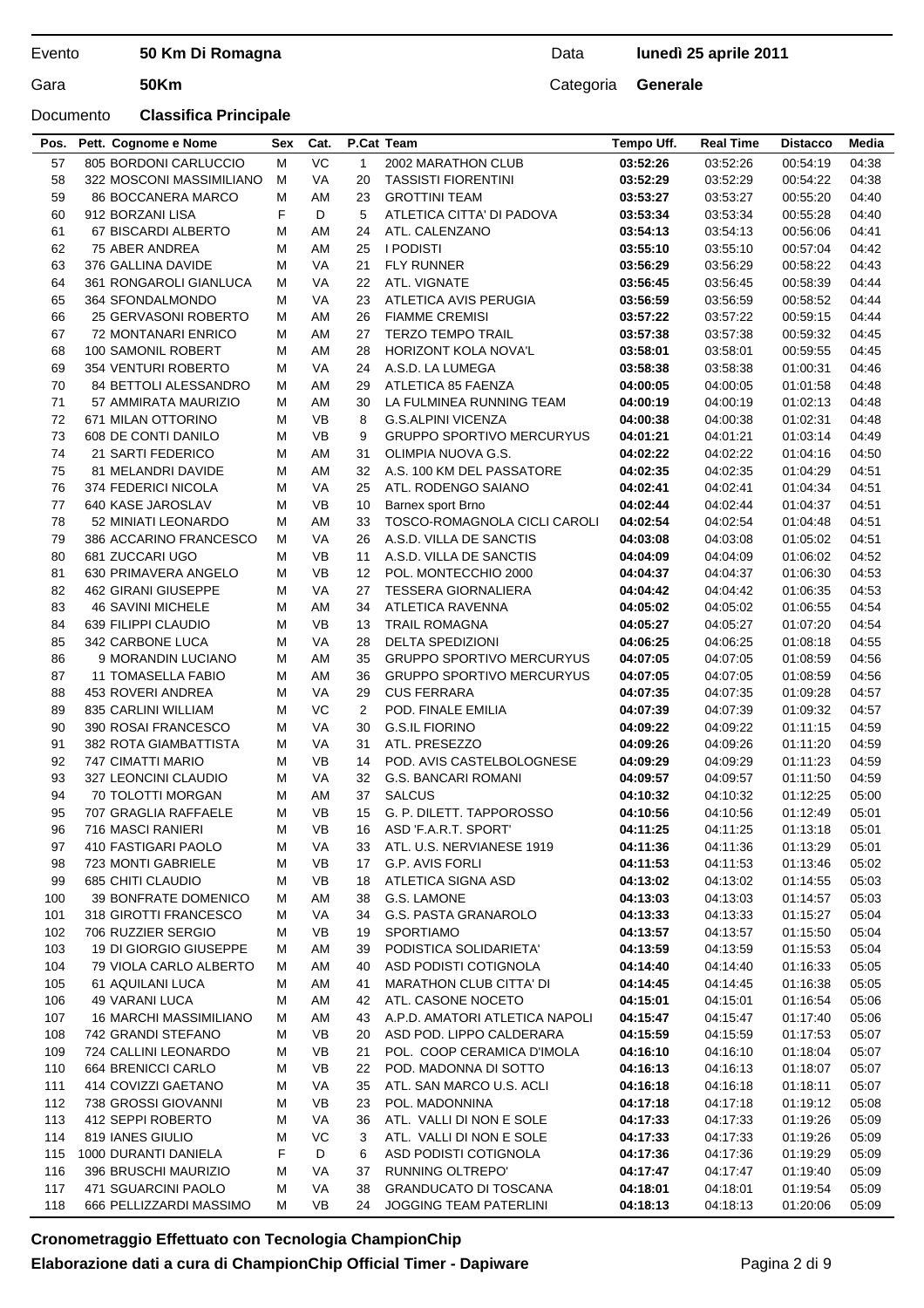## Documento **Classifica Principale**

## Data **lunedì 25 aprile 2011**

| Pos. | Pett. Cognome e Nome        | Sex    | Cat.      |                   | P.Cat Team                       | Tempo Uff. | <b>Real Time</b> | <b>Distacco</b> | Media |
|------|-----------------------------|--------|-----------|-------------------|----------------------------------|------------|------------------|-----------------|-------|
| 119  | 312 GRASSI FERMO            | М      | VA        | 39                | ATL. COLOGNO AL SERIO            | 04:18:29   | 04:18:29         | 01:20:22        | 05:10 |
| 120  | 998 VILLELLA MARIA GRAZIA   | F      | D         | $\overline{7}$    | ASD A.S.A. DETUR NAPOLI          | 04:18:49   | 04:18:49         | 01:20:43        | 05:10 |
| 121  | 324 MAZZOTTA COSIMO         | М      | VA        | 40                | G.S. C.S.I. MORBEGNO             | 04:18:52   | 04:18:52         | 01:20:46        | 05:10 |
| 122  | 35 DI NUNZIO MATTIA         | М      | AM        | 44                | G.P. AVIS FORLI                  | 04:19:13   | 04:19:13         | 01:21:07        | 05:11 |
| 123  | 355 MAZZANTI PIETRO         | М      | VA        | 41                | G.S. LAMONE                      | 04:19:26   | 04:19:26         | 01:21:20        | 05:11 |
| 124  | 717 ORSINI MARIO            | М      | <b>VB</b> | 25                | ATLETICA PERIGNANO               | 04:19:31   | 04:19:31         | 01:21:25        | 05:11 |
| 125  | 404 DONI MARZIO             | М      | VA        | 42                | PODISTICA MISERICORDIA           | 04:19:31   | 04:19:31         | 01:21:25        | 05:11 |
| 126  | 402 ROSINI STEFANO          | М      | VA        | 43                | PODISTICA MISERICORDIA           | 04:19:32   | 04:19:32         | 01:21:26        | 05:11 |
|      | <b>34 CARBONI CRISTIAN</b>  | М      |           | 45                | <b>CLUB BIKERS</b>               |            | 04:19:52         |                 |       |
| 127  |                             |        | AM        |                   |                                  | 04:19:52   | 04:20:08         | 01:21:45        | 05:11 |
| 128  | 438 BANDINI LUIGI           | М<br>F | VA        | 44                | A.S. 100 KM DEL PASSATORE        | 04:20:08   |                  | 01:22:01        | 05:12 |
| 129  | 996 LATORRE ANGELA          |        | D         | 8                 | G.S. MATERA                      | 04:20:35   | 04:20:35         | 01:22:28        | 05:12 |
| 130  | 617 MANFRINI LEONARDO       | М      | <b>VB</b> | 26                | PROJECT ULTRAMAN                 | 04:20:46   | 04:20:46         | 01:22:40        | 05:12 |
| 131  | 431 FEDUZZI ROBERTINO       | М      | VA        | 45                | OLIMPIA NUOVA G.S.               | 04:21:17   | 04:21:17         | 01:23:10        | 05:13 |
| 132  | 677 MIGLIAROTTI SERGIO      | М      | <b>VB</b> | 27                | <b>MARATHON CLUB CITTA' DI</b>   | 04:21:57   | 04:21:57         | 01:23:50        | 05:14 |
| 133  | 339 PELLACANI LUCA          | М      | VA        | 46                | G.P. LA GUGLIA                   | 04:22:01   | 04:22:01         | 01:23:54        | 05:14 |
| 134  | 37 OLIVERO SIMONE           | м      | AM        | 46                | LIB. FORNO SERGIO BENETTI        | 04:22:04   | 04:22:04         | 01:23:57        | 05:14 |
| 135  | 656 BORELLA SANTO           | М      | <b>VB</b> | 28                | <b>RUNNERS BERGAMO</b>           | 04:22:42   | 04:22:42         | 01:24:35        | 05:15 |
| 136  | 463 PAGANELLI PIERO         | М      | VA        | 47                | <b>RUNNERS BERGAMO</b>           | 04:23:24   | 04:23:24         | 01:25:17        | 05:16 |
| 137  | 680 CHIOSTRINI NICOLA       | М      | <b>VB</b> | 29                | POD. VECCHI AMICI                | 04:23:24   | 04:23:24         | 01:25:17        | 05:16 |
| 138  | 657 CORNOLTI EUGENIO        | М      | <b>VB</b> | 30                | <b>RUNNERS BERGAMO</b>           | 04:23:27   | 04:23:27         | 01:25:21        | 05:16 |
| 139  | 668 RAVISCIONI MAURIZIO     | М      | <b>VB</b> | 31                | ATL, SAN MARCO U.S. ACLI         | 04:23:38   | 04:23:38         | 01:25:31        | 05:16 |
| 140  | 945 TOSI NADIA              | F      | D         | 9                 | GOLDEN CLUB RIMINI INTERNAT.     | 04:23:44   | 04:23:44         | 01:25:38        | 05:16 |
| 141  | 349 TORRE LICIO             | М      | VA        | 48                | individuale                      | 04:23:50   | 04:23:50         | 01:25:44        | 05:16 |
| 142  | 458 MORINI MARCELLO         | М      | <b>VA</b> | 49                | G.P. CERVESE                     | 04:23:58   | 04:23:58         | 01:25:52        | 05:16 |
| 143  | 94 VILLA FILIPPO            | М      | AM        | 47                | POL. COOP CERAMICA D'IMOLA       | 04:24:38   | 04:24:38         | 01:26:32        | 05:17 |
| 144  | 372 BOSIO GIACOMO           | М      | VA        | 50                | <b>RUNNERS BERGAMO</b>           | 04:24:55   | 04:24:55         | 01:26:48        | 05:17 |
| 145  | 957 MASETTI ANNAMARIA       | F      | D         | 10                | ATL.'BANCA DI PESARO'C.STORICO   | 04:25:02   | 04:25:02         | 01:26:55        | 05:18 |
| 146  | 409 TOTI SAURO              | м      | VA        | 51                | <b>GS MAIANO</b>                 | 04:25:11   | 04:25:11         | 01:27:04        | 05:18 |
| 147  | 718 RAVAGLIA MAURIZIO       | М      | <b>VB</b> | 32                | G.P.A. LUGHESINA                 | 04:25:14   | 04:25:14         | 01:27:08        | 05:18 |
| 148  | 943 BANDIERI ROSANNA        | F      | D         | 11                | PODISTICA CORREGGIO              | 04:25:17   | 04:25:17         | 01:27:10        | 05:18 |
| 149  | 698 PICCINELLI ALBERTO      | М      | <b>VB</b> | 33                | <b>PICO RUNNERS</b>              | 04:25:26   | 04:25:26         | 01:27:20        | 05:18 |
| 150  | 941 PIAZZOLA CLAUDIA        | F      | D         | $12 \overline{ }$ | ATL. RIGOLETTO                   | 04:25:33   | 04:25:33         | 01:27:26        | 05:18 |
| 151  | 388 METELLI GIANLUCA        | М      | VA        | 52                | A.S.D. VILLA DE SANCTIS          | 04:25:37   | 04:25:37         | 01:27:31        | 05:18 |
| 152  | 703 MASSARENTI NEVIO        | М      | <b>VB</b> | 34                | ATL. DELTA FERRARESE             | 04:25:38   | 04:25:38         | 01:27:31        | 05:18 |
| 153  | 450 CETTOLO CLAUDIO         | М      | VA        | 53                | <b>U.S. QUERCIA ROVERETO</b>     | 04:25:43   | 04:25:43         | 01:27:36        | 05:18 |
| 154  | 304 CANTINI GIANNI          | М      | VA        | 54                | LUIVAN SETTIGNANO                | 04:25:54   | 04:25:54         | 01:27:47        | 05:19 |
| 155  | 642 D'ANNA SALVATORE        | М      | <b>VB</b> | 35                | <b>GS BISMANTOVA</b>             | 04:26:03   | 04:26:03         | 01:27:56        | 05:19 |
| 156  | 689 SCARDETTA GABRIELE      | М      | <b>VB</b> | 36                | G.P. VIGARANESE                  | 04:26:12   | 04:26:12         | 01:28:05        | 05:19 |
| 157  | <b>378 DOMENICHINI LUCA</b> | М      | VA        | 55                | <b>ASD SPIRITO TRAIL</b>         | 04:26:18   | 04:26:18         | 01:28:11        | 05:19 |
| 158  | 661 GENETTI ENZO            | M      | VB        | 37                | ATL. VALLI DI NON E SOLE         | 04:26:46   | 04:26:46         | 01:28:40        | 05:20 |
| 159  | 660 PISETTA MASSIMO         | М      | VB        | 38                | ATL. VILLAZZANO                  | 04:27:26   | 04:27:26         | 01:29:20        | 05:20 |
| 160  | 694 GUALTIERI FABIO         | М      | VB        | 39                | PODISTICA MISERICORDIA           | 04:27:42   | 04:27:42         | 01:29:35        | 05:21 |
| 161  | 658 ZANNI MASSIMO           | М      | VB        | 40                | S.E.F. STAMURA ANCONA A.S.D.     | 04:27:54   | 04:27:54         | 01:29:47        | 05:21 |
| 162  | 305 NUCIFORA CARMELO        | М      | VA        | 56                | POL.BIANCAZZURRA PETTINELLI      | 04:28:11   | 04:28:11         | 01:30:04        | 05:21 |
| 163  | 87 CARESTIA LUCA            | М      | AM        | 48                | ATL. POTENZA PICENA              | 04:28:20   | 04:28:20         | 01:30:13        | 05:21 |
| 164  | 641 BASCUCCI PIER           | М      | VB        | 41                | OLIMPUS SAN MARINO ATLETICA      | 04:28:54   | 04:28:54         | 01:30:47        | 05:22 |
| 165  | 720 BENEDETTI RENZO         | М      | <b>VB</b> | 42                | S.P. ALFONSINESE                 | 04:29:01   | 04:29:01         | 01:30:54        | 05:22 |
| 166  | 405 LOMBARDI ROBERTO        | М      | VA        | 57                | <b>GS ATL. SIGNA</b>             | 04:29:18   | 04:29:18         | 01:31:11        | 05:23 |
| 167  | 375 LAURENZI DARIO          | М      | VA        | 58                | ROAD RUNNERS CLUB MILANO         | 04:29:35   | 04:29:35         | 01:31:28        | 05:23 |
| 168  | 958 MONTANARI DANIELA       | F      | D         | 13                | POL. MADONNINA                   | 04:29:49   | 04:29:49         | 01:31:43        | 05:23 |
| 169  | 68 MERCURIO ARMANDO         | М      | AM        | 49                | OLIMPIA VIGNOLA POLIVALENTE      | 04:29:50   | 04:29:50         | 01:31:43        | 05:23 |
| 170  | 834 FANTINI IDEO            | М      | VC        | 4                 | ATL. CASTELNOVO MONTI            | 04:30:01   | 04:30:01         | 01:31:54        | 05:24 |
| 171  | 371 ARDIZZONE EMILIO        | М      | VA        | 59                | RUNNERS BERGAMO                  | 04:30:25   | 04:30:25         | 01:32:18        | 05:24 |
| 172  | 455 FREGNANI CRISTIANO      | м      | VA        | 60                | <b>TRAIL ROMAGNA</b>             | 04:30:30   | 04:30:30         | 01:32:23        | 05:24 |
| 173  | 331 GORZA LUIGI             | М      | VA        | 61                | individuale                      | 04:30:34   | 04:30:34         | 01:32:27        | 05:24 |
| 174  | 352 MARTELLI SIMONE         | М      | VA        | 62                | POL. COOP CERAMICA D'IMOLA       | 04:30:43   | 04:30:43         | 01:32:36        | 05:24 |
| 175  | 440 VALENTE ALESSANDRO      | M      | VA        | 63                | A.S. 100 KM DEL PASSATORE        | 04:30:57   | 04:30:57         | 01:32:50        | 05:25 |
| 176  | 906 TODESCATO MONICA        | F      | D         | 14                | <b>GRUPPO SPORTIVO MERCURYUS</b> | 04:30:59   | 04:30:59         | 01:32:53        | 05:25 |
| 177  | 441 MIGLIOLI MASSIMO        | М      | VA        | 64                | ATL. RIGOLETTO                   | 04:31:04   | 04:31:04         | 01:32:57        | 05:25 |
| 178  | 85 CARAPIA CLAUDIO          | М      | AM        | 50                | SURFING SHOP RUNNING             | 04:31:18   | 04:31:18         | 01:33:11        | 05:25 |
| 179  | 391 PELUCCHI GIAMPAOLO      | М      | VA        | 65                | individuale                      | 04:31:42   | 04:31:42         | 01:33:35        | 05:26 |
| 180  | 948 CUOGHI SABRINA          | F      | D         | 15                | G.P. LA GUGLIA                   | 04:31:44   | 04:31:44         | 01:33:37        | 05:26 |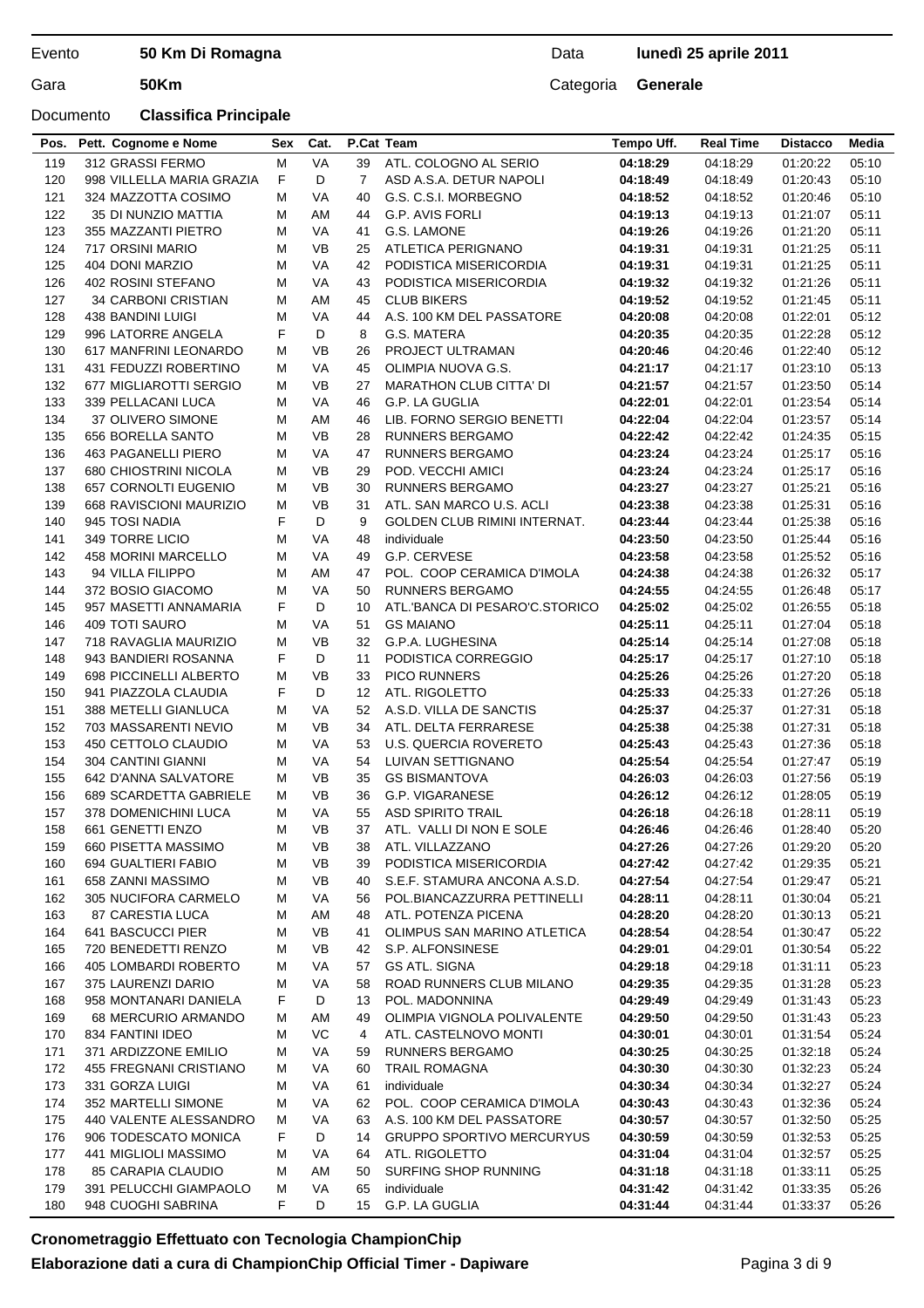## Documento **Classifica Principale**

## Data **lunedì 25 aprile 2011**

| Pos.       | Pett. Cognome e Nome                            | Sex    | Cat.            |                | P.Cat Team                                    | Tempo Uff.           | <b>Real Time</b>     | <b>Distacco</b>      | Media          |
|------------|-------------------------------------------------|--------|-----------------|----------------|-----------------------------------------------|----------------------|----------------------|----------------------|----------------|
| 181        | 979 LEGA ANNAMARIA                              | F      | D               | 16             | ATLETICA 85 FAENZA                            | 04:31:52             | 04:31:52             | 01:33:45             | 05:26          |
| 182        | 370 BONALUMI MASSIMO                            | М      | <b>VA</b>       | 66             | <b>RUNNERS BERGAMO</b>                        | 04:32:12             | 04:32:12             | 01:34:05             | 05:26          |
|            |                                                 | F      |                 |                |                                               |                      |                      |                      |                |
| 183        | 978 PIAZZA MARIA ROSA                           |        | D               | 17             | ATLETICA 85 FAENZA                            | 04:32:35             | 04:32:35             | 01:34:28             | 05:27          |
| 184<br>185 | 719 BONETTI ROBERTO                             | м      | <b>VB</b>       | 43             | ASD PODISTI COTIGNOLA<br>POL. PORTA SARAGOZZA | 04:32:49             | 04:32:49             | 01:34:42             | 05:27          |
|            | 447 LODI LODOVICO                               | М      | VA              | 67             |                                               | 04:33:08             | 04:33:08             | 01:35:01             | 05:27          |
| 186        | 734 MUZZIOLI DINO                               | М      | <b>VB</b>       | 44             | S.G.LA PATRIA 1879 CARPI                      | 04:33:13             | 04:33:13             | 01:35:06             | 05:27          |
| 187        | 804 CIAMPI RENZO                                | М      | VC              | 5              | <b>GRUPPO PODISTICO ROSSINI</b>               | 04:33:23             | 04:33:23             | 01:35:16             | 05:28          |
| 188        | 325 TRAVAGLINI MAURO                            | М      | VA              | 68             | G.S. POD. PRENESTE                            | 04:33:35             | 04:33:35             | 01:35:29             | 05:28          |
| 189        | 620 VALERI LUCIANO                              | М      | <b>VB</b>       | 45             | G.S. POD. PRENESTE                            | 04:33:36             | 04:33:36             | 01:35:29             | 05:28          |
| 190        | <b>13 CAVINA DAVIDE</b>                         | М      | AM              | 51             | POL. AVIS IMOLA                               | 04:33:52             | 04:33:52             | 01:35:46             | 05:28          |
| 191        | 961 ALBERTINI GIOVANNA                          | F      | D               | 18             | individuale                                   | 04:34:20             | 04:34:20             | 01:36:13             | 05:29          |
| 192        | 12 ZANDONA DIEGO                                | М      | AM              | 52             | <b>GRUPPO SPORTIVO MERCURYUS</b>              | 04:35:23             | 04:35:23             | 01:37:17             | 05:30          |
| 193        | 45 IMPERI PIETRO PAOLO                          | М      | AM              | 53             | PODISTICA SOLIDARIETA'                        | 04:35:29             | 04:35:29             | 01:37:23             | 05:30          |
| 194        | 413 DE CHIGI LUCIO                              | М      | <b>VA</b>       | 69             | UISP CHIANCIANO                               | 04:35:48             | 04:35:48             | 01:37:41             | 05:30          |
| 195        | 77 BARTOLOTTI ALEX                              | м      | AM              | 54             | G.S. LAMONE                                   | 04:36:05             | 04:36:05             | 01:37:59             | 05:31          |
| 196        | 745 TENTI GIUSEPPE                              | м      | VB              | 46             | ATLETICA CIMINA                               | 04:36:39             | 04:36:39             | 01:38:33             | 05:31          |
| 197        | 392 ZAMBONELLI CORRADO                          | М      | VA              | 70             | <b>CRAZY RUNNERS CLUB</b>                     | 04:36:39             | 04:36:39             | 01:38:33             | 05:31          |
| 198        | 310 DA DALT GIANNI                              | М      | <b>VA</b>       | 71             | <b>GRUPPO SPORTIVO MERCURYUS</b>              | 04:37:13             | 04:37:13             | 01:39:06             | 05:32          |
| 199        | 949 GAIANI CLARA                                | F      | D               | 19             | G.P. VIGARANESE                               | 04:37:26             | 04:37:26             | 01:39:19             | 05:32          |
| 200        | <b>368 FRATUS ROSARIO</b>                       | М      | VA              | 72             | <b>RUNNERS BERGAMO</b>                        | 04:37:35             | 04:37:35             | 01:39:28             | 05:33          |
| 201        | 837 ISABELLA GIOVANNI                           | М      | VC              | 6              | PODISTICA ARONA                               | 04:37:38             | 04:37:38             | 01:39:31             | 05:33          |
| 202        | 933 PIASTRA LORENA                              | F      | D               | 20             | CIRCOLO DIPENDENTI PERUGINA                   | 04:37:39             | 04:37:39             | 01:39:32             | 05:33          |
| 203        | 970 ZURLI CHIARA                                | F      | D               | 21             | ASD 'F.A.R.T. SPORT'                          | 04:37:44             | 04:37:44             | 01:39:37             | 05:33          |
| 204        | 712 GUIDOTTI CLAUDIO                            | М      | <b>VB</b>       | 47             | ATLETICA MARCIATORI MUGELLO                   | 04:38:52             | 04:38:52             | 01:40:45             | 05:34          |
| 205        | 377 RONCONI ARTURO                              | М      | VA              | 73             | ATL. CASONE NOCETO                            | 04:38:53             | 04:38:53             | 01:40:46             | 05:34          |
| 206        | 383 MEZZOLLA STEFANO                            | м      | <b>VA</b>       | 74             | A.R.C.U.S.                                    | 04:38:58             | 04:38:58             | 01:40:51             | 05:34          |
| 207        | 428 LEONARDI LAMBERTO                           | м      | VA              | 75             | POL. COOP CERAMICA D'IMOLA                    | 04:39:30             | 04:39:30             | 01:41:23             | 05:35          |
| 208        | 32 CIALDINI GIUSEPPE                            | М      | AM              | 55             | S.E.V. VALMADRERA                             | 04:39:35             | 04:39:35             | 01:41:28             | 05:35          |
| 209        | 826 SBORO ALFREDO                               | м      | VC              | $\overline{7}$ | ATL. RIMINI NORD                              | 04:40:22             | 04:40:22             | 01:42:16             | 05:36          |
| 210        | 631 CANESTRARI SECONDO                          | М      | VB              | 48             | POL. MONTECCHIO 2000                          | 04:40:25             | 04:40:25             | 01:42:18             | 05:36          |
| 211        | 735 MAZZINI VALTER                              | M      | <b>VB</b>       | 49             | <b>PRATO NORD</b>                             | 04:40:32             | 04:40:32             | 01:42:26             | 05:36          |
| 212        | 965 SPORTELLI TIZIANA                           | F      | D               | 22             | <b>LIBERO</b>                                 | 04:40:43             | 04:40:43             | 01:42:36             | 05:36          |
| 213        | 353 KOPRIVC ROMAN                               | М      | VA              | 76             | individuale                                   | 04:40:48             | 04:40:48             | 01:42:41             | 05:36          |
| 214        | 363 BENCINI GIULIO                              | М      | VA              | 77             | <b>GS MAIANO</b>                              | 04:40:55             | 04:40:55             | 01:42:48             | 05:37          |
| 215        | <b>38 LOPASSO GIANLUCA</b><br>338 GROSSI FRANCO | М      | AM              | 56             | A.S. KANKUDAI                                 | 04:41:03             | 04:41:03             | 01:42:57             | 05:37          |
| 216        |                                                 | М      | VA<br>VC        | 78<br>8        | G.P. LA GUGLIA                                | 04:41:06<br>04:41:16 | 04:41:06             | 01:42:59<br>01:43:09 | 05:37          |
| 217        | 832 ZAMA MAURO                                  | М      |                 |                | G.P.A. BRISIGHELLA                            |                      | 04:41:16             |                      | 05:37          |
| 218        | 437 ZACCARIA FABRIZIO                           | м<br>М | VA<br><b>VB</b> | 79<br>50       | PODISTICA SAN PANCRAZIO                       | 04:41:51<br>04:41:59 | 04:41:51<br>04:41:59 | 01:43:44             | 05:38          |
| 219        | 637 CONTU GIUSEPPE                              |        |                 |                | <b>FARTLEK OSTIA</b>                          |                      |                      | 01:43:52             | 05:38          |
| 220<br>221 | 670 NICOLUSSI MOZZE<br>699 ZAMBELLI ALBERTO     | M      | VB<br>VB        | 51             | <b>GS VALSUGANA TRENTINO</b><br>LOLLIAUTO ASD | 04:42:00<br>04:42:03 | 04:42:00<br>04:42:03 | 01:43:53             | 05:38<br>05:38 |
| 222        | 332 CICCARELLA PALMERINO                        | М      | VA              | 52<br>80       | POL. COOP CERAMICA D'IMOLA                    | 04:42:04             |                      | 01:43:56             | 05:38          |
| 223        |                                                 | M<br>М | VA              | 81             | PODISTICA MISERICORDIA                        |                      | 04:42:04             | 01:43:57             |                |
| 224        | 403 BACCINI LUCA<br>614 FERRARETTO GIAN         |        | VB              |                | <b>TESSERA GIORNALIERA</b>                    | 04:42:22<br>04:42:23 | 04:42:22<br>04:42:23 | 01:44:15             | 05:38<br>05:38 |
| 225        | 31 FACCHINELLI DANIEL                           | м<br>М | AM              | 53<br>57       | ROAD RUNNERS CLUB MILANO                      | 04:42:24             | 04:42:24             | 01:44:16             | 05:38          |
| 226        | 959 BINI TIZIANA                                | F      | D               | 23             | AMICI PARCO CASTELLI ROMANI                   | 04:42:26             | 04:42:26             | 01:44:17<br>01:44:19 | 05:38          |
| 227        | 920 VERZELLETTI ROSSELLA                        | F      | D               | 24             | <b>RUNNING CAZZAGO</b>                        | 04:42:32             | 04:42:32             | 01:44:25             | 05:39          |
| 228        | 58 NOTARANGELO MICHELE                          | M      | ΑM              | 58             | POL. OLIMPIA VIGNOLA                          | 04:43:11             | 04:43:11             | 01:45:04             | 05:39          |
| 229        | 811 PICCOLO GIOVANNI                            | М      | VC              | 9              | PODISTI TRIBANO                               | 04:43:29             | 04:43:29             | 01:45:23             | 05:40          |
| 230        | 971 DURPETTI LAURA                              | F      | D               | 25             | S.ATL. SENIGALLIA                             | 04:43:42             | 04:43:42             | 01:45:35             | 05:40          |
| 231        | 365 GRIMANDI FABRIZIO                           | м      | VA              | 82             | PERSICETANA PODISTICA                         | 04:44:05             | 04:44:05             | 01:45:59             | 05:40          |
| 232        | 47 SERRA LORENZO                                | М      | AM              | 59             | POL. ZOLA SEZ. ATLETICA                       | 04:44:05             | 04:44:05             |                      | 05:40          |
| 233        | <b>44 MATTIOLI VITTORIO</b>                     | М      | AM              | 60             | individuale                                   | 04:44:06             | 04:44:06             | 01:45:59<br>01:45:59 | 05:40          |
| 234        | 90 VILLA FABRIZIO                               | М      | AM              | 61             | POL. COOP CERAMICA D'IMOLA                    | 04:45:46             | 04:45:46             | 01:47:39             | 05:42          |
| 235        | 357 CREPAZ SERGIO                               | М      | VA              | 83             | ATL. FRANCIACORTA                             | 04:45:48             | 04:45:48             | 01:47:41             | 05:42          |
| 236        | 669 TEGGI MAURIZIO                              | М      | VB              | 54             | ACQUADELA BOLOGNA                             | 04:45:53             | 04:45:53             | 01:47:47             | 05:43          |
| 237        | 623 GUERRIERI GRAZIANO                          | м      | VB              | 55             | <b>GRUPPO PODISTICO ROSSINI</b>               | 04:46:01             | 04:46:01             | 01:47:54             | 05:43          |
| 238        | 999 PAVANI BARBARA                              | F      | D               | 26             | ASD PODISTI COTIGNOLA                         | 04:46:04             | 04:46:04             | 01:47:58             |                |
| 239        | 815 MALACARI                                    | М      | VC              | 10             | A.S.D. VILLA DE SANCTIS                       |                      | 04:46:17             |                      | 05:43<br>05:43 |
| 240        | 983 MAGNAGO LISA                                | F      | D               | 27             | PODISTICA SOLIDARIETA'                        | 04:46:17<br>04:46:28 | 04:46:28             | 01:48:10<br>01:48:21 | 05:43          |
| 241        | 449 SERRAZANETTI FABIO                          |        | VA              | 84             | SOCIETA' VICTORIA                             | 04:46:31             | 04:46:31             | 01:48:25             | 05:43          |
| 242        | 722 GAMBERINI ADLER                             | М<br>М | <b>VB</b>       | 56             | G.P. AVIS FORLI                               | 04:47:20             | 04:47:20             |                      | 05:44          |
|            |                                                 |        |                 |                |                                               |                      |                      | 01:49:13             |                |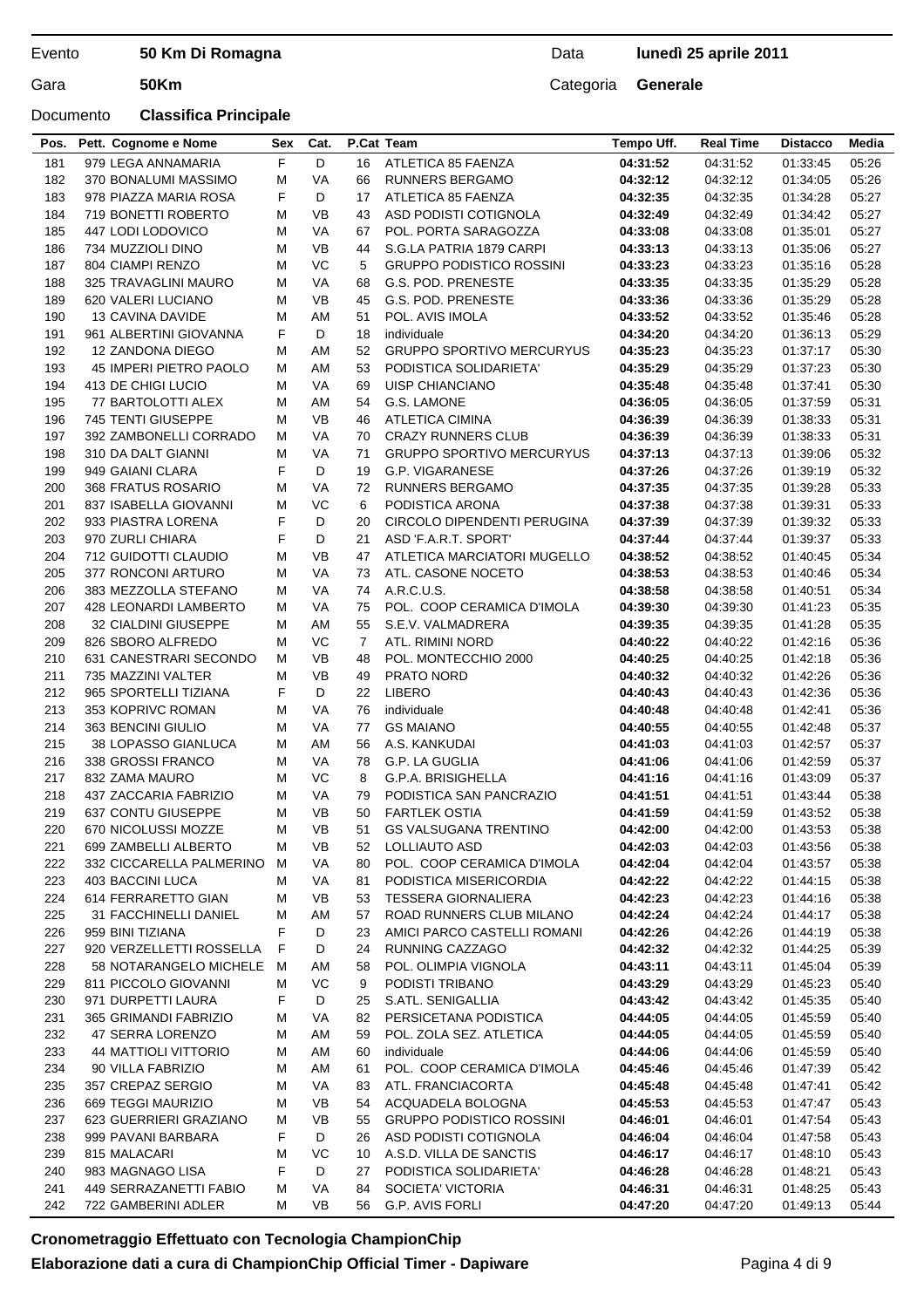### Documento **Classifica Principale**

## Data **lunedì 25 aprile 2011**

| Pos. | Pett. Cognome e Nome       | Sex | Cat.      |     | P.Cat Team                         | Tempo Uff. | Real Time | <b>Distacco</b> | <b>Media</b> |
|------|----------------------------|-----|-----------|-----|------------------------------------|------------|-----------|-----------------|--------------|
| 243  | 910 MAZZOLINI PAOLA MARIA  | E   | D         | 28  | ATL. COLOGNO AL SERIO              | 04:48:00   | 04:48:00  | 01:49:53        | 05:45        |
| 244  | 911 BERGAMASCHI ROBERTA    | F   | D         | 29  | ATL. COLOGNO AL SERIO              | 04:48:00   | 04:48:00  | 01:49:54        | 05:45        |
| 245  | 313 CAPOFERRI LUCIANO      | М   | VA        | 85  | ATL. COLOGNO AL SERIO              | 04:48:01   | 04:48:01  | 01:49:55        | 05:45        |
| 246  | 60 GRAZI GIULIO            | М   | AM        | 62  | PODISTI MARATONA DI ROMA           | 04:48:15   | 04:48:15  | 01:50:08        | 05:45        |
| 247  | 360 BONI SFORZA ANDREA     | м   | VA        | 86  | TRC - TRAVERSETOLO RUNNING C.      | 04:48:30   | 04:48:30  | 01:50:24        | 05:46        |
| 248  | 726 RONCHIN MARINO         | М   | <b>VB</b> | 57  | <b>ESSETRE RUNNING</b>             | 04:48:50   | 04:48:50  | 01:50:43        | 05:46        |
| 249  | 359 BOBBO MAURO            | M   | <b>VA</b> | 87  | <b>VENICEMARATHON CLUB</b>         | 04:48:57   | 04:48:57  | 01:50:50        | 05:46        |
| 250  | 62 AGOSTI LUCA             | M   | AM        | 63  | SOCIETA' CANOTTIERI NINO BIXIO     | 04:49:53   | 04:49:53  | 01:51:47        | 05:47        |
| 251  | 990 MAHRER VALLINI YVETTE  | F   | D         | 30  | <b>ATLETICA FERRARA</b>            | 04:49:58   | 04:49:58  | 01:51:51        | 05:47        |
| 252  | 99 FIUMI FABIO             | М   | AM        | 64  | <b>G.P. AVIS FORLI</b>             | 04:50:14   | 04:50:14  | 01:52:07        | 05:48        |
| 253  | 336 MONTESI PAOLO          | М   | VA        | 88  | individuale                        | 04:50:47   | 04:50:47  | 01:52:40        | 05:48        |
| 254  | 939 FOSSATI MARIA ILARIA   | F   | D         | 31  | <b>RUNNERS BERGAMO</b>             | 04:51:08   | 04:51:08  | 01:53:01        | 05:49        |
| 255  | <b>18 IMPROTA ROBERTO</b>  | М   | AM        | 65  | A.S.D. AMATORI VESUVIO             | 04:51:20   | 04:51:20  | 01:53:13        | 05:49        |
| 256  | 916 FARRONATO LILIANA      | F   | D         | 32  | <b>G.S. BANCARI ROMANI</b>         | 04:51:33   | 04:51:33  | 01:53:26        | 05:49        |
| 257  | 467 ALIMONTI DANIELE       | М   | VA        | 89  | A.S.D. TRA LE RIGHE                | 04:51:36   | 04:51:36  | 01:53:29        | 05:49        |
| 258  | 934 BARONI GIUSEPPINA      | F   | D         | 33  | ATL. CELLATICA                     | 04:51:43   | 04:51:43  | 01.53:36        | 05:50        |
| 259  | <b>436 BABINI MAURO</b>    | М   | VA        | 90  | G.S. LAMONE                        | 04:51:55   | 04:51:55  | 01.53.48        | 05:50        |
| 260  | 616 VOLA MARCO             | М   | <b>VB</b> | 58  | A.S.D. VOLARE                      | 04:52:03   | 04:52:03  | 01:53:56        | 05:50        |
| 261  | 621 COCCO MARCO            | М   | <b>VB</b> | 59  | individuale                        | 04:52:23   | 04:52:23  | 01:54:16        | 05:50        |
| 262  | 379 CONTIERO ANGELO        | М   | VA        | 91  | <b>GRUPPO PODISTI MONSELICENSI</b> | 04:52:27   | 04:52:27  | 01:54:20        | 05:50        |
| 263  | <b>421 TARONI GIORDANO</b> | М   | VA        | 92  | <b>G.S. DINAMO FAENZA</b>          | 04:52:32   | 04:52:32  | 01:54:26        | 05:51        |
| 264  | 929 ABATI LORENZA          | F   | D         | 34  | POLISPORTIVA OSSERVANZA 1980       | 04:52:36   | 04:52:36  | 01:54:30        | 05:51        |
| 265  | 425 SILIMBANI RUGGERO      | М   | VA        | 93  | <b>LIBERO</b>                      | 04:52:41   | 04:52:41  | 01:54:35        | 05:51        |
| 266  | <b>64 LEONARDI ROBERTO</b> | М   | AM        | 66  | <b>MARATHON CLUB CITTA' DI</b>     | 04:52:49   | 04:52:49  | 01:54:42        | 05:51        |
| 267  | 686 CIANI FRANCO           | М   | VB        | 60  | <b>MONTELUPO RUNNERS</b>           | 04:52:53   | 04:52:53  | 01:54:46        | 05:51        |
| 268  | 432 NOVIELLO ROBERTO       | M   | VA        | 94  | ASD BOOMERANG RUNNERS              | 04:53:20   | 04:53:20  | 01:55:13        | 05:51        |
| 269  | 22 CAPRARA GIACOMO         | М   | AM        | 67  | LOLLIAUTO ASD                      | 04:53:20   | 04:53:20  | 01:55:13        | 05:51        |
| 270  | 602 BERTUZZI LEANDRO       | М   | VB        | 61  | G.M. G.S. AQUILE FRIULANE          | 04:53:31   | 04:53:31  | 01:55:24        | 05:52        |
| 271  | 705 AGNOLETTI LAMBERTO     | М   | <b>VB</b> | 62  | G.P. AVIS FORLI                    | 04:53:40   | 04:53:40  | 01.55:33        | 05:52        |
| 272  | 644 REMONATO CARLO         | М   | <b>VB</b> | 63  | ATL. FRANCIACORTA                  | 04:53:43   | 04:53:43  | 01:55:36        | 05:52        |
| 273  | 51 BULLETTI ALESSIO        | М   | AM        | 68  | <b>GS MAIANO</b>                   | 04:53:58   | 04:53:58  | 01:55:52        | 05:52        |
| 274  | 308 MARTININO ANDREA       | M   | <b>VA</b> | 95  | ATLETICA 85 FAENZA                 | 04:54:11   | 04:54:11  | 01:56:05        | 05:53        |
| 275  | 366 SISTI PIERO            | M   | VA        | 96  | ASD TEAM PRO BIKE FIRENZE          | 04:54:35   | 04:54:35  | 01:56:29        | 05:53        |
| 276  | 714 MOTTALINI ENRICO       | М   | <b>VB</b> | 64  | LA RECASTELLO RADICI GROUP         | 04:54:43   | 04:54:43  | 01.56:36        | 05:53        |
| 277  | 36 DE ZANET ANDREA         | М   | AM        | 69  | <b>GRUPPO SPORTIVO MERCURYUS</b>   | 04:55:12   | 04:55:12  | 01:57:06        | 05:54        |
| 278  | 341 DI LAUDO RIVERA        | М   | VA        | 97  | C. BATTISTI VERNIO                 | 04:55:15   | 04:55:15  | 01:57:08        | 05:54        |
| 279  | 985 JUDA MARTINA           | F   | D         | 35  | <b>ASV JENESIEN</b>                | 04:55:27   | 04:55:27  | 01:57:20        | 05:54        |
| 280  | 619 BENFENATI VANNES       | М   | <b>VB</b> | 65  | <b>CIRCOLO GHINELLI</b>            | 04:56:01   | 04:56:01  | 01:57:55        | 05:55        |
| 281  | 451 CALLEGARI ANTONIO      | М   | VA        | 98  | G.S. MONTEGARGNANO                 | 04:56:19   | 04:56:19  | 01:58:12        | 05:55        |
| 282  | 73 CORELLI LUCA            | M   | ΑM        | 70  | G.P. CERVESE                       | 04:56:46   | 04:56:46  | 01:58:39        | 05:56        |
| 283  | 344 BARDELLI RICCARDO      | M   | VA        | 99  | <b>GS MAIANO</b>                   | 04:56:51   | 04:56:51  | 01:58:45        | 05:56        |
| 284  | 652 LOCATELLI FERDINANDO   | м   | VB        | 66  | <b>RUNNERS BERGAMO</b>             | 04:57:20   | 04:57:20  | 01:59:13        | 05:56        |
| 285  | 626 RONCHI MAURIZIO        | М   | VB        | 67  | OLIMPUS SAN MARINO ATLETICA        | 04:57:48   | 04:57:48  | 01:59:41        | 05:57        |
| 286  | 908 ULIAN VALERIA          | F   | D         | 36  | <b>GRUPPO SPORTIVO MERCURYUS</b>   | 04:58:01   | 04:58:01  | 01:59:54        | 05:57        |
| 287  | 907 ULIAN ILARIA           | F   | D         | 37  | <b>GRUPPO SPORTIVO MERCURYUS</b>   | 04:58:01   | 04:58:01  | 01:59:54        | 05:57        |
| 288  | 905 FAVARO ANTONELLA       | F   | D         | 38  | <b>GRUPPO SPORTIVO MERCURYUS</b>   | 04:58:02   | 04:58:02  | 01:59:55        | 05:57        |
| 289  | 8 CESCONETTO DANIELE       | М   | AM        | 71  | <b>GRUPPO SPORTIVO MERCURYUS</b>   | 04:58:02   | 04:58:02  | 01:59:55        | 05:57        |
| 290  | 648 SCAGGIANTE LORENZO     | М   | VB        | 68  | <b>VENICEMARATHON CLUB</b>         | 04:58:06   | 04:58:06  | 01:59:59        | 05:57        |
| 291  | 460 LUPI MAURO             | М   | VA        | 100 | <b>MONTELUPO RUNNERS</b>           | 04:58:29   | 04:58:29  | 02:00:22        | 05:58        |
| 292  | 951 APICELLA MARIA         | F   | D         | 39  | SPORTS CLUB MELEGNANO              | 04:59:30   | 04:59:30  | 02:01:23        | 05:59        |
| 293  | 827 GROTTO ANTONIO         | М   | VC        | 11  | <b>TEAM ITALIA ROAD RUNNERS</b>    | 05:00:22   | 05:00:22  | 02:02:15        | 06:00        |
| 294  | 818 MONTEMURRO STEFANO     | м   | VC        | 12  | <b>TESSERA GIORNALIERA</b>         | 05:01:16   | 05:01:16  | 02:03:09        | 06:01        |
| 295  | 975 SAMELE DONATA          | F   | D         | 40  | G.S. LAMONE                        | 05:01:22   | 05:01:22  | 02:03:15        | 06:01        |
| 296  | 678 DAINESE MARINO         | М   | VB        | 69  | <b>VENICEMARATHON CLUB</b>         | 05:01:27   | 05:01:27  | 02:03:20        | 06:01        |
| 297  | 926 ORTISI GABRIELLA       | F   | D         | 41  | PODISTICA OSTIA                    | 05:01:43   | 05:01:43  | 02:03:36        | 06:02        |
| 298  | 654 MAZZEO ANTONIO         | М   | VB        | 70  | <b>RUNNERS BERGAMO</b>             | 05:01:48   | 05:01:48  | 02:03:41        | 06:02        |
| 299  | 30 MARCATO GIULIO          | M   | AM        | 72  | ASD BOOMERANG RUNNERS              | 05:01:56   | 05:01:56  | 02:03:49        | 06:02        |
| 300  | 80 AMBROGI RICCARDO        | M   | AM        | 73  | A.S. 100 KM DEL PASSATORE          | 05:01:58   | 05:01:58  | 02:03:51        | 06:02        |
| 301  | 615 TOMMASINI QUINTO       | M   | VB        | 71  | ATLETICA ALTO GARDA E LEDRO        | 05:02:11   | 05:02:11  | 02:04:04        | 06:02        |
| 302  | 704 LORENZINI CLAUDIO      | M   | VB        | 72  | A.S.D. POD. PONTELUNGO             | 05:02:40   | 05:02:40  | 02:04:33        | 06:03        |
| 303  | 690 CIUFFOLI ROBERTO       | M   | <b>VB</b> | 73  | SURFING SHOP RUNNING               | 05:03:04   | 05:03:04  | 02:04:57        | 06:03        |
| 304  | 937 SABBATINI MANUELA      | F   | D         | 42  | <b>CLUB BIKERS</b>                 | 05:03:31   | 05:03:31  | 02:05:25        | 06:04        |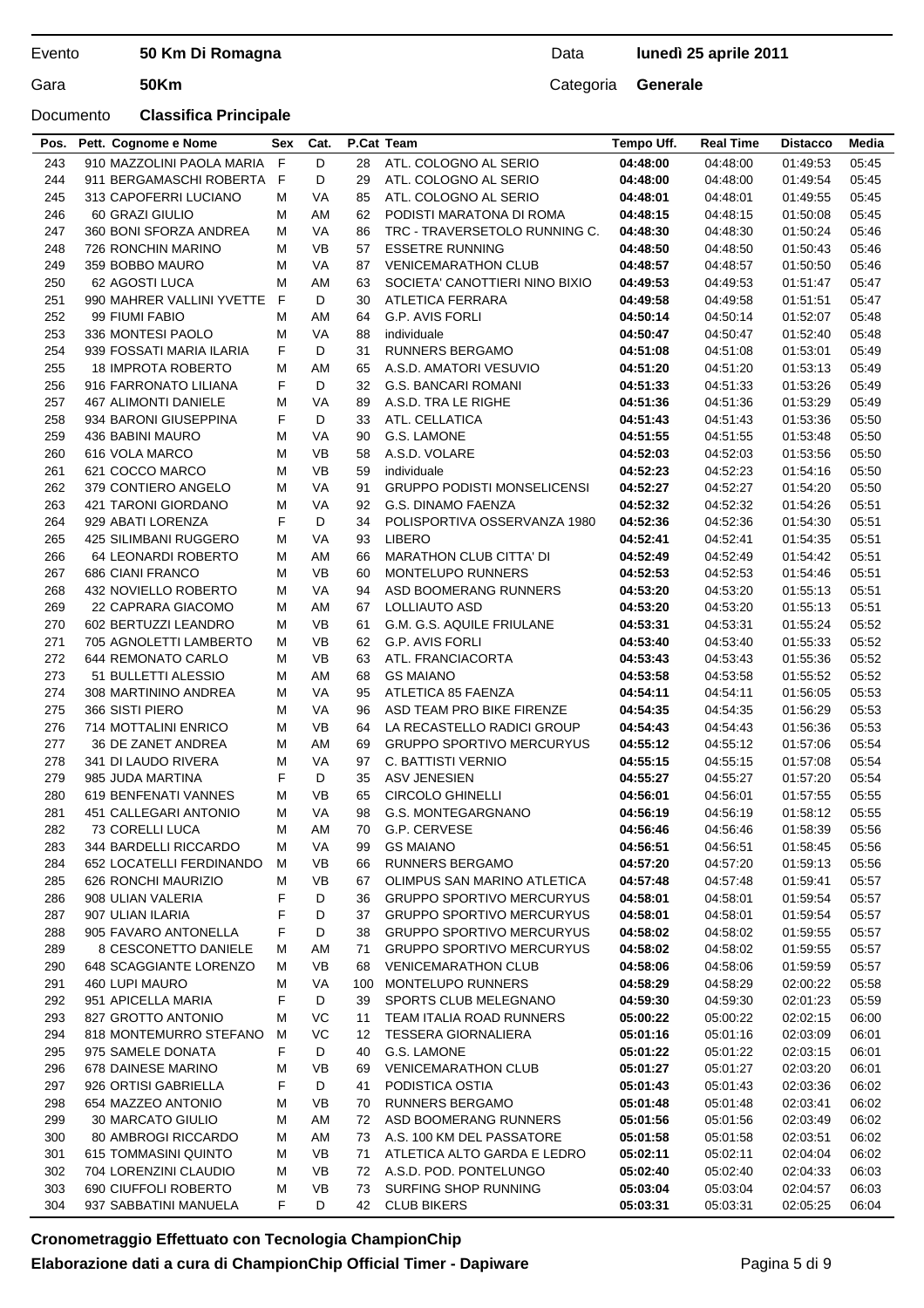## Documento **Classifica Principale**

## Data **lunedì 25 aprile 2011**

| Pos. | Pett. Cognome e Nome         | Sex | Cat.      |     | P.Cat Team                       | Tempo Uff. | <b>Real Time</b> | <b>Distacco</b> | Media |
|------|------------------------------|-----|-----------|-----|----------------------------------|------------|------------------|-----------------|-------|
| 305  | <b>76 BACCHILEGA ALBERTO</b> | M   | AM        | 74  | POD. AVIS CASTELBOLOGNESE        | 05:03:41   | 05:03:41         | 02:05:34        | 06:04 |
| 306  | 424 MASIERO DOMENICO         | M   | VA        | 101 | AMICI PODISTI MARGHERA           | 05:04:08   | 05:04:08         | 02:06:01        | 06:04 |
| 307  | 655 MICHELETTI LUCIANO       | М   | <b>VB</b> | 74  | <b>RUNNERS BERGAMO</b>           | 05:04:35   | 05:04:35         | 02:06:28        | 06:05 |
| 308  | 964 COSTETTI FRANCA          | F   | D         | 43  | G.S. LAMONE                      | 05:05:01   | 05:05:01         | 02:06:55        | 06:06 |
| 309  | 422 FOLLI IVANO              | М   | VA        | 102 | G.S. LAMONE                      | 05:05:02   | 05:05:02         | 02:06:55        | 06:06 |
| 310  | 628 VIROLI MARCO             | м   | <b>VB</b> | 75  | POD. CAVA VETRERIA BONDI         | 05:05:08   | 05:05:08         | 02:07:01        | 06:06 |
| 311  | 50 SERANTONI DANIELE         | М   | AM        | 75  | individuale                      | 05:05:13   | 05:05:13         | 02:07:07        | 06:06 |
| 312  | 464 D'AMICO ANGELO           | М   | VA        | 103 | <b>AMATORI LIMOSANO</b>          | 05:05:16   | 05:05:16         | 02:07:09        | 06:06 |
| 313  | 942 VERSOLATO BARBARA        | F   | D         | 44  | ASD AMICI PODISTI MARGHERA       | 05:05:19   | 05:05:19         | 02:07:12        | 06:06 |
| 314  | 991 GRECO MARIA              | F   | D         | 45  | <b>SS ATLETICA VICENTINA</b>     | 05:05:35   | 05:05:35         | 02:07:28        | 06:06 |
|      | 829 TESTA ROCCO              | М   | VC        | 13  |                                  |            |                  | 02:07:35        |       |
| 315  |                              |     |           |     | ASD PODISTI COTIGNOLA            | 05:05:42   | 05:05:42         |                 | 06:06 |
| 316  | 335 NATALINO CARLO           | М   | VA        | 104 | <b>G.P. AVIS FORLI</b>           | 05:06:01   | 05:06:01         | 02:07:54        | 06:07 |
| 317  | 647 ARRIGHETTI GABRIELE      | М   | VB        | 76  | ATL. FRANCIACORTA                | 05:06:06   | 05:06:06         | 02:08:00        | 06:07 |
| 318  | 646 BOGLIONI ALESSANDRO      | м   | <b>VB</b> | 77  | ATL. FRANCIACORTA                | 05:06:07   | 05:06:07         | 02:08:00        | 06:07 |
| 319  | 645 FESTA EGIDIO             | М   | <b>VB</b> | 78  | ATL. FRANCIACORTA                | 05:06:07   | 05:06:07         | 02:08:00        | 06:07 |
| 320  | 337 BONINI MARCO             | м   | VA        | 105 | G.P. LA GUGLIA                   | 05:06:20   | 05:06:20         | 02:08:13        | 06:07 |
| 321  | 627 MACCHIAVELLI FABRIZIO    | м   | <b>VB</b> | 79  | <b>TESSERA GIORNALIERA</b>       | 05:06:59   | 05:06:59         | 02:08:52        | 06:08 |
| 322  | 710 GEMMA LORENZO            | M   | <b>VB</b> | 80  | G.P. AVIS FORLI                  | 05:07:45   | 05:07:45         | 02:09:38        | 06:09 |
| 323  | 919 MASI FRANCESCA           | F   | D         | 46  | PODISTICA PONTE NUOVO            | 05:07:58   | 05:07:58         | 02:09:52        | 06:09 |
| 324  | 150 NEMECKOVA MARTINA        | F   | D         | 47  | SK 4 DUORY CESKE                 | 05:08:42   | 05:08:42         | 02:10:35        | 06:10 |
| 325  | 442 TONELLI CRISTIANO        | М   | VA        | 106 | PODISTICA SAN VITTORE            | 05:09:11   | 05:09:11         | 02:11:04        | 06:11 |
| 326  | <b>33 GILLI RINALDO</b>      | М   | AM        | 76  | ASD POD. LIPPO CALDERARA         | 05:09:19   | 05:09:19         | 02:11:12        | 06:11 |
| 327  | 932 BOSA DANIELA MARIA       | F   | D         | 48  | ATL.AUDACE NOALE                 | 05:09:28   | 05:09:28         | 02:11:22        | 06:11 |
| 328  | 938 AARTS ANTOINETTE         | F   | D         | 49  | <b>RUNNERS BERGAMO</b>           | 05:09:53   | 05:09:53         | 02:11:46        | 06:11 |
| 329  | 606 ZOMPETTI MASSIMO         | М   | <b>VB</b> | 81  | <b>SMART RUNNERS</b>             | 05:10:00   | 05:10:00         | 02:11:54        | 06:11 |
| 330  | 904 FURFORI ELENA            | F   | D         | 50  | ASD AVIS STIAVA                  | 05:10:01   | 05:10:01         | 02:11:54        | 06:12 |
| 331  | 309 BUCCI GIUSEPPE           | М   | VA        | 107 | AMATORI ATLETICA CARRARA         | 05:10:02   | 05:10:02         | 02:11:55        | 06:12 |
| 332  | 369 SANA DOMENICO            | М   | VA        | 108 | <b>RUNNERS BERGAMO</b>           | 05:10:03   | 05:10:03         | 02:11:56        | 06:12 |
| 333  | 663 GENSINI MARCO            | М   | <b>VB</b> | 82  | ATL. CASTELLO                    | 05:10:11   | 05:10:11         | 02:12:04        | 06:12 |
|      |                              |     | AM        |     | <b>GRUPPO SPORTIVO MERCURYUS</b> |            |                  |                 |       |
| 334  | 10 PICCIN MAURO              | м   |           | 77  |                                  | 05:10:24   | 05:10:24         | 02:12:17        | 06:12 |
| 335  | 936 ARIAS HAYDEE TAMARA      | F   | D         | 51  | PODISTICA SOLIDARIETA'           | 05:10:29   | 05:10:29         | 02:12:23        | 06:12 |
| 336  | 625 MENCI MASSIMO            | М   | <b>VB</b> | 83  | ATL.'BANCA DI PESARO'C.STORICO   | 05:11:03   | 05:11:03         | 02:12:57        | 06:13 |
| 337  | 806 TAGLIAZUCCHI EZIO        | M   | VC        | 14  | POL. OLIMPIA VIGNOLA             | 05:11:42   | 05:11:42         | 02:13:35        | 06:14 |
| 338  | 340 MANDELLI DARIO           | М   | VA        | 109 | POL. PORTA SARAGOZZA             | 05:11:42   | 05:11:42         | 02:13:35        | 06:14 |
| 339  | 358 GAMBAIANI MAURO          | М   | <b>VA</b> | 110 | <b>PICO RUNNERS</b>              | 05:11:42   | 05:11:42         | 02:13:36        | 06:14 |
| 340  | 976 FACCHINI MARISA          | F   | D         | 52  | G.P.A. LUGHESINA                 | 05:11:46   | 05:11:46         | 02:13:40        | 06:14 |
| 341  | 807 VALENTI PAOLO            | М   | VC        | 15  | ROAD RUNNERS CLUB MILANO         | 05:12:16   | 05:12:16         | 02:14:09        | 06:14 |
| 342  | 953 DEBE' MARIKA             | F   | D         | 53  | SOCIETA' CANOTTIERI NINO BIXIO   | 05:13:44   | 05:13:44         | 02:15:38        | 06:16 |
| 343  | 429 ARATA GIANLUIGI          | М   | VA        | 111 | A.S.D. BIPEDI                    | 05:13:45   | 05:13:45         | 02:15:38        | 06:16 |
| 344  | 624 PORRO MARINO             | M   | VB        | 84  | ATHLETIC TEAM LARIO              | 05:13:51   | 05:13:51         | 02:15:44        | 06:16 |
| 345  | 744 DONDI MARCO              | М   | VB        | 85  | ATL. CASTENASO CELTIC DRUID      | 05:13:57   | 05:13:57         | 02:15:50        | 06:16 |
| 346  | 611 GUALTIERI ROBERTO        | M   | VB        | 86  | <b>UISP PRATO</b>                | 05:14:23   | 05:14:23         | 02:16:16        | 06:17 |
| 347  | 950 VALLIERI MARIA           | F   | D         | 54  | G.P. VIGARANESE                  | 05:14:45   | 05:14:45         | 02:16:38        | 06:17 |
| 348  | 42 ROMANI CLAUDIO            | М   | AM        | 78  | <b>COLLEMAR-ATHON CLUB</b>       | 05:15:02   | 05:15:02         | 02:16:55        | 06:18 |
| 349  | 741 VALERIO FRANCESCO        | М   | VB        | 87  | PODISTICA SOLIDARIETA'           | 05:15:14   | 05:15:14         | 02:17:07        | 06:18 |
| 350  | 667 GIOVANELLI SERGIO        | М   | VB        | 88  | ATL. CASONE NOCETO               | 05:16:00   | 05:16:00         | 02:17:54        | 06:19 |
| 351  | 956 EPI DANIELA              | F   | D         | 55  | PLACENTIA EVENT'S                | 05:16:19   | 05:16:19         | 02:18:12        | 06:19 |
| 352  | 700 PIZZI MASSIMO            | М   | <b>VB</b> | 89  | <b>TESSERA GIORNALIERA</b>       | 05:16:55   | 05:16:55         | 02:18:49        | 06:20 |
| 353  | 995 AMBROSIO MARIA           | F   | D         | 56  | S. D. BAUDENASCA                 | 05:17:27   | 05:17:27         | 02:19:20        | 06:20 |
| 354  | 980 ZINGANO LUISA            | F   | D         | 57  | <b>ESSETRE RUNNING</b>           | 05:17:57   | 05:17:57         | 02:19:51        | 06:21 |
| 355  | 622 CHIPI BRUNO              | М   | VB        | 90  | ATLETICA AVIS PERUGIA            | 05:17:59   | 05:17:59         | 02:19:52        | 06:21 |
|      |                              |     |           |     |                                  |            |                  |                 |       |
| 356  | 55 MECI STEFANO              | М   | AM        | 79  | ATLETICA 85 FAENZA               | 05:18:07   | 05:18:07         | 02:20:00        | 06:21 |
| 357  | 643 ZANFRAMUNDO MARCO        | м   | VB        | 91  | <b>G.P. VILLA VERUCCHIO</b>      | 05:19:01   | 05:19:01         | 02:20:54        | 06:22 |
| 358  | 306 ZILIO ROBERTO            | м   | VA        |     | 112 POD. CAVA VETRERIA BONDI     | 05:20:04   | 05:20:04         | 02:21:57        | 06:24 |
| 359  | 605 TARSI DANIELE            | М   | VB        | 92  | <b>COLLEMAR-ATHON CLUB</b>       | 05:20:27   | 05:20:27         | 02:22:21        | 06:24 |
| 360  | 302 LONDERO FRANCO           | М   | VA        | 113 | PODISMO BUTTRIO                  | 05:20:40   | 05:20:40         | 02:22:34        | 06:24 |
| 361  | 632 NADIANI NEVIO            | М   | VB        | 93  | G.S. DRAGO                       | 05:20:42   | 05:20:42         | 02:22:35        | 06:24 |
| 362  | 960 QUAGLIOTTI SONIA         | F   | D         | 58  | PLACENTIA EVENT'S                | 05:23:14   | 05:23:14         | 02:25:08        | 06:27 |
| 363  | 696 GHISONI RENZO            | М   | VB        | 94  | SOCIETA' CANOTTIERI NINO BIXIO   | 05:23:15   | 05:23:15         | 02:25:08        | 06:27 |
| 364  | 994 SIGNORELLI SILVIA        | F   | D         | 59  | TOSCO-ROMAGNOLA CICLI CAROLI     | 05:23:42   | 05:23:42         | 02:25:35        | 06:28 |
| 365  | 54 ZAJC TADEJ                | М   | AM        | 80  | TEKASKI FORUM SLOVENIJA          | 05:23:59   | 05:23:59         | 02:25:52        | 06:28 |
| 366  | 841 ERLER THOMAS             | м   | VB        | 95  | DTK                              | 05:24:03   | 05:24:03         | 02:25:56        | 06:28 |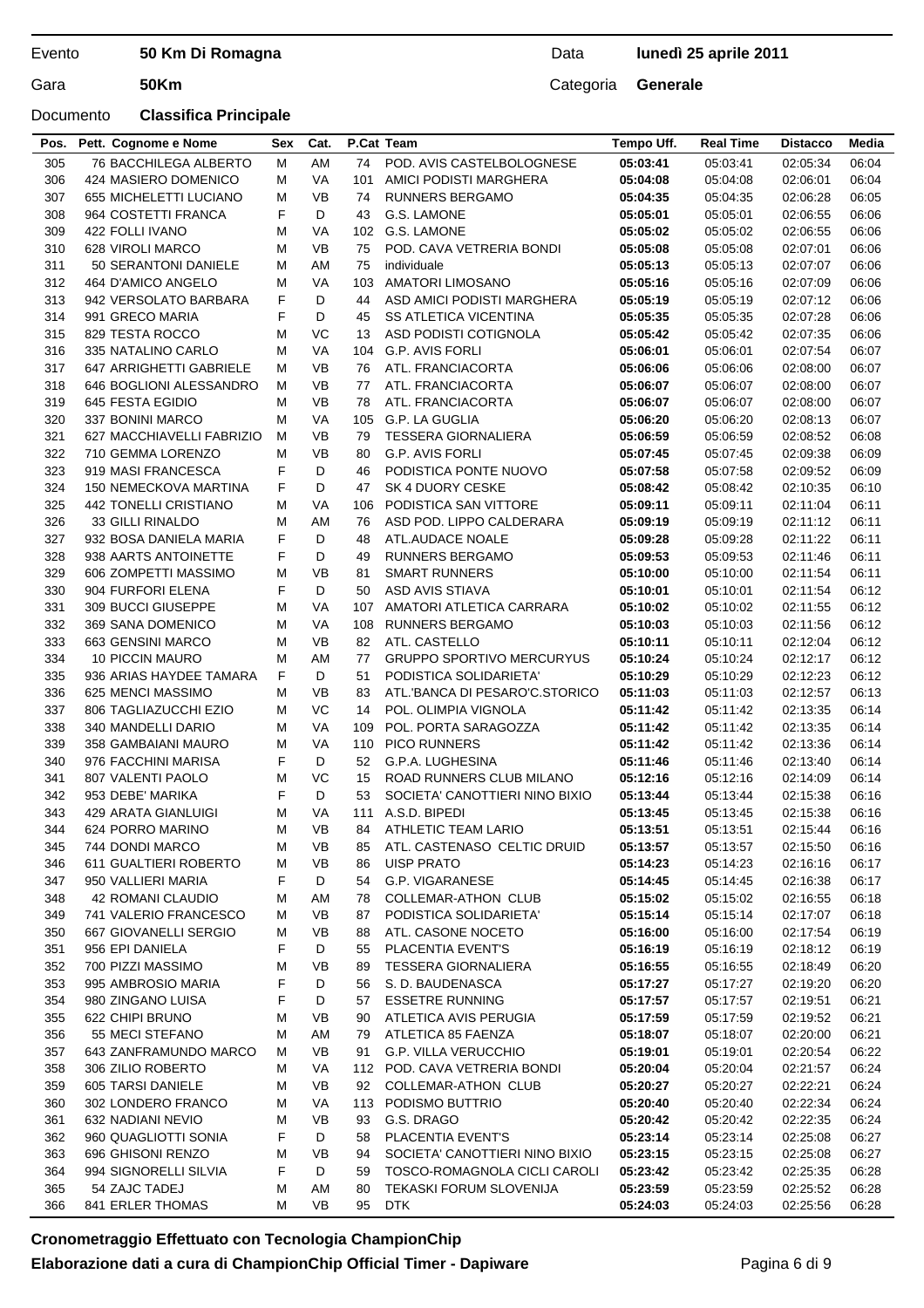### Documento **Classifica Principale**

| <b>VA</b><br>05:24:57<br>367<br>316 ODDOLINI MARCO<br>М<br>114 TURIN MARATHON<br>05:24:57<br>02:26:50<br>06:29<br>368<br>81<br>ATLETICA SIGNA ASD<br>06:30<br>69 RICCI MIRKO<br>М<br>AM<br>05:25:01<br>05:25:01<br>02:26:55<br>VA<br>369<br>419 QUADRELLI MAURIZIO<br>М<br>115<br>ATL. MAMELI RAVENNA<br>05:25:09<br>05:25:09<br>02:27:02<br>06:30<br>370<br>326 CUCCORESE ANTONIO<br>VA<br><b>AS FASTWEB</b><br>06:30<br>М<br>116<br>05:25:25<br>05:25:25<br>02:27:19<br>371<br><b>VB</b><br>610 MONTI MASSIMILIANO<br>М<br>96<br><b>G.S. BANCARI ROMANI</b><br>05:25:47<br>06:30<br>05:25:47<br>02:27:41<br>372<br>89 GALLOTTI PASQUALE<br>М<br>AM<br>82<br><b>MONTELUPO RUNNERS</b><br>05:26:00<br>05:26:00<br>02:27:53<br>06:31<br>373<br><b>VB</b><br>06:31<br>636 FORTIN MARIO<br>М<br>97<br>PODISTICA OSTIA<br>05:26:13<br>05:26:13<br>02:28:06<br>F<br>D<br>374<br>974 NEGRO DARIA<br>60<br><b>RUNNERS BERGAMO</b><br>06:31<br>05:26:25<br>05:26:25<br>02:28:19<br>375<br>469 DANEK MILAN<br>М<br>VA<br>117<br><b>HORIZONT KOLA NOVA'L</b><br>05:26:42<br>05:26:42<br>02:28:35<br>06:32<br>F<br>376<br>D<br>06:32<br>930 KASOVA HANA<br>61<br>05:27:06<br>05:27:06<br>02:28:59<br>Barnex sport Brno<br>F<br>377<br>967 CARLETTI CLAUDIA<br>D<br>62<br>ATLETICA MARCIATORI MUGELLO<br>05:27:10<br>05:27:10<br>06:32<br>02:29:04<br>378<br>692 GIANNINI MAURIZIO<br>М<br>VB<br>98<br>PODISTICA MISERICORDIA<br>05:27:14<br>05:27:14<br>02:29:07<br>06:32<br>VA<br>379<br>401 SANTI LUCA<br>PODISTICA MISERICORDIA<br>05:27:14<br>05:27:14<br>02:29:07<br>06:32<br>м<br>118<br>817 TODARO VITO CATALDO<br>VC<br>380<br>ATHLETIC TEAM PALAGIANO<br>05:27:31<br>05:27:31<br>02:29:24<br>06:33<br>М<br>16<br>F<br>D<br>381<br>972 COTTAFAVA ANNITA<br>63<br>AS GUALTIERI 2000<br>05:27:32<br>05:27:32<br>02:29:25<br>06:33<br>382<br>ASD AVIS STIAVA<br>06:33<br>345 BERTOZZI ARMANDO<br>М<br>VA<br>119<br>05:28:14<br>05:28:14<br>02:30:08<br>M<br><b>VB</b><br>383<br>673 BOCCHINI EMILIO<br>A.S.D. VILLA DE SANCTIS<br>05:28:16<br>05:28:16<br>06:33<br>99<br>02:30:10<br>F<br>D<br>384<br>969 ERCOLANI NADIA<br>64<br>ATLETICA 85 FAENZA<br>05:28:25<br>05:28:25<br>02:30:18<br>06:34<br>06:34<br>385<br>452 FRATTI ANDREA<br>М<br>VA<br>120<br><b>G.P. AVIS FORLI</b><br>05:28:54<br>05:28:54<br>02:30:47<br>VC<br>386<br>839 DEODARI RENZO<br>М<br>17<br>ACQUADELA BOLOGNA<br>06:35<br>05:29:15<br>05:29:15<br>02:31:08<br>VA<br>387<br>323 BRLYAK ZELYKO<br>М<br>121<br>individuale<br>05:30:24<br>05:30:24<br>02:32:18<br>06:36<br>M<br><b>VB</b><br>06:36<br>388<br>687 GAGGIOLI PAOLO<br>100<br><b>MONTELUPO RUNNERS</b><br>05:30:27<br>05:30:27<br>02:32:21<br>F<br>D<br>389<br>913 D'AGOSTO TIZIANA<br>65<br>A.S.D.ATLETICA CARMAGNOLA<br>05:31:19<br>05:31:19<br>06:37<br>02:33:12<br>390<br>317 GIOVAGNINI<br>М<br>VA<br>122<br><b>SMART RUNNERS</b><br>05:31:48<br>05:31:48<br>02:33:41<br>06:38<br>F<br>D<br>06:38<br>391<br>986 BUCCI SIMONETTA<br>66<br>G.P. C.A.I. PISTOIA<br>05:31:56<br>05:31:56<br>02:33:49<br>F<br>392<br>940 SIMONE JENNY<br>D<br>67<br>ATL.MIRAFIORI<br>05:32:00<br>05:32:00<br>02:33:54<br>06:38<br>VA<br>393<br>399 AQUILANI MASSIMO<br>М<br>123<br><b>MARATHON CLUB CITTA' DI</b><br>05:32:02<br>05:32:02<br>02:33:56<br>06:38<br>394<br>M<br><b>VB</b><br>06:38<br>649 DU BIEN SEN<br>101<br>POD. CAVRIAGO<br>05:32:23<br>05:32:23<br>02:34:17<br>VA<br>395<br>434 VECCO FRANCO<br>М<br>124<br><b>TURIN MARATHON</b><br>05:32:32<br>05:32:32<br>02:34:26<br>06:39<br>AM<br>396<br>82 PAGLIONE ENZO<br>М<br>83<br>ASD POD. LIPPO CALDERARA<br>05:32:36<br>05:32:36<br>02:34:30<br>06:39<br>397<br>695 ULIANA SIRO<br>М<br>VB<br>102 ATLETICA VITTORIO VENETO<br>05:32:51<br>05:32:51<br>02:34:45<br>06:39<br>398<br>737 MARCHETTI FABIO<br>М<br>VB<br>A.S.D. VILLA DE SANCTIS<br>06:39<br>103<br>05:33:13<br>05:33:13<br>02:35:06<br>399<br>F<br>D<br>909 PIZZINI MARIA STELLA<br>68<br>G. S. D. MOMBOCAR<br>05:33:17<br>06:39<br>05:33:17<br>02:35:10<br><b>VB</b><br><b>GS MAIANO</b><br>400<br>609 AGOSTINELLI<br>М<br>104<br>05:33:22<br>02:35:15<br>06:40<br>05:33:22<br>401<br>407 BORTINI ROSSANO<br>М<br>VA<br>125<br>POL. DIL. SANRAFEL<br>05:33:37<br>05:33:37<br>02:35:30<br>06:40<br><b>VB</b><br>402<br>736 IACOVACCI MARIO<br>М<br>105 A.S.D. VILLA DE SANCTIS<br>05:34:41<br>05:34:41<br>02:36:34<br>06:41<br>403<br>393 MANZO ALESSANDRO<br>VA<br>126 A.S.D. VILLA DE SANCTIS<br>05:34:41<br>05:34:41<br>02:36:34<br>06:41<br>М<br>F<br>404<br>993 FURGERI GIANCARLA<br>D<br>69<br>AVIS PODISMO SUZZARA<br>05:34:42<br>05:34:42<br>06:41<br>02:36:35<br><b>VB</b><br>405<br>674 NARCISI MARCO<br>м<br>106 PODISTICA CORREGGIO<br>05:34:46<br>05:34:46<br>02:36:39<br>06:41<br>406<br>416 BRIZIO SEBASTIANO<br>M<br>VA<br>127 MARATOLANDIA<br>05:34:53<br>02:36:46<br>05:34:53<br>06:41<br>915 BOZIC TANJA<br>F<br>407<br>D<br><b>TEKASKI FORUM SLOVENIJA</b><br>05:34:59<br>05:34:59<br>02:36:52<br>06:41<br>70<br>408<br>740 BRUNNER LUDWIG<br>05:35:04<br>М<br>VB<br>107<br>ASV JENESIEN<br>05:35:04<br>02:36:58<br>06:42<br>409<br>53 MENOZZI DANIELE<br>AM<br>84<br>POD. CAVRIAGO<br>05:35:31<br>05:35:31<br>02:37:24<br>06:42<br>М<br>697 BIAGIONI FRANCO<br><b>MARATHON CLUB CITTA' DI</b><br>410<br>М<br>VB<br>05:36:22<br>05:36:22<br>02:38:15<br>06:43<br>108<br>411<br>676 MIGNECO GIOVANNI<br>VB<br>109 A.S.D. VILLA DE SANCTIS<br>М<br>05:36:25<br>05:36:25<br>02:38:18<br>06:43<br>F<br>412<br>977 ZACCARIA LIA<br>D<br>71<br>ADVS CAVEJA<br>05:36:31<br>05:36:31<br>02:38:24<br>06:43<br>618 SALVATORE ANTONIO<br>PODISTICA AVIS CAMPOBASSO<br>413<br>М<br>VB<br>110<br>05:36:48<br>05:36:48<br>02:38:41<br>06:44<br>414<br>725 SCHILIRO' DANIELE<br>POL. COOP CERAMICA D'IMOLA<br>05:37:44<br>М<br>VB<br>111<br>05:37:44<br>02:39:37<br>06:45<br>415<br>831 ORLANDI ALBERTO<br>VC<br>POL. COOP CERAMICA D'IMOLA<br>05:37:51<br>05:37:51<br>02:39:44<br>06:45<br>М<br>18<br>603 BARONE PAOLO<br>VB<br>112 ATLETICA MOLISE AMATORI<br>416<br>М<br>05:38:35<br>05:38:35<br>02:40:28<br>06:46<br>417<br>301 PIETRARCA PASQUALINO<br>VA<br>128 ATLETICA MOLISE AMATORI<br>05:38:35<br>05:38:35<br>02:40:28<br>06:46<br>м<br>418<br>604 LIBERTONE MICHELE<br>VB<br>113 POLISPORTIVA MOLISE<br>М<br>05:38:35<br>05:38:35<br>02:40:28<br>06:46<br>828 FERRI MARIO<br>VC<br>419<br>М<br>ATL.CASALGUIDI M.C.L.ARISTON<br>05:39:09<br>05:39:09<br>02:41:03<br>06:46<br>19<br>F<br><b>MARATHON CLUB CITTA' DI</b><br>420<br>955 GAMBARELLI ENRICA<br>D<br>05:40:35<br>05:40:35<br>02:42:29<br>06:48<br>72<br>672 ROTONDI DANIELE<br>114 G.S. LAMONE<br>421<br>VB<br>05:41:17<br>05:41:17<br>02:43:10<br>06:49<br>М<br>665 MAZZON GINO STEFANO<br>422<br>VB<br>115 ATL.MIRAFIORI<br>05:41:40<br>05:41:40<br>02:43:33<br>06:49<br>M<br>423<br><b>15 CORAS RICCARDO</b><br>85<br><b>TREVISO</b><br>М<br>AM<br>05:41:53<br>05:41:53<br>02:43:46<br>06:50<br>F<br>424<br>935 BELLINI MARIA<br>D<br>ATLETICA MANARA<br>05:42:11<br>73<br>05:42:11<br>02:44:04<br>06:50<br>116 LE PANCHE CASTELQUARTO<br>425<br>679 VAIANA MARIO<br>М<br>VB<br>05:42:35<br>05:42:35<br>02:44:28<br>06:51<br>VA<br>129 A.S.D. VILLA DE SANCTIS<br>426<br>387 GIUBILO FABRIZIO<br>М<br>05:42:43<br>05:42:43<br>02:44:36<br>06:51<br>VC<br>427<br>824 ZERBINATI LIBERO<br><b>PICO RUNNERS</b><br>М<br>20<br>05:42:51<br>05:42:51<br>02:44:45<br>06:51<br>992 BONARETTI ROSANNA<br>F<br>AVIS PODISMO SUZZARA<br>428<br>D<br>74<br>05:43:02<br>05:43:02<br>02:44:55<br>06:51 | Pos. | Pett. Cognome e Nome | <b>Sex</b> | Cat. | P.Cat Team | Tempo Uff. | <b>Real Time</b> | <b>Distacco</b> | Media |
|-------------------------------------------------------------------------------------------------------------------------------------------------------------------------------------------------------------------------------------------------------------------------------------------------------------------------------------------------------------------------------------------------------------------------------------------------------------------------------------------------------------------------------------------------------------------------------------------------------------------------------------------------------------------------------------------------------------------------------------------------------------------------------------------------------------------------------------------------------------------------------------------------------------------------------------------------------------------------------------------------------------------------------------------------------------------------------------------------------------------------------------------------------------------------------------------------------------------------------------------------------------------------------------------------------------------------------------------------------------------------------------------------------------------------------------------------------------------------------------------------------------------------------------------------------------------------------------------------------------------------------------------------------------------------------------------------------------------------------------------------------------------------------------------------------------------------------------------------------------------------------------------------------------------------------------------------------------------------------------------------------------------------------------------------------------------------------------------------------------------------------------------------------------------------------------------------------------------------------------------------------------------------------------------------------------------------------------------------------------------------------------------------------------------------------------------------------------------------------------------------------------------------------------------------------------------------------------------------------------------------------------------------------------------------------------------------------------------------------------------------------------------------------------------------------------------------------------------------------------------------------------------------------------------------------------------------------------------------------------------------------------------------------------------------------------------------------------------------------------------------------------------------------------------------------------------------------------------------------------------------------------------------------------------------------------------------------------------------------------------------------------------------------------------------------------------------------------------------------------------------------------------------------------------------------------------------------------------------------------------------------------------------------------------------------------------------------------------------------------------------------------------------------------------------------------------------------------------------------------------------------------------------------------------------------------------------------------------------------------------------------------------------------------------------------------------------------------------------------------------------------------------------------------------------------------------------------------------------------------------------------------------------------------------------------------------------------------------------------------------------------------------------------------------------------------------------------------------------------------------------------------------------------------------------------------------------------------------------------------------------------------------------------------------------------------------------------------------------------------------------------------------------------------------------------------------------------------------------------------------------------------------------------------------------------------------------------------------------------------------------------------------------------------------------------------------------------------------------------------------------------------------------------------------------------------------------------------------------------------------------------------------------------------------------------------------------------------------------------------------------------------------------------------------------------------------------------------------------------------------------------------------------------------------------------------------------------------------------------------------------------------------------------------------------------------------------------------------------------------------------------------------------------------------------------------------------------------------------------------------------------------------------------------------------------------------------------------------------------------------------------------------------------------------------------------------------------------------------------------------------------------------------------------------------------------------------------------------------------------------------------------------------------------------------------------------------------------------------------------------------------------------------------------------------------------------------------------------------------------------------------------------------------------------------------------------------------------------------------------------------------------------------------------------------------------------------------------------------------------------------------------------------------------------------------------------------------------------------------------------------------------------------------------------------------------------------------------------------------------------------------------------------------------------------------------------------------------------------------------------------------------------------------------------------------------------------------------------------------------------------------------------------------------------------------------------------------------------------------------------------------------------------------------------------------------------------------------------------------------------------------------------|------|----------------------|------------|------|------------|------------|------------------|-----------------|-------|
|                                                                                                                                                                                                                                                                                                                                                                                                                                                                                                                                                                                                                                                                                                                                                                                                                                                                                                                                                                                                                                                                                                                                                                                                                                                                                                                                                                                                                                                                                                                                                                                                                                                                                                                                                                                                                                                                                                                                                                                                                                                                                                                                                                                                                                                                                                                                                                                                                                                                                                                                                                                                                                                                                                                                                                                                                                                                                                                                                                                                                                                                                                                                                                                                                                                                                                                                                                                                                                                                                                                                                                                                                                                                                                                                                                                                                                                                                                                                                                                                                                                                                                                                                                                                                                                                                                                                                                                                                                                                                                                                                                                                                                                                                                                                                                                                                                                                                                                                                                                                                                                                                                                                                                                                                                                                                                                                                                                                                                                                                                                                                                                                                                                                                                                                                                                                                                                                                                                                                                                                                                                                                                                                                                                                                                                                                                                                                                                                                                                                                                                                                                                                                                                                                                                                                                                                                                                                                                                                                                                                                                                                                                                                                                                                                                                                                                                                                                                                                                                                                                                   |      |                      |            |      |            |            |                  |                 |       |
|                                                                                                                                                                                                                                                                                                                                                                                                                                                                                                                                                                                                                                                                                                                                                                                                                                                                                                                                                                                                                                                                                                                                                                                                                                                                                                                                                                                                                                                                                                                                                                                                                                                                                                                                                                                                                                                                                                                                                                                                                                                                                                                                                                                                                                                                                                                                                                                                                                                                                                                                                                                                                                                                                                                                                                                                                                                                                                                                                                                                                                                                                                                                                                                                                                                                                                                                                                                                                                                                                                                                                                                                                                                                                                                                                                                                                                                                                                                                                                                                                                                                                                                                                                                                                                                                                                                                                                                                                                                                                                                                                                                                                                                                                                                                                                                                                                                                                                                                                                                                                                                                                                                                                                                                                                                                                                                                                                                                                                                                                                                                                                                                                                                                                                                                                                                                                                                                                                                                                                                                                                                                                                                                                                                                                                                                                                                                                                                                                                                                                                                                                                                                                                                                                                                                                                                                                                                                                                                                                                                                                                                                                                                                                                                                                                                                                                                                                                                                                                                                                                                   |      |                      |            |      |            |            |                  |                 |       |
|                                                                                                                                                                                                                                                                                                                                                                                                                                                                                                                                                                                                                                                                                                                                                                                                                                                                                                                                                                                                                                                                                                                                                                                                                                                                                                                                                                                                                                                                                                                                                                                                                                                                                                                                                                                                                                                                                                                                                                                                                                                                                                                                                                                                                                                                                                                                                                                                                                                                                                                                                                                                                                                                                                                                                                                                                                                                                                                                                                                                                                                                                                                                                                                                                                                                                                                                                                                                                                                                                                                                                                                                                                                                                                                                                                                                                                                                                                                                                                                                                                                                                                                                                                                                                                                                                                                                                                                                                                                                                                                                                                                                                                                                                                                                                                                                                                                                                                                                                                                                                                                                                                                                                                                                                                                                                                                                                                                                                                                                                                                                                                                                                                                                                                                                                                                                                                                                                                                                                                                                                                                                                                                                                                                                                                                                                                                                                                                                                                                                                                                                                                                                                                                                                                                                                                                                                                                                                                                                                                                                                                                                                                                                                                                                                                                                                                                                                                                                                                                                                                                   |      |                      |            |      |            |            |                  |                 |       |
|                                                                                                                                                                                                                                                                                                                                                                                                                                                                                                                                                                                                                                                                                                                                                                                                                                                                                                                                                                                                                                                                                                                                                                                                                                                                                                                                                                                                                                                                                                                                                                                                                                                                                                                                                                                                                                                                                                                                                                                                                                                                                                                                                                                                                                                                                                                                                                                                                                                                                                                                                                                                                                                                                                                                                                                                                                                                                                                                                                                                                                                                                                                                                                                                                                                                                                                                                                                                                                                                                                                                                                                                                                                                                                                                                                                                                                                                                                                                                                                                                                                                                                                                                                                                                                                                                                                                                                                                                                                                                                                                                                                                                                                                                                                                                                                                                                                                                                                                                                                                                                                                                                                                                                                                                                                                                                                                                                                                                                                                                                                                                                                                                                                                                                                                                                                                                                                                                                                                                                                                                                                                                                                                                                                                                                                                                                                                                                                                                                                                                                                                                                                                                                                                                                                                                                                                                                                                                                                                                                                                                                                                                                                                                                                                                                                                                                                                                                                                                                                                                                                   |      |                      |            |      |            |            |                  |                 |       |
|                                                                                                                                                                                                                                                                                                                                                                                                                                                                                                                                                                                                                                                                                                                                                                                                                                                                                                                                                                                                                                                                                                                                                                                                                                                                                                                                                                                                                                                                                                                                                                                                                                                                                                                                                                                                                                                                                                                                                                                                                                                                                                                                                                                                                                                                                                                                                                                                                                                                                                                                                                                                                                                                                                                                                                                                                                                                                                                                                                                                                                                                                                                                                                                                                                                                                                                                                                                                                                                                                                                                                                                                                                                                                                                                                                                                                                                                                                                                                                                                                                                                                                                                                                                                                                                                                                                                                                                                                                                                                                                                                                                                                                                                                                                                                                                                                                                                                                                                                                                                                                                                                                                                                                                                                                                                                                                                                                                                                                                                                                                                                                                                                                                                                                                                                                                                                                                                                                                                                                                                                                                                                                                                                                                                                                                                                                                                                                                                                                                                                                                                                                                                                                                                                                                                                                                                                                                                                                                                                                                                                                                                                                                                                                                                                                                                                                                                                                                                                                                                                                                   |      |                      |            |      |            |            |                  |                 |       |
|                                                                                                                                                                                                                                                                                                                                                                                                                                                                                                                                                                                                                                                                                                                                                                                                                                                                                                                                                                                                                                                                                                                                                                                                                                                                                                                                                                                                                                                                                                                                                                                                                                                                                                                                                                                                                                                                                                                                                                                                                                                                                                                                                                                                                                                                                                                                                                                                                                                                                                                                                                                                                                                                                                                                                                                                                                                                                                                                                                                                                                                                                                                                                                                                                                                                                                                                                                                                                                                                                                                                                                                                                                                                                                                                                                                                                                                                                                                                                                                                                                                                                                                                                                                                                                                                                                                                                                                                                                                                                                                                                                                                                                                                                                                                                                                                                                                                                                                                                                                                                                                                                                                                                                                                                                                                                                                                                                                                                                                                                                                                                                                                                                                                                                                                                                                                                                                                                                                                                                                                                                                                                                                                                                                                                                                                                                                                                                                                                                                                                                                                                                                                                                                                                                                                                                                                                                                                                                                                                                                                                                                                                                                                                                                                                                                                                                                                                                                                                                                                                                                   |      |                      |            |      |            |            |                  |                 |       |
|                                                                                                                                                                                                                                                                                                                                                                                                                                                                                                                                                                                                                                                                                                                                                                                                                                                                                                                                                                                                                                                                                                                                                                                                                                                                                                                                                                                                                                                                                                                                                                                                                                                                                                                                                                                                                                                                                                                                                                                                                                                                                                                                                                                                                                                                                                                                                                                                                                                                                                                                                                                                                                                                                                                                                                                                                                                                                                                                                                                                                                                                                                                                                                                                                                                                                                                                                                                                                                                                                                                                                                                                                                                                                                                                                                                                                                                                                                                                                                                                                                                                                                                                                                                                                                                                                                                                                                                                                                                                                                                                                                                                                                                                                                                                                                                                                                                                                                                                                                                                                                                                                                                                                                                                                                                                                                                                                                                                                                                                                                                                                                                                                                                                                                                                                                                                                                                                                                                                                                                                                                                                                                                                                                                                                                                                                                                                                                                                                                                                                                                                                                                                                                                                                                                                                                                                                                                                                                                                                                                                                                                                                                                                                                                                                                                                                                                                                                                                                                                                                                                   |      |                      |            |      |            |            |                  |                 |       |
|                                                                                                                                                                                                                                                                                                                                                                                                                                                                                                                                                                                                                                                                                                                                                                                                                                                                                                                                                                                                                                                                                                                                                                                                                                                                                                                                                                                                                                                                                                                                                                                                                                                                                                                                                                                                                                                                                                                                                                                                                                                                                                                                                                                                                                                                                                                                                                                                                                                                                                                                                                                                                                                                                                                                                                                                                                                                                                                                                                                                                                                                                                                                                                                                                                                                                                                                                                                                                                                                                                                                                                                                                                                                                                                                                                                                                                                                                                                                                                                                                                                                                                                                                                                                                                                                                                                                                                                                                                                                                                                                                                                                                                                                                                                                                                                                                                                                                                                                                                                                                                                                                                                                                                                                                                                                                                                                                                                                                                                                                                                                                                                                                                                                                                                                                                                                                                                                                                                                                                                                                                                                                                                                                                                                                                                                                                                                                                                                                                                                                                                                                                                                                                                                                                                                                                                                                                                                                                                                                                                                                                                                                                                                                                                                                                                                                                                                                                                                                                                                                                                   |      |                      |            |      |            |            |                  |                 |       |
|                                                                                                                                                                                                                                                                                                                                                                                                                                                                                                                                                                                                                                                                                                                                                                                                                                                                                                                                                                                                                                                                                                                                                                                                                                                                                                                                                                                                                                                                                                                                                                                                                                                                                                                                                                                                                                                                                                                                                                                                                                                                                                                                                                                                                                                                                                                                                                                                                                                                                                                                                                                                                                                                                                                                                                                                                                                                                                                                                                                                                                                                                                                                                                                                                                                                                                                                                                                                                                                                                                                                                                                                                                                                                                                                                                                                                                                                                                                                                                                                                                                                                                                                                                                                                                                                                                                                                                                                                                                                                                                                                                                                                                                                                                                                                                                                                                                                                                                                                                                                                                                                                                                                                                                                                                                                                                                                                                                                                                                                                                                                                                                                                                                                                                                                                                                                                                                                                                                                                                                                                                                                                                                                                                                                                                                                                                                                                                                                                                                                                                                                                                                                                                                                                                                                                                                                                                                                                                                                                                                                                                                                                                                                                                                                                                                                                                                                                                                                                                                                                                                   |      |                      |            |      |            |            |                  |                 |       |
|                                                                                                                                                                                                                                                                                                                                                                                                                                                                                                                                                                                                                                                                                                                                                                                                                                                                                                                                                                                                                                                                                                                                                                                                                                                                                                                                                                                                                                                                                                                                                                                                                                                                                                                                                                                                                                                                                                                                                                                                                                                                                                                                                                                                                                                                                                                                                                                                                                                                                                                                                                                                                                                                                                                                                                                                                                                                                                                                                                                                                                                                                                                                                                                                                                                                                                                                                                                                                                                                                                                                                                                                                                                                                                                                                                                                                                                                                                                                                                                                                                                                                                                                                                                                                                                                                                                                                                                                                                                                                                                                                                                                                                                                                                                                                                                                                                                                                                                                                                                                                                                                                                                                                                                                                                                                                                                                                                                                                                                                                                                                                                                                                                                                                                                                                                                                                                                                                                                                                                                                                                                                                                                                                                                                                                                                                                                                                                                                                                                                                                                                                                                                                                                                                                                                                                                                                                                                                                                                                                                                                                                                                                                                                                                                                                                                                                                                                                                                                                                                                                                   |      |                      |            |      |            |            |                  |                 |       |
|                                                                                                                                                                                                                                                                                                                                                                                                                                                                                                                                                                                                                                                                                                                                                                                                                                                                                                                                                                                                                                                                                                                                                                                                                                                                                                                                                                                                                                                                                                                                                                                                                                                                                                                                                                                                                                                                                                                                                                                                                                                                                                                                                                                                                                                                                                                                                                                                                                                                                                                                                                                                                                                                                                                                                                                                                                                                                                                                                                                                                                                                                                                                                                                                                                                                                                                                                                                                                                                                                                                                                                                                                                                                                                                                                                                                                                                                                                                                                                                                                                                                                                                                                                                                                                                                                                                                                                                                                                                                                                                                                                                                                                                                                                                                                                                                                                                                                                                                                                                                                                                                                                                                                                                                                                                                                                                                                                                                                                                                                                                                                                                                                                                                                                                                                                                                                                                                                                                                                                                                                                                                                                                                                                                                                                                                                                                                                                                                                                                                                                                                                                                                                                                                                                                                                                                                                                                                                                                                                                                                                                                                                                                                                                                                                                                                                                                                                                                                                                                                                                                   |      |                      |            |      |            |            |                  |                 |       |
|                                                                                                                                                                                                                                                                                                                                                                                                                                                                                                                                                                                                                                                                                                                                                                                                                                                                                                                                                                                                                                                                                                                                                                                                                                                                                                                                                                                                                                                                                                                                                                                                                                                                                                                                                                                                                                                                                                                                                                                                                                                                                                                                                                                                                                                                                                                                                                                                                                                                                                                                                                                                                                                                                                                                                                                                                                                                                                                                                                                                                                                                                                                                                                                                                                                                                                                                                                                                                                                                                                                                                                                                                                                                                                                                                                                                                                                                                                                                                                                                                                                                                                                                                                                                                                                                                                                                                                                                                                                                                                                                                                                                                                                                                                                                                                                                                                                                                                                                                                                                                                                                                                                                                                                                                                                                                                                                                                                                                                                                                                                                                                                                                                                                                                                                                                                                                                                                                                                                                                                                                                                                                                                                                                                                                                                                                                                                                                                                                                                                                                                                                                                                                                                                                                                                                                                                                                                                                                                                                                                                                                                                                                                                                                                                                                                                                                                                                                                                                                                                                                                   |      |                      |            |      |            |            |                  |                 |       |
|                                                                                                                                                                                                                                                                                                                                                                                                                                                                                                                                                                                                                                                                                                                                                                                                                                                                                                                                                                                                                                                                                                                                                                                                                                                                                                                                                                                                                                                                                                                                                                                                                                                                                                                                                                                                                                                                                                                                                                                                                                                                                                                                                                                                                                                                                                                                                                                                                                                                                                                                                                                                                                                                                                                                                                                                                                                                                                                                                                                                                                                                                                                                                                                                                                                                                                                                                                                                                                                                                                                                                                                                                                                                                                                                                                                                                                                                                                                                                                                                                                                                                                                                                                                                                                                                                                                                                                                                                                                                                                                                                                                                                                                                                                                                                                                                                                                                                                                                                                                                                                                                                                                                                                                                                                                                                                                                                                                                                                                                                                                                                                                                                                                                                                                                                                                                                                                                                                                                                                                                                                                                                                                                                                                                                                                                                                                                                                                                                                                                                                                                                                                                                                                                                                                                                                                                                                                                                                                                                                                                                                                                                                                                                                                                                                                                                                                                                                                                                                                                                                                   |      |                      |            |      |            |            |                  |                 |       |
|                                                                                                                                                                                                                                                                                                                                                                                                                                                                                                                                                                                                                                                                                                                                                                                                                                                                                                                                                                                                                                                                                                                                                                                                                                                                                                                                                                                                                                                                                                                                                                                                                                                                                                                                                                                                                                                                                                                                                                                                                                                                                                                                                                                                                                                                                                                                                                                                                                                                                                                                                                                                                                                                                                                                                                                                                                                                                                                                                                                                                                                                                                                                                                                                                                                                                                                                                                                                                                                                                                                                                                                                                                                                                                                                                                                                                                                                                                                                                                                                                                                                                                                                                                                                                                                                                                                                                                                                                                                                                                                                                                                                                                                                                                                                                                                                                                                                                                                                                                                                                                                                                                                                                                                                                                                                                                                                                                                                                                                                                                                                                                                                                                                                                                                                                                                                                                                                                                                                                                                                                                                                                                                                                                                                                                                                                                                                                                                                                                                                                                                                                                                                                                                                                                                                                                                                                                                                                                                                                                                                                                                                                                                                                                                                                                                                                                                                                                                                                                                                                                                   |      |                      |            |      |            |            |                  |                 |       |
|                                                                                                                                                                                                                                                                                                                                                                                                                                                                                                                                                                                                                                                                                                                                                                                                                                                                                                                                                                                                                                                                                                                                                                                                                                                                                                                                                                                                                                                                                                                                                                                                                                                                                                                                                                                                                                                                                                                                                                                                                                                                                                                                                                                                                                                                                                                                                                                                                                                                                                                                                                                                                                                                                                                                                                                                                                                                                                                                                                                                                                                                                                                                                                                                                                                                                                                                                                                                                                                                                                                                                                                                                                                                                                                                                                                                                                                                                                                                                                                                                                                                                                                                                                                                                                                                                                                                                                                                                                                                                                                                                                                                                                                                                                                                                                                                                                                                                                                                                                                                                                                                                                                                                                                                                                                                                                                                                                                                                                                                                                                                                                                                                                                                                                                                                                                                                                                                                                                                                                                                                                                                                                                                                                                                                                                                                                                                                                                                                                                                                                                                                                                                                                                                                                                                                                                                                                                                                                                                                                                                                                                                                                                                                                                                                                                                                                                                                                                                                                                                                                                   |      |                      |            |      |            |            |                  |                 |       |
|                                                                                                                                                                                                                                                                                                                                                                                                                                                                                                                                                                                                                                                                                                                                                                                                                                                                                                                                                                                                                                                                                                                                                                                                                                                                                                                                                                                                                                                                                                                                                                                                                                                                                                                                                                                                                                                                                                                                                                                                                                                                                                                                                                                                                                                                                                                                                                                                                                                                                                                                                                                                                                                                                                                                                                                                                                                                                                                                                                                                                                                                                                                                                                                                                                                                                                                                                                                                                                                                                                                                                                                                                                                                                                                                                                                                                                                                                                                                                                                                                                                                                                                                                                                                                                                                                                                                                                                                                                                                                                                                                                                                                                                                                                                                                                                                                                                                                                                                                                                                                                                                                                                                                                                                                                                                                                                                                                                                                                                                                                                                                                                                                                                                                                                                                                                                                                                                                                                                                                                                                                                                                                                                                                                                                                                                                                                                                                                                                                                                                                                                                                                                                                                                                                                                                                                                                                                                                                                                                                                                                                                                                                                                                                                                                                                                                                                                                                                                                                                                                                                   |      |                      |            |      |            |            |                  |                 |       |
|                                                                                                                                                                                                                                                                                                                                                                                                                                                                                                                                                                                                                                                                                                                                                                                                                                                                                                                                                                                                                                                                                                                                                                                                                                                                                                                                                                                                                                                                                                                                                                                                                                                                                                                                                                                                                                                                                                                                                                                                                                                                                                                                                                                                                                                                                                                                                                                                                                                                                                                                                                                                                                                                                                                                                                                                                                                                                                                                                                                                                                                                                                                                                                                                                                                                                                                                                                                                                                                                                                                                                                                                                                                                                                                                                                                                                                                                                                                                                                                                                                                                                                                                                                                                                                                                                                                                                                                                                                                                                                                                                                                                                                                                                                                                                                                                                                                                                                                                                                                                                                                                                                                                                                                                                                                                                                                                                                                                                                                                                                                                                                                                                                                                                                                                                                                                                                                                                                                                                                                                                                                                                                                                                                                                                                                                                                                                                                                                                                                                                                                                                                                                                                                                                                                                                                                                                                                                                                                                                                                                                                                                                                                                                                                                                                                                                                                                                                                                                                                                                                                   |      |                      |            |      |            |            |                  |                 |       |
|                                                                                                                                                                                                                                                                                                                                                                                                                                                                                                                                                                                                                                                                                                                                                                                                                                                                                                                                                                                                                                                                                                                                                                                                                                                                                                                                                                                                                                                                                                                                                                                                                                                                                                                                                                                                                                                                                                                                                                                                                                                                                                                                                                                                                                                                                                                                                                                                                                                                                                                                                                                                                                                                                                                                                                                                                                                                                                                                                                                                                                                                                                                                                                                                                                                                                                                                                                                                                                                                                                                                                                                                                                                                                                                                                                                                                                                                                                                                                                                                                                                                                                                                                                                                                                                                                                                                                                                                                                                                                                                                                                                                                                                                                                                                                                                                                                                                                                                                                                                                                                                                                                                                                                                                                                                                                                                                                                                                                                                                                                                                                                                                                                                                                                                                                                                                                                                                                                                                                                                                                                                                                                                                                                                                                                                                                                                                                                                                                                                                                                                                                                                                                                                                                                                                                                                                                                                                                                                                                                                                                                                                                                                                                                                                                                                                                                                                                                                                                                                                                                                   |      |                      |            |      |            |            |                  |                 |       |
|                                                                                                                                                                                                                                                                                                                                                                                                                                                                                                                                                                                                                                                                                                                                                                                                                                                                                                                                                                                                                                                                                                                                                                                                                                                                                                                                                                                                                                                                                                                                                                                                                                                                                                                                                                                                                                                                                                                                                                                                                                                                                                                                                                                                                                                                                                                                                                                                                                                                                                                                                                                                                                                                                                                                                                                                                                                                                                                                                                                                                                                                                                                                                                                                                                                                                                                                                                                                                                                                                                                                                                                                                                                                                                                                                                                                                                                                                                                                                                                                                                                                                                                                                                                                                                                                                                                                                                                                                                                                                                                                                                                                                                                                                                                                                                                                                                                                                                                                                                                                                                                                                                                                                                                                                                                                                                                                                                                                                                                                                                                                                                                                                                                                                                                                                                                                                                                                                                                                                                                                                                                                                                                                                                                                                                                                                                                                                                                                                                                                                                                                                                                                                                                                                                                                                                                                                                                                                                                                                                                                                                                                                                                                                                                                                                                                                                                                                                                                                                                                                                                   |      |                      |            |      |            |            |                  |                 |       |
|                                                                                                                                                                                                                                                                                                                                                                                                                                                                                                                                                                                                                                                                                                                                                                                                                                                                                                                                                                                                                                                                                                                                                                                                                                                                                                                                                                                                                                                                                                                                                                                                                                                                                                                                                                                                                                                                                                                                                                                                                                                                                                                                                                                                                                                                                                                                                                                                                                                                                                                                                                                                                                                                                                                                                                                                                                                                                                                                                                                                                                                                                                                                                                                                                                                                                                                                                                                                                                                                                                                                                                                                                                                                                                                                                                                                                                                                                                                                                                                                                                                                                                                                                                                                                                                                                                                                                                                                                                                                                                                                                                                                                                                                                                                                                                                                                                                                                                                                                                                                                                                                                                                                                                                                                                                                                                                                                                                                                                                                                                                                                                                                                                                                                                                                                                                                                                                                                                                                                                                                                                                                                                                                                                                                                                                                                                                                                                                                                                                                                                                                                                                                                                                                                                                                                                                                                                                                                                                                                                                                                                                                                                                                                                                                                                                                                                                                                                                                                                                                                                                   |      |                      |            |      |            |            |                  |                 |       |
|                                                                                                                                                                                                                                                                                                                                                                                                                                                                                                                                                                                                                                                                                                                                                                                                                                                                                                                                                                                                                                                                                                                                                                                                                                                                                                                                                                                                                                                                                                                                                                                                                                                                                                                                                                                                                                                                                                                                                                                                                                                                                                                                                                                                                                                                                                                                                                                                                                                                                                                                                                                                                                                                                                                                                                                                                                                                                                                                                                                                                                                                                                                                                                                                                                                                                                                                                                                                                                                                                                                                                                                                                                                                                                                                                                                                                                                                                                                                                                                                                                                                                                                                                                                                                                                                                                                                                                                                                                                                                                                                                                                                                                                                                                                                                                                                                                                                                                                                                                                                                                                                                                                                                                                                                                                                                                                                                                                                                                                                                                                                                                                                                                                                                                                                                                                                                                                                                                                                                                                                                                                                                                                                                                                                                                                                                                                                                                                                                                                                                                                                                                                                                                                                                                                                                                                                                                                                                                                                                                                                                                                                                                                                                                                                                                                                                                                                                                                                                                                                                                                   |      |                      |            |      |            |            |                  |                 |       |
|                                                                                                                                                                                                                                                                                                                                                                                                                                                                                                                                                                                                                                                                                                                                                                                                                                                                                                                                                                                                                                                                                                                                                                                                                                                                                                                                                                                                                                                                                                                                                                                                                                                                                                                                                                                                                                                                                                                                                                                                                                                                                                                                                                                                                                                                                                                                                                                                                                                                                                                                                                                                                                                                                                                                                                                                                                                                                                                                                                                                                                                                                                                                                                                                                                                                                                                                                                                                                                                                                                                                                                                                                                                                                                                                                                                                                                                                                                                                                                                                                                                                                                                                                                                                                                                                                                                                                                                                                                                                                                                                                                                                                                                                                                                                                                                                                                                                                                                                                                                                                                                                                                                                                                                                                                                                                                                                                                                                                                                                                                                                                                                                                                                                                                                                                                                                                                                                                                                                                                                                                                                                                                                                                                                                                                                                                                                                                                                                                                                                                                                                                                                                                                                                                                                                                                                                                                                                                                                                                                                                                                                                                                                                                                                                                                                                                                                                                                                                                                                                                                                   |      |                      |            |      |            |            |                  |                 |       |
|                                                                                                                                                                                                                                                                                                                                                                                                                                                                                                                                                                                                                                                                                                                                                                                                                                                                                                                                                                                                                                                                                                                                                                                                                                                                                                                                                                                                                                                                                                                                                                                                                                                                                                                                                                                                                                                                                                                                                                                                                                                                                                                                                                                                                                                                                                                                                                                                                                                                                                                                                                                                                                                                                                                                                                                                                                                                                                                                                                                                                                                                                                                                                                                                                                                                                                                                                                                                                                                                                                                                                                                                                                                                                                                                                                                                                                                                                                                                                                                                                                                                                                                                                                                                                                                                                                                                                                                                                                                                                                                                                                                                                                                                                                                                                                                                                                                                                                                                                                                                                                                                                                                                                                                                                                                                                                                                                                                                                                                                                                                                                                                                                                                                                                                                                                                                                                                                                                                                                                                                                                                                                                                                                                                                                                                                                                                                                                                                                                                                                                                                                                                                                                                                                                                                                                                                                                                                                                                                                                                                                                                                                                                                                                                                                                                                                                                                                                                                                                                                                                                   |      |                      |            |      |            |            |                  |                 |       |
|                                                                                                                                                                                                                                                                                                                                                                                                                                                                                                                                                                                                                                                                                                                                                                                                                                                                                                                                                                                                                                                                                                                                                                                                                                                                                                                                                                                                                                                                                                                                                                                                                                                                                                                                                                                                                                                                                                                                                                                                                                                                                                                                                                                                                                                                                                                                                                                                                                                                                                                                                                                                                                                                                                                                                                                                                                                                                                                                                                                                                                                                                                                                                                                                                                                                                                                                                                                                                                                                                                                                                                                                                                                                                                                                                                                                                                                                                                                                                                                                                                                                                                                                                                                                                                                                                                                                                                                                                                                                                                                                                                                                                                                                                                                                                                                                                                                                                                                                                                                                                                                                                                                                                                                                                                                                                                                                                                                                                                                                                                                                                                                                                                                                                                                                                                                                                                                                                                                                                                                                                                                                                                                                                                                                                                                                                                                                                                                                                                                                                                                                                                                                                                                                                                                                                                                                                                                                                                                                                                                                                                                                                                                                                                                                                                                                                                                                                                                                                                                                                                                   |      |                      |            |      |            |            |                  |                 |       |
|                                                                                                                                                                                                                                                                                                                                                                                                                                                                                                                                                                                                                                                                                                                                                                                                                                                                                                                                                                                                                                                                                                                                                                                                                                                                                                                                                                                                                                                                                                                                                                                                                                                                                                                                                                                                                                                                                                                                                                                                                                                                                                                                                                                                                                                                                                                                                                                                                                                                                                                                                                                                                                                                                                                                                                                                                                                                                                                                                                                                                                                                                                                                                                                                                                                                                                                                                                                                                                                                                                                                                                                                                                                                                                                                                                                                                                                                                                                                                                                                                                                                                                                                                                                                                                                                                                                                                                                                                                                                                                                                                                                                                                                                                                                                                                                                                                                                                                                                                                                                                                                                                                                                                                                                                                                                                                                                                                                                                                                                                                                                                                                                                                                                                                                                                                                                                                                                                                                                                                                                                                                                                                                                                                                                                                                                                                                                                                                                                                                                                                                                                                                                                                                                                                                                                                                                                                                                                                                                                                                                                                                                                                                                                                                                                                                                                                                                                                                                                                                                                                                   |      |                      |            |      |            |            |                  |                 |       |
|                                                                                                                                                                                                                                                                                                                                                                                                                                                                                                                                                                                                                                                                                                                                                                                                                                                                                                                                                                                                                                                                                                                                                                                                                                                                                                                                                                                                                                                                                                                                                                                                                                                                                                                                                                                                                                                                                                                                                                                                                                                                                                                                                                                                                                                                                                                                                                                                                                                                                                                                                                                                                                                                                                                                                                                                                                                                                                                                                                                                                                                                                                                                                                                                                                                                                                                                                                                                                                                                                                                                                                                                                                                                                                                                                                                                                                                                                                                                                                                                                                                                                                                                                                                                                                                                                                                                                                                                                                                                                                                                                                                                                                                                                                                                                                                                                                                                                                                                                                                                                                                                                                                                                                                                                                                                                                                                                                                                                                                                                                                                                                                                                                                                                                                                                                                                                                                                                                                                                                                                                                                                                                                                                                                                                                                                                                                                                                                                                                                                                                                                                                                                                                                                                                                                                                                                                                                                                                                                                                                                                                                                                                                                                                                                                                                                                                                                                                                                                                                                                                                   |      |                      |            |      |            |            |                  |                 |       |
|                                                                                                                                                                                                                                                                                                                                                                                                                                                                                                                                                                                                                                                                                                                                                                                                                                                                                                                                                                                                                                                                                                                                                                                                                                                                                                                                                                                                                                                                                                                                                                                                                                                                                                                                                                                                                                                                                                                                                                                                                                                                                                                                                                                                                                                                                                                                                                                                                                                                                                                                                                                                                                                                                                                                                                                                                                                                                                                                                                                                                                                                                                                                                                                                                                                                                                                                                                                                                                                                                                                                                                                                                                                                                                                                                                                                                                                                                                                                                                                                                                                                                                                                                                                                                                                                                                                                                                                                                                                                                                                                                                                                                                                                                                                                                                                                                                                                                                                                                                                                                                                                                                                                                                                                                                                                                                                                                                                                                                                                                                                                                                                                                                                                                                                                                                                                                                                                                                                                                                                                                                                                                                                                                                                                                                                                                                                                                                                                                                                                                                                                                                                                                                                                                                                                                                                                                                                                                                                                                                                                                                                                                                                                                                                                                                                                                                                                                                                                                                                                                                                   |      |                      |            |      |            |            |                  |                 |       |
|                                                                                                                                                                                                                                                                                                                                                                                                                                                                                                                                                                                                                                                                                                                                                                                                                                                                                                                                                                                                                                                                                                                                                                                                                                                                                                                                                                                                                                                                                                                                                                                                                                                                                                                                                                                                                                                                                                                                                                                                                                                                                                                                                                                                                                                                                                                                                                                                                                                                                                                                                                                                                                                                                                                                                                                                                                                                                                                                                                                                                                                                                                                                                                                                                                                                                                                                                                                                                                                                                                                                                                                                                                                                                                                                                                                                                                                                                                                                                                                                                                                                                                                                                                                                                                                                                                                                                                                                                                                                                                                                                                                                                                                                                                                                                                                                                                                                                                                                                                                                                                                                                                                                                                                                                                                                                                                                                                                                                                                                                                                                                                                                                                                                                                                                                                                                                                                                                                                                                                                                                                                                                                                                                                                                                                                                                                                                                                                                                                                                                                                                                                                                                                                                                                                                                                                                                                                                                                                                                                                                                                                                                                                                                                                                                                                                                                                                                                                                                                                                                                                   |      |                      |            |      |            |            |                  |                 |       |
|                                                                                                                                                                                                                                                                                                                                                                                                                                                                                                                                                                                                                                                                                                                                                                                                                                                                                                                                                                                                                                                                                                                                                                                                                                                                                                                                                                                                                                                                                                                                                                                                                                                                                                                                                                                                                                                                                                                                                                                                                                                                                                                                                                                                                                                                                                                                                                                                                                                                                                                                                                                                                                                                                                                                                                                                                                                                                                                                                                                                                                                                                                                                                                                                                                                                                                                                                                                                                                                                                                                                                                                                                                                                                                                                                                                                                                                                                                                                                                                                                                                                                                                                                                                                                                                                                                                                                                                                                                                                                                                                                                                                                                                                                                                                                                                                                                                                                                                                                                                                                                                                                                                                                                                                                                                                                                                                                                                                                                                                                                                                                                                                                                                                                                                                                                                                                                                                                                                                                                                                                                                                                                                                                                                                                                                                                                                                                                                                                                                                                                                                                                                                                                                                                                                                                                                                                                                                                                                                                                                                                                                                                                                                                                                                                                                                                                                                                                                                                                                                                                                   |      |                      |            |      |            |            |                  |                 |       |
|                                                                                                                                                                                                                                                                                                                                                                                                                                                                                                                                                                                                                                                                                                                                                                                                                                                                                                                                                                                                                                                                                                                                                                                                                                                                                                                                                                                                                                                                                                                                                                                                                                                                                                                                                                                                                                                                                                                                                                                                                                                                                                                                                                                                                                                                                                                                                                                                                                                                                                                                                                                                                                                                                                                                                                                                                                                                                                                                                                                                                                                                                                                                                                                                                                                                                                                                                                                                                                                                                                                                                                                                                                                                                                                                                                                                                                                                                                                                                                                                                                                                                                                                                                                                                                                                                                                                                                                                                                                                                                                                                                                                                                                                                                                                                                                                                                                                                                                                                                                                                                                                                                                                                                                                                                                                                                                                                                                                                                                                                                                                                                                                                                                                                                                                                                                                                                                                                                                                                                                                                                                                                                                                                                                                                                                                                                                                                                                                                                                                                                                                                                                                                                                                                                                                                                                                                                                                                                                                                                                                                                                                                                                                                                                                                                                                                                                                                                                                                                                                                                                   |      |                      |            |      |            |            |                  |                 |       |
|                                                                                                                                                                                                                                                                                                                                                                                                                                                                                                                                                                                                                                                                                                                                                                                                                                                                                                                                                                                                                                                                                                                                                                                                                                                                                                                                                                                                                                                                                                                                                                                                                                                                                                                                                                                                                                                                                                                                                                                                                                                                                                                                                                                                                                                                                                                                                                                                                                                                                                                                                                                                                                                                                                                                                                                                                                                                                                                                                                                                                                                                                                                                                                                                                                                                                                                                                                                                                                                                                                                                                                                                                                                                                                                                                                                                                                                                                                                                                                                                                                                                                                                                                                                                                                                                                                                                                                                                                                                                                                                                                                                                                                                                                                                                                                                                                                                                                                                                                                                                                                                                                                                                                                                                                                                                                                                                                                                                                                                                                                                                                                                                                                                                                                                                                                                                                                                                                                                                                                                                                                                                                                                                                                                                                                                                                                                                                                                                                                                                                                                                                                                                                                                                                                                                                                                                                                                                                                                                                                                                                                                                                                                                                                                                                                                                                                                                                                                                                                                                                                                   |      |                      |            |      |            |            |                  |                 |       |
|                                                                                                                                                                                                                                                                                                                                                                                                                                                                                                                                                                                                                                                                                                                                                                                                                                                                                                                                                                                                                                                                                                                                                                                                                                                                                                                                                                                                                                                                                                                                                                                                                                                                                                                                                                                                                                                                                                                                                                                                                                                                                                                                                                                                                                                                                                                                                                                                                                                                                                                                                                                                                                                                                                                                                                                                                                                                                                                                                                                                                                                                                                                                                                                                                                                                                                                                                                                                                                                                                                                                                                                                                                                                                                                                                                                                                                                                                                                                                                                                                                                                                                                                                                                                                                                                                                                                                                                                                                                                                                                                                                                                                                                                                                                                                                                                                                                                                                                                                                                                                                                                                                                                                                                                                                                                                                                                                                                                                                                                                                                                                                                                                                                                                                                                                                                                                                                                                                                                                                                                                                                                                                                                                                                                                                                                                                                                                                                                                                                                                                                                                                                                                                                                                                                                                                                                                                                                                                                                                                                                                                                                                                                                                                                                                                                                                                                                                                                                                                                                                                                   |      |                      |            |      |            |            |                  |                 |       |
|                                                                                                                                                                                                                                                                                                                                                                                                                                                                                                                                                                                                                                                                                                                                                                                                                                                                                                                                                                                                                                                                                                                                                                                                                                                                                                                                                                                                                                                                                                                                                                                                                                                                                                                                                                                                                                                                                                                                                                                                                                                                                                                                                                                                                                                                                                                                                                                                                                                                                                                                                                                                                                                                                                                                                                                                                                                                                                                                                                                                                                                                                                                                                                                                                                                                                                                                                                                                                                                                                                                                                                                                                                                                                                                                                                                                                                                                                                                                                                                                                                                                                                                                                                                                                                                                                                                                                                                                                                                                                                                                                                                                                                                                                                                                                                                                                                                                                                                                                                                                                                                                                                                                                                                                                                                                                                                                                                                                                                                                                                                                                                                                                                                                                                                                                                                                                                                                                                                                                                                                                                                                                                                                                                                                                                                                                                                                                                                                                                                                                                                                                                                                                                                                                                                                                                                                                                                                                                                                                                                                                                                                                                                                                                                                                                                                                                                                                                                                                                                                                                                   |      |                      |            |      |            |            |                  |                 |       |
|                                                                                                                                                                                                                                                                                                                                                                                                                                                                                                                                                                                                                                                                                                                                                                                                                                                                                                                                                                                                                                                                                                                                                                                                                                                                                                                                                                                                                                                                                                                                                                                                                                                                                                                                                                                                                                                                                                                                                                                                                                                                                                                                                                                                                                                                                                                                                                                                                                                                                                                                                                                                                                                                                                                                                                                                                                                                                                                                                                                                                                                                                                                                                                                                                                                                                                                                                                                                                                                                                                                                                                                                                                                                                                                                                                                                                                                                                                                                                                                                                                                                                                                                                                                                                                                                                                                                                                                                                                                                                                                                                                                                                                                                                                                                                                                                                                                                                                                                                                                                                                                                                                                                                                                                                                                                                                                                                                                                                                                                                                                                                                                                                                                                                                                                                                                                                                                                                                                                                                                                                                                                                                                                                                                                                                                                                                                                                                                                                                                                                                                                                                                                                                                                                                                                                                                                                                                                                                                                                                                                                                                                                                                                                                                                                                                                                                                                                                                                                                                                                                                   |      |                      |            |      |            |            |                  |                 |       |
|                                                                                                                                                                                                                                                                                                                                                                                                                                                                                                                                                                                                                                                                                                                                                                                                                                                                                                                                                                                                                                                                                                                                                                                                                                                                                                                                                                                                                                                                                                                                                                                                                                                                                                                                                                                                                                                                                                                                                                                                                                                                                                                                                                                                                                                                                                                                                                                                                                                                                                                                                                                                                                                                                                                                                                                                                                                                                                                                                                                                                                                                                                                                                                                                                                                                                                                                                                                                                                                                                                                                                                                                                                                                                                                                                                                                                                                                                                                                                                                                                                                                                                                                                                                                                                                                                                                                                                                                                                                                                                                                                                                                                                                                                                                                                                                                                                                                                                                                                                                                                                                                                                                                                                                                                                                                                                                                                                                                                                                                                                                                                                                                                                                                                                                                                                                                                                                                                                                                                                                                                                                                                                                                                                                                                                                                                                                                                                                                                                                                                                                                                                                                                                                                                                                                                                                                                                                                                                                                                                                                                                                                                                                                                                                                                                                                                                                                                                                                                                                                                                                   |      |                      |            |      |            |            |                  |                 |       |
|                                                                                                                                                                                                                                                                                                                                                                                                                                                                                                                                                                                                                                                                                                                                                                                                                                                                                                                                                                                                                                                                                                                                                                                                                                                                                                                                                                                                                                                                                                                                                                                                                                                                                                                                                                                                                                                                                                                                                                                                                                                                                                                                                                                                                                                                                                                                                                                                                                                                                                                                                                                                                                                                                                                                                                                                                                                                                                                                                                                                                                                                                                                                                                                                                                                                                                                                                                                                                                                                                                                                                                                                                                                                                                                                                                                                                                                                                                                                                                                                                                                                                                                                                                                                                                                                                                                                                                                                                                                                                                                                                                                                                                                                                                                                                                                                                                                                                                                                                                                                                                                                                                                                                                                                                                                                                                                                                                                                                                                                                                                                                                                                                                                                                                                                                                                                                                                                                                                                                                                                                                                                                                                                                                                                                                                                                                                                                                                                                                                                                                                                                                                                                                                                                                                                                                                                                                                                                                                                                                                                                                                                                                                                                                                                                                                                                                                                                                                                                                                                                                                   |      |                      |            |      |            |            |                  |                 |       |
|                                                                                                                                                                                                                                                                                                                                                                                                                                                                                                                                                                                                                                                                                                                                                                                                                                                                                                                                                                                                                                                                                                                                                                                                                                                                                                                                                                                                                                                                                                                                                                                                                                                                                                                                                                                                                                                                                                                                                                                                                                                                                                                                                                                                                                                                                                                                                                                                                                                                                                                                                                                                                                                                                                                                                                                                                                                                                                                                                                                                                                                                                                                                                                                                                                                                                                                                                                                                                                                                                                                                                                                                                                                                                                                                                                                                                                                                                                                                                                                                                                                                                                                                                                                                                                                                                                                                                                                                                                                                                                                                                                                                                                                                                                                                                                                                                                                                                                                                                                                                                                                                                                                                                                                                                                                                                                                                                                                                                                                                                                                                                                                                                                                                                                                                                                                                                                                                                                                                                                                                                                                                                                                                                                                                                                                                                                                                                                                                                                                                                                                                                                                                                                                                                                                                                                                                                                                                                                                                                                                                                                                                                                                                                                                                                                                                                                                                                                                                                                                                                                                   |      |                      |            |      |            |            |                  |                 |       |
|                                                                                                                                                                                                                                                                                                                                                                                                                                                                                                                                                                                                                                                                                                                                                                                                                                                                                                                                                                                                                                                                                                                                                                                                                                                                                                                                                                                                                                                                                                                                                                                                                                                                                                                                                                                                                                                                                                                                                                                                                                                                                                                                                                                                                                                                                                                                                                                                                                                                                                                                                                                                                                                                                                                                                                                                                                                                                                                                                                                                                                                                                                                                                                                                                                                                                                                                                                                                                                                                                                                                                                                                                                                                                                                                                                                                                                                                                                                                                                                                                                                                                                                                                                                                                                                                                                                                                                                                                                                                                                                                                                                                                                                                                                                                                                                                                                                                                                                                                                                                                                                                                                                                                                                                                                                                                                                                                                                                                                                                                                                                                                                                                                                                                                                                                                                                                                                                                                                                                                                                                                                                                                                                                                                                                                                                                                                                                                                                                                                                                                                                                                                                                                                                                                                                                                                                                                                                                                                                                                                                                                                                                                                                                                                                                                                                                                                                                                                                                                                                                                                   |      |                      |            |      |            |            |                  |                 |       |
|                                                                                                                                                                                                                                                                                                                                                                                                                                                                                                                                                                                                                                                                                                                                                                                                                                                                                                                                                                                                                                                                                                                                                                                                                                                                                                                                                                                                                                                                                                                                                                                                                                                                                                                                                                                                                                                                                                                                                                                                                                                                                                                                                                                                                                                                                                                                                                                                                                                                                                                                                                                                                                                                                                                                                                                                                                                                                                                                                                                                                                                                                                                                                                                                                                                                                                                                                                                                                                                                                                                                                                                                                                                                                                                                                                                                                                                                                                                                                                                                                                                                                                                                                                                                                                                                                                                                                                                                                                                                                                                                                                                                                                                                                                                                                                                                                                                                                                                                                                                                                                                                                                                                                                                                                                                                                                                                                                                                                                                                                                                                                                                                                                                                                                                                                                                                                                                                                                                                                                                                                                                                                                                                                                                                                                                                                                                                                                                                                                                                                                                                                                                                                                                                                                                                                                                                                                                                                                                                                                                                                                                                                                                                                                                                                                                                                                                                                                                                                                                                                                                   |      |                      |            |      |            |            |                  |                 |       |
|                                                                                                                                                                                                                                                                                                                                                                                                                                                                                                                                                                                                                                                                                                                                                                                                                                                                                                                                                                                                                                                                                                                                                                                                                                                                                                                                                                                                                                                                                                                                                                                                                                                                                                                                                                                                                                                                                                                                                                                                                                                                                                                                                                                                                                                                                                                                                                                                                                                                                                                                                                                                                                                                                                                                                                                                                                                                                                                                                                                                                                                                                                                                                                                                                                                                                                                                                                                                                                                                                                                                                                                                                                                                                                                                                                                                                                                                                                                                                                                                                                                                                                                                                                                                                                                                                                                                                                                                                                                                                                                                                                                                                                                                                                                                                                                                                                                                                                                                                                                                                                                                                                                                                                                                                                                                                                                                                                                                                                                                                                                                                                                                                                                                                                                                                                                                                                                                                                                                                                                                                                                                                                                                                                                                                                                                                                                                                                                                                                                                                                                                                                                                                                                                                                                                                                                                                                                                                                                                                                                                                                                                                                                                                                                                                                                                                                                                                                                                                                                                                                                   |      |                      |            |      |            |            |                  |                 |       |
|                                                                                                                                                                                                                                                                                                                                                                                                                                                                                                                                                                                                                                                                                                                                                                                                                                                                                                                                                                                                                                                                                                                                                                                                                                                                                                                                                                                                                                                                                                                                                                                                                                                                                                                                                                                                                                                                                                                                                                                                                                                                                                                                                                                                                                                                                                                                                                                                                                                                                                                                                                                                                                                                                                                                                                                                                                                                                                                                                                                                                                                                                                                                                                                                                                                                                                                                                                                                                                                                                                                                                                                                                                                                                                                                                                                                                                                                                                                                                                                                                                                                                                                                                                                                                                                                                                                                                                                                                                                                                                                                                                                                                                                                                                                                                                                                                                                                                                                                                                                                                                                                                                                                                                                                                                                                                                                                                                                                                                                                                                                                                                                                                                                                                                                                                                                                                                                                                                                                                                                                                                                                                                                                                                                                                                                                                                                                                                                                                                                                                                                                                                                                                                                                                                                                                                                                                                                                                                                                                                                                                                                                                                                                                                                                                                                                                                                                                                                                                                                                                                                   |      |                      |            |      |            |            |                  |                 |       |
|                                                                                                                                                                                                                                                                                                                                                                                                                                                                                                                                                                                                                                                                                                                                                                                                                                                                                                                                                                                                                                                                                                                                                                                                                                                                                                                                                                                                                                                                                                                                                                                                                                                                                                                                                                                                                                                                                                                                                                                                                                                                                                                                                                                                                                                                                                                                                                                                                                                                                                                                                                                                                                                                                                                                                                                                                                                                                                                                                                                                                                                                                                                                                                                                                                                                                                                                                                                                                                                                                                                                                                                                                                                                                                                                                                                                                                                                                                                                                                                                                                                                                                                                                                                                                                                                                                                                                                                                                                                                                                                                                                                                                                                                                                                                                                                                                                                                                                                                                                                                                                                                                                                                                                                                                                                                                                                                                                                                                                                                                                                                                                                                                                                                                                                                                                                                                                                                                                                                                                                                                                                                                                                                                                                                                                                                                                                                                                                                                                                                                                                                                                                                                                                                                                                                                                                                                                                                                                                                                                                                                                                                                                                                                                                                                                                                                                                                                                                                                                                                                                                   |      |                      |            |      |            |            |                  |                 |       |
|                                                                                                                                                                                                                                                                                                                                                                                                                                                                                                                                                                                                                                                                                                                                                                                                                                                                                                                                                                                                                                                                                                                                                                                                                                                                                                                                                                                                                                                                                                                                                                                                                                                                                                                                                                                                                                                                                                                                                                                                                                                                                                                                                                                                                                                                                                                                                                                                                                                                                                                                                                                                                                                                                                                                                                                                                                                                                                                                                                                                                                                                                                                                                                                                                                                                                                                                                                                                                                                                                                                                                                                                                                                                                                                                                                                                                                                                                                                                                                                                                                                                                                                                                                                                                                                                                                                                                                                                                                                                                                                                                                                                                                                                                                                                                                                                                                                                                                                                                                                                                                                                                                                                                                                                                                                                                                                                                                                                                                                                                                                                                                                                                                                                                                                                                                                                                                                                                                                                                                                                                                                                                                                                                                                                                                                                                                                                                                                                                                                                                                                                                                                                                                                                                                                                                                                                                                                                                                                                                                                                                                                                                                                                                                                                                                                                                                                                                                                                                                                                                                                   |      |                      |            |      |            |            |                  |                 |       |
|                                                                                                                                                                                                                                                                                                                                                                                                                                                                                                                                                                                                                                                                                                                                                                                                                                                                                                                                                                                                                                                                                                                                                                                                                                                                                                                                                                                                                                                                                                                                                                                                                                                                                                                                                                                                                                                                                                                                                                                                                                                                                                                                                                                                                                                                                                                                                                                                                                                                                                                                                                                                                                                                                                                                                                                                                                                                                                                                                                                                                                                                                                                                                                                                                                                                                                                                                                                                                                                                                                                                                                                                                                                                                                                                                                                                                                                                                                                                                                                                                                                                                                                                                                                                                                                                                                                                                                                                                                                                                                                                                                                                                                                                                                                                                                                                                                                                                                                                                                                                                                                                                                                                                                                                                                                                                                                                                                                                                                                                                                                                                                                                                                                                                                                                                                                                                                                                                                                                                                                                                                                                                                                                                                                                                                                                                                                                                                                                                                                                                                                                                                                                                                                                                                                                                                                                                                                                                                                                                                                                                                                                                                                                                                                                                                                                                                                                                                                                                                                                                                                   |      |                      |            |      |            |            |                  |                 |       |
|                                                                                                                                                                                                                                                                                                                                                                                                                                                                                                                                                                                                                                                                                                                                                                                                                                                                                                                                                                                                                                                                                                                                                                                                                                                                                                                                                                                                                                                                                                                                                                                                                                                                                                                                                                                                                                                                                                                                                                                                                                                                                                                                                                                                                                                                                                                                                                                                                                                                                                                                                                                                                                                                                                                                                                                                                                                                                                                                                                                                                                                                                                                                                                                                                                                                                                                                                                                                                                                                                                                                                                                                                                                                                                                                                                                                                                                                                                                                                                                                                                                                                                                                                                                                                                                                                                                                                                                                                                                                                                                                                                                                                                                                                                                                                                                                                                                                                                                                                                                                                                                                                                                                                                                                                                                                                                                                                                                                                                                                                                                                                                                                                                                                                                                                                                                                                                                                                                                                                                                                                                                                                                                                                                                                                                                                                                                                                                                                                                                                                                                                                                                                                                                                                                                                                                                                                                                                                                                                                                                                                                                                                                                                                                                                                                                                                                                                                                                                                                                                                                                   |      |                      |            |      |            |            |                  |                 |       |
|                                                                                                                                                                                                                                                                                                                                                                                                                                                                                                                                                                                                                                                                                                                                                                                                                                                                                                                                                                                                                                                                                                                                                                                                                                                                                                                                                                                                                                                                                                                                                                                                                                                                                                                                                                                                                                                                                                                                                                                                                                                                                                                                                                                                                                                                                                                                                                                                                                                                                                                                                                                                                                                                                                                                                                                                                                                                                                                                                                                                                                                                                                                                                                                                                                                                                                                                                                                                                                                                                                                                                                                                                                                                                                                                                                                                                                                                                                                                                                                                                                                                                                                                                                                                                                                                                                                                                                                                                                                                                                                                                                                                                                                                                                                                                                                                                                                                                                                                                                                                                                                                                                                                                                                                                                                                                                                                                                                                                                                                                                                                                                                                                                                                                                                                                                                                                                                                                                                                                                                                                                                                                                                                                                                                                                                                                                                                                                                                                                                                                                                                                                                                                                                                                                                                                                                                                                                                                                                                                                                                                                                                                                                                                                                                                                                                                                                                                                                                                                                                                                                   |      |                      |            |      |            |            |                  |                 |       |
|                                                                                                                                                                                                                                                                                                                                                                                                                                                                                                                                                                                                                                                                                                                                                                                                                                                                                                                                                                                                                                                                                                                                                                                                                                                                                                                                                                                                                                                                                                                                                                                                                                                                                                                                                                                                                                                                                                                                                                                                                                                                                                                                                                                                                                                                                                                                                                                                                                                                                                                                                                                                                                                                                                                                                                                                                                                                                                                                                                                                                                                                                                                                                                                                                                                                                                                                                                                                                                                                                                                                                                                                                                                                                                                                                                                                                                                                                                                                                                                                                                                                                                                                                                                                                                                                                                                                                                                                                                                                                                                                                                                                                                                                                                                                                                                                                                                                                                                                                                                                                                                                                                                                                                                                                                                                                                                                                                                                                                                                                                                                                                                                                                                                                                                                                                                                                                                                                                                                                                                                                                                                                                                                                                                                                                                                                                                                                                                                                                                                                                                                                                                                                                                                                                                                                                                                                                                                                                                                                                                                                                                                                                                                                                                                                                                                                                                                                                                                                                                                                                                   |      |                      |            |      |            |            |                  |                 |       |
|                                                                                                                                                                                                                                                                                                                                                                                                                                                                                                                                                                                                                                                                                                                                                                                                                                                                                                                                                                                                                                                                                                                                                                                                                                                                                                                                                                                                                                                                                                                                                                                                                                                                                                                                                                                                                                                                                                                                                                                                                                                                                                                                                                                                                                                                                                                                                                                                                                                                                                                                                                                                                                                                                                                                                                                                                                                                                                                                                                                                                                                                                                                                                                                                                                                                                                                                                                                                                                                                                                                                                                                                                                                                                                                                                                                                                                                                                                                                                                                                                                                                                                                                                                                                                                                                                                                                                                                                                                                                                                                                                                                                                                                                                                                                                                                                                                                                                                                                                                                                                                                                                                                                                                                                                                                                                                                                                                                                                                                                                                                                                                                                                                                                                                                                                                                                                                                                                                                                                                                                                                                                                                                                                                                                                                                                                                                                                                                                                                                                                                                                                                                                                                                                                                                                                                                                                                                                                                                                                                                                                                                                                                                                                                                                                                                                                                                                                                                                                                                                                                                   |      |                      |            |      |            |            |                  |                 |       |
|                                                                                                                                                                                                                                                                                                                                                                                                                                                                                                                                                                                                                                                                                                                                                                                                                                                                                                                                                                                                                                                                                                                                                                                                                                                                                                                                                                                                                                                                                                                                                                                                                                                                                                                                                                                                                                                                                                                                                                                                                                                                                                                                                                                                                                                                                                                                                                                                                                                                                                                                                                                                                                                                                                                                                                                                                                                                                                                                                                                                                                                                                                                                                                                                                                                                                                                                                                                                                                                                                                                                                                                                                                                                                                                                                                                                                                                                                                                                                                                                                                                                                                                                                                                                                                                                                                                                                                                                                                                                                                                                                                                                                                                                                                                                                                                                                                                                                                                                                                                                                                                                                                                                                                                                                                                                                                                                                                                                                                                                                                                                                                                                                                                                                                                                                                                                                                                                                                                                                                                                                                                                                                                                                                                                                                                                                                                                                                                                                                                                                                                                                                                                                                                                                                                                                                                                                                                                                                                                                                                                                                                                                                                                                                                                                                                                                                                                                                                                                                                                                                                   |      |                      |            |      |            |            |                  |                 |       |
|                                                                                                                                                                                                                                                                                                                                                                                                                                                                                                                                                                                                                                                                                                                                                                                                                                                                                                                                                                                                                                                                                                                                                                                                                                                                                                                                                                                                                                                                                                                                                                                                                                                                                                                                                                                                                                                                                                                                                                                                                                                                                                                                                                                                                                                                                                                                                                                                                                                                                                                                                                                                                                                                                                                                                                                                                                                                                                                                                                                                                                                                                                                                                                                                                                                                                                                                                                                                                                                                                                                                                                                                                                                                                                                                                                                                                                                                                                                                                                                                                                                                                                                                                                                                                                                                                                                                                                                                                                                                                                                                                                                                                                                                                                                                                                                                                                                                                                                                                                                                                                                                                                                                                                                                                                                                                                                                                                                                                                                                                                                                                                                                                                                                                                                                                                                                                                                                                                                                                                                                                                                                                                                                                                                                                                                                                                                                                                                                                                                                                                                                                                                                                                                                                                                                                                                                                                                                                                                                                                                                                                                                                                                                                                                                                                                                                                                                                                                                                                                                                                                   |      |                      |            |      |            |            |                  |                 |       |
|                                                                                                                                                                                                                                                                                                                                                                                                                                                                                                                                                                                                                                                                                                                                                                                                                                                                                                                                                                                                                                                                                                                                                                                                                                                                                                                                                                                                                                                                                                                                                                                                                                                                                                                                                                                                                                                                                                                                                                                                                                                                                                                                                                                                                                                                                                                                                                                                                                                                                                                                                                                                                                                                                                                                                                                                                                                                                                                                                                                                                                                                                                                                                                                                                                                                                                                                                                                                                                                                                                                                                                                                                                                                                                                                                                                                                                                                                                                                                                                                                                                                                                                                                                                                                                                                                                                                                                                                                                                                                                                                                                                                                                                                                                                                                                                                                                                                                                                                                                                                                                                                                                                                                                                                                                                                                                                                                                                                                                                                                                                                                                                                                                                                                                                                                                                                                                                                                                                                                                                                                                                                                                                                                                                                                                                                                                                                                                                                                                                                                                                                                                                                                                                                                                                                                                                                                                                                                                                                                                                                                                                                                                                                                                                                                                                                                                                                                                                                                                                                                                                   |      |                      |            |      |            |            |                  |                 |       |
|                                                                                                                                                                                                                                                                                                                                                                                                                                                                                                                                                                                                                                                                                                                                                                                                                                                                                                                                                                                                                                                                                                                                                                                                                                                                                                                                                                                                                                                                                                                                                                                                                                                                                                                                                                                                                                                                                                                                                                                                                                                                                                                                                                                                                                                                                                                                                                                                                                                                                                                                                                                                                                                                                                                                                                                                                                                                                                                                                                                                                                                                                                                                                                                                                                                                                                                                                                                                                                                                                                                                                                                                                                                                                                                                                                                                                                                                                                                                                                                                                                                                                                                                                                                                                                                                                                                                                                                                                                                                                                                                                                                                                                                                                                                                                                                                                                                                                                                                                                                                                                                                                                                                                                                                                                                                                                                                                                                                                                                                                                                                                                                                                                                                                                                                                                                                                                                                                                                                                                                                                                                                                                                                                                                                                                                                                                                                                                                                                                                                                                                                                                                                                                                                                                                                                                                                                                                                                                                                                                                                                                                                                                                                                                                                                                                                                                                                                                                                                                                                                                                   |      |                      |            |      |            |            |                  |                 |       |
|                                                                                                                                                                                                                                                                                                                                                                                                                                                                                                                                                                                                                                                                                                                                                                                                                                                                                                                                                                                                                                                                                                                                                                                                                                                                                                                                                                                                                                                                                                                                                                                                                                                                                                                                                                                                                                                                                                                                                                                                                                                                                                                                                                                                                                                                                                                                                                                                                                                                                                                                                                                                                                                                                                                                                                                                                                                                                                                                                                                                                                                                                                                                                                                                                                                                                                                                                                                                                                                                                                                                                                                                                                                                                                                                                                                                                                                                                                                                                                                                                                                                                                                                                                                                                                                                                                                                                                                                                                                                                                                                                                                                                                                                                                                                                                                                                                                                                                                                                                                                                                                                                                                                                                                                                                                                                                                                                                                                                                                                                                                                                                                                                                                                                                                                                                                                                                                                                                                                                                                                                                                                                                                                                                                                                                                                                                                                                                                                                                                                                                                                                                                                                                                                                                                                                                                                                                                                                                                                                                                                                                                                                                                                                                                                                                                                                                                                                                                                                                                                                                                   |      |                      |            |      |            |            |                  |                 |       |
|                                                                                                                                                                                                                                                                                                                                                                                                                                                                                                                                                                                                                                                                                                                                                                                                                                                                                                                                                                                                                                                                                                                                                                                                                                                                                                                                                                                                                                                                                                                                                                                                                                                                                                                                                                                                                                                                                                                                                                                                                                                                                                                                                                                                                                                                                                                                                                                                                                                                                                                                                                                                                                                                                                                                                                                                                                                                                                                                                                                                                                                                                                                                                                                                                                                                                                                                                                                                                                                                                                                                                                                                                                                                                                                                                                                                                                                                                                                                                                                                                                                                                                                                                                                                                                                                                                                                                                                                                                                                                                                                                                                                                                                                                                                                                                                                                                                                                                                                                                                                                                                                                                                                                                                                                                                                                                                                                                                                                                                                                                                                                                                                                                                                                                                                                                                                                                                                                                                                                                                                                                                                                                                                                                                                                                                                                                                                                                                                                                                                                                                                                                                                                                                                                                                                                                                                                                                                                                                                                                                                                                                                                                                                                                                                                                                                                                                                                                                                                                                                                                                   |      |                      |            |      |            |            |                  |                 |       |
|                                                                                                                                                                                                                                                                                                                                                                                                                                                                                                                                                                                                                                                                                                                                                                                                                                                                                                                                                                                                                                                                                                                                                                                                                                                                                                                                                                                                                                                                                                                                                                                                                                                                                                                                                                                                                                                                                                                                                                                                                                                                                                                                                                                                                                                                                                                                                                                                                                                                                                                                                                                                                                                                                                                                                                                                                                                                                                                                                                                                                                                                                                                                                                                                                                                                                                                                                                                                                                                                                                                                                                                                                                                                                                                                                                                                                                                                                                                                                                                                                                                                                                                                                                                                                                                                                                                                                                                                                                                                                                                                                                                                                                                                                                                                                                                                                                                                                                                                                                                                                                                                                                                                                                                                                                                                                                                                                                                                                                                                                                                                                                                                                                                                                                                                                                                                                                                                                                                                                                                                                                                                                                                                                                                                                                                                                                                                                                                                                                                                                                                                                                                                                                                                                                                                                                                                                                                                                                                                                                                                                                                                                                                                                                                                                                                                                                                                                                                                                                                                                                                   |      |                      |            |      |            |            |                  |                 |       |
|                                                                                                                                                                                                                                                                                                                                                                                                                                                                                                                                                                                                                                                                                                                                                                                                                                                                                                                                                                                                                                                                                                                                                                                                                                                                                                                                                                                                                                                                                                                                                                                                                                                                                                                                                                                                                                                                                                                                                                                                                                                                                                                                                                                                                                                                                                                                                                                                                                                                                                                                                                                                                                                                                                                                                                                                                                                                                                                                                                                                                                                                                                                                                                                                                                                                                                                                                                                                                                                                                                                                                                                                                                                                                                                                                                                                                                                                                                                                                                                                                                                                                                                                                                                                                                                                                                                                                                                                                                                                                                                                                                                                                                                                                                                                                                                                                                                                                                                                                                                                                                                                                                                                                                                                                                                                                                                                                                                                                                                                                                                                                                                                                                                                                                                                                                                                                                                                                                                                                                                                                                                                                                                                                                                                                                                                                                                                                                                                                                                                                                                                                                                                                                                                                                                                                                                                                                                                                                                                                                                                                                                                                                                                                                                                                                                                                                                                                                                                                                                                                                                   |      |                      |            |      |            |            |                  |                 |       |
|                                                                                                                                                                                                                                                                                                                                                                                                                                                                                                                                                                                                                                                                                                                                                                                                                                                                                                                                                                                                                                                                                                                                                                                                                                                                                                                                                                                                                                                                                                                                                                                                                                                                                                                                                                                                                                                                                                                                                                                                                                                                                                                                                                                                                                                                                                                                                                                                                                                                                                                                                                                                                                                                                                                                                                                                                                                                                                                                                                                                                                                                                                                                                                                                                                                                                                                                                                                                                                                                                                                                                                                                                                                                                                                                                                                                                                                                                                                                                                                                                                                                                                                                                                                                                                                                                                                                                                                                                                                                                                                                                                                                                                                                                                                                                                                                                                                                                                                                                                                                                                                                                                                                                                                                                                                                                                                                                                                                                                                                                                                                                                                                                                                                                                                                                                                                                                                                                                                                                                                                                                                                                                                                                                                                                                                                                                                                                                                                                                                                                                                                                                                                                                                                                                                                                                                                                                                                                                                                                                                                                                                                                                                                                                                                                                                                                                                                                                                                                                                                                                                   |      |                      |            |      |            |            |                  |                 |       |
|                                                                                                                                                                                                                                                                                                                                                                                                                                                                                                                                                                                                                                                                                                                                                                                                                                                                                                                                                                                                                                                                                                                                                                                                                                                                                                                                                                                                                                                                                                                                                                                                                                                                                                                                                                                                                                                                                                                                                                                                                                                                                                                                                                                                                                                                                                                                                                                                                                                                                                                                                                                                                                                                                                                                                                                                                                                                                                                                                                                                                                                                                                                                                                                                                                                                                                                                                                                                                                                                                                                                                                                                                                                                                                                                                                                                                                                                                                                                                                                                                                                                                                                                                                                                                                                                                                                                                                                                                                                                                                                                                                                                                                                                                                                                                                                                                                                                                                                                                                                                                                                                                                                                                                                                                                                                                                                                                                                                                                                                                                                                                                                                                                                                                                                                                                                                                                                                                                                                                                                                                                                                                                                                                                                                                                                                                                                                                                                                                                                                                                                                                                                                                                                                                                                                                                                                                                                                                                                                                                                                                                                                                                                                                                                                                                                                                                                                                                                                                                                                                                                   |      |                      |            |      |            |            |                  |                 |       |
|                                                                                                                                                                                                                                                                                                                                                                                                                                                                                                                                                                                                                                                                                                                                                                                                                                                                                                                                                                                                                                                                                                                                                                                                                                                                                                                                                                                                                                                                                                                                                                                                                                                                                                                                                                                                                                                                                                                                                                                                                                                                                                                                                                                                                                                                                                                                                                                                                                                                                                                                                                                                                                                                                                                                                                                                                                                                                                                                                                                                                                                                                                                                                                                                                                                                                                                                                                                                                                                                                                                                                                                                                                                                                                                                                                                                                                                                                                                                                                                                                                                                                                                                                                                                                                                                                                                                                                                                                                                                                                                                                                                                                                                                                                                                                                                                                                                                                                                                                                                                                                                                                                                                                                                                                                                                                                                                                                                                                                                                                                                                                                                                                                                                                                                                                                                                                                                                                                                                                                                                                                                                                                                                                                                                                                                                                                                                                                                                                                                                                                                                                                                                                                                                                                                                                                                                                                                                                                                                                                                                                                                                                                                                                                                                                                                                                                                                                                                                                                                                                                                   |      |                      |            |      |            |            |                  |                 |       |
|                                                                                                                                                                                                                                                                                                                                                                                                                                                                                                                                                                                                                                                                                                                                                                                                                                                                                                                                                                                                                                                                                                                                                                                                                                                                                                                                                                                                                                                                                                                                                                                                                                                                                                                                                                                                                                                                                                                                                                                                                                                                                                                                                                                                                                                                                                                                                                                                                                                                                                                                                                                                                                                                                                                                                                                                                                                                                                                                                                                                                                                                                                                                                                                                                                                                                                                                                                                                                                                                                                                                                                                                                                                                                                                                                                                                                                                                                                                                                                                                                                                                                                                                                                                                                                                                                                                                                                                                                                                                                                                                                                                                                                                                                                                                                                                                                                                                                                                                                                                                                                                                                                                                                                                                                                                                                                                                                                                                                                                                                                                                                                                                                                                                                                                                                                                                                                                                                                                                                                                                                                                                                                                                                                                                                                                                                                                                                                                                                                                                                                                                                                                                                                                                                                                                                                                                                                                                                                                                                                                                                                                                                                                                                                                                                                                                                                                                                                                                                                                                                                                   |      |                      |            |      |            |            |                  |                 |       |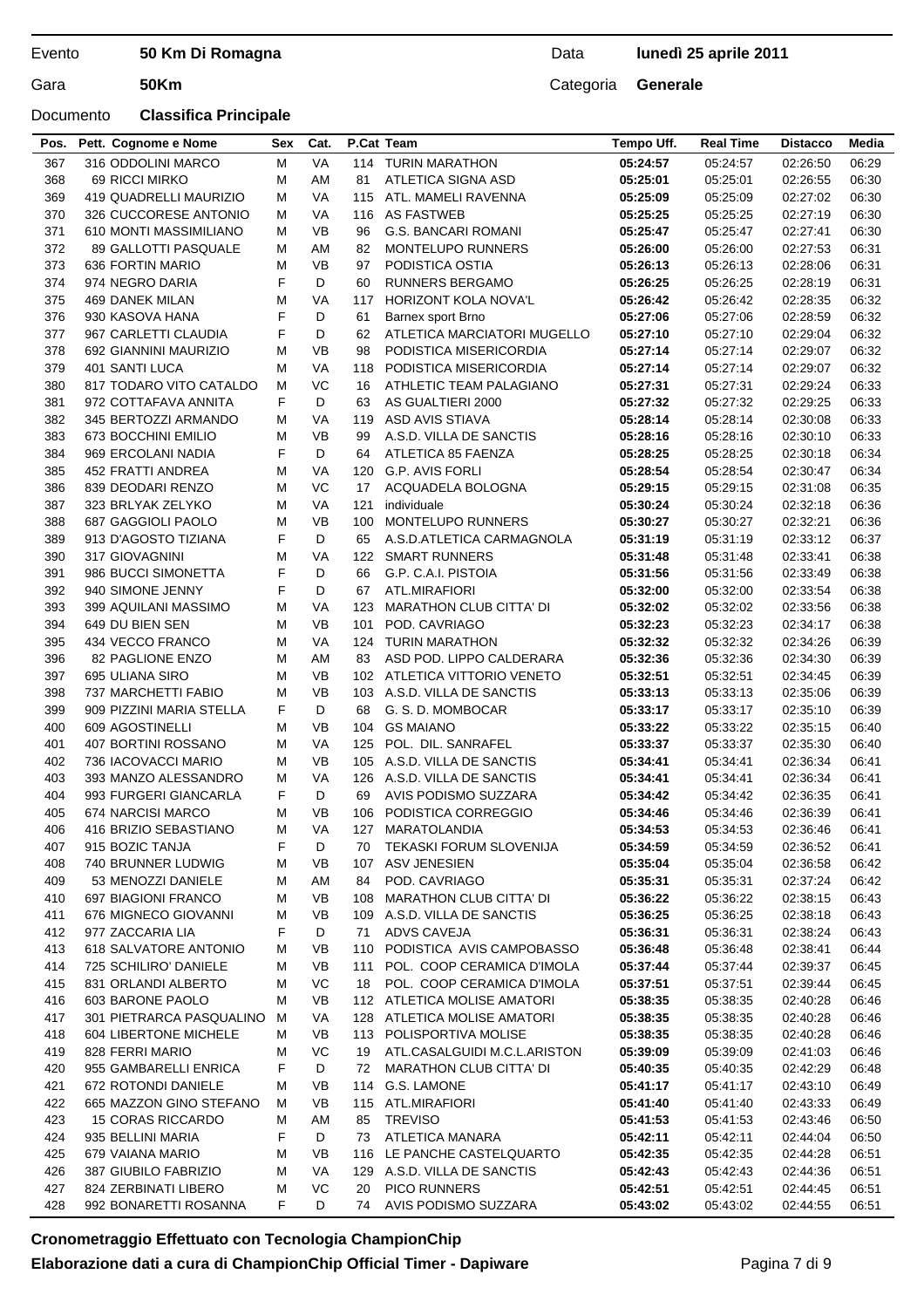### Documento **Classifica Principale**

## Data **lunedì 25 aprile 2011**

| D<br>F<br>POL. PORTA SARAGOZZA<br>429<br>982 FRANCESCONI FLORIANA<br>75<br>05:43:07<br>05:43:07<br>02:45:00<br>06:51<br>430<br>M<br><b>VB</b><br>06:52<br>693 RISALITI RINALDO<br>117<br>PODISTICA MISERICORDIA<br>05:43:30<br>05:43:30<br>02:45:23<br>431<br>4 MALATESTA GIANLUCA<br>AM<br><b>CENTRO ESTER NAPOLI</b><br>05:43:52<br>05:43:52<br>02:45:46<br>06:52<br>м<br>86<br>VC<br>432<br>822 GAMBELLI FERDINANDO<br>м<br>21<br>S.E.F. STAMURA ANCONA A.S.D.<br>05:44:34<br>05:44:34<br>02:46:28<br>06:53<br>433<br>06:53<br>650 MICHIELETTO MARIO<br>м<br>VB<br>ATL.AUDACE NOALE<br>05:44:48<br>05:44:48<br>02:46:42<br>118<br>VB<br>434<br>743 LORENZONI IVAN<br><b>ATLETICA MELITO</b><br>05:45:05<br>05:45:05<br>02:46:58<br>06:54<br>M<br>119<br>435<br><b>VB</b><br>G.P. VIGARANESE<br><b>688 FRANCHI ANTONIO</b><br>M<br>120<br>05:45:22<br>05:45:22<br>02:47:15<br>06:54<br>F<br>D<br>436<br>06:54<br>952 DEL ZOTTO ANTONELLA<br><b>TESSERA GIORNALIERA</b><br>05:45:30<br>05:45:30<br>02:47:23<br>76<br>437<br>418 TADDEI MARCO<br>M<br>VA<br>individuale<br>05:45:51<br>05:45:51<br>02:47:45<br>06:55<br>130<br><b>VA</b><br>SPORT CON NOI<br>438<br><b>408 GUIDETTI ANDREA</b><br>M<br>131<br>05:46:26<br>05:46:26<br>02:48:19<br>06:55<br>439<br><b>VB</b><br>C.S.E.N.<br>05:47:28<br>06:56<br>601 GALLERANI DIEGO<br>M<br>121<br>05:47:28<br>02:49:22<br>440<br>315 JOVIC DUSAN<br>VA<br>132 VIHARNIK KOPER<br>05:48:47<br>05:48:47<br>02:50:40<br>06:58<br>M<br><b>VA</b><br>441<br>397 ADANTI ANDREA<br>133<br><b>CRISPIANO MARATHON CLUB</b><br>05:48:51<br>05:48:51<br>02:50:44<br>06:58<br>м<br>442<br>629 PONZIO GUIDO<br>VB<br>06:58<br>М<br>122 ATLETICA MOLISE AMATORI<br>05:49:03<br>05:49:03<br>02:50:57<br>F<br>D<br>443<br>946 MASSARI GRETA<br>77<br><b>PICO RUNNERS</b><br>05:49:49<br>05:49:49<br>06:59<br>02:51:43<br>444<br>842 PANICO RAFFAELE<br>VB<br>123<br>A.S.D. G. P. ALTO RENO<br>05:50:30<br>05:50:30<br>02:52:23<br>07:00<br>м<br>445<br><b>VA</b><br>07:00<br>330 ZIROTTI MARCO<br>AMBROSIANA RIVALTA ASD<br>05:50:46<br>05:50:46<br>02:52:40<br>м<br>134<br>446<br>385 GIOFFRE' ANTONINO<br>VA<br>POLISPORTIVA TORRILE<br>05:51:38<br>05:51:38<br>02:53:31<br>07:01<br>м<br>135<br>F<br>D<br>447<br>917 AMOROSI AGNESE<br>78<br><b>CUS UDINE</b><br>05:51:52<br>05:51:52<br>02:53:45<br>07:02<br>448<br>635 BOSCO VITTORIO<br>VB<br>PODISMO BUTTRIO<br>05:51:52<br>07:02<br>124<br>05:51:52<br>02:53:46<br>м<br>VA<br>05:52:00<br>449<br>398 BEVILACQUA ANDREA<br>M<br>136<br>ASD POD. LIPPO CALDERARA<br>05:52:00<br>02:53:53<br>07:02<br>VC<br>450<br>840 D'ORONZIO VINCENZO<br>M<br>22<br>AVIS PODISMO SUZZARA<br>05:52:23<br>05:52:23<br>02:54:16<br>07:02<br>451<br>F<br>D<br>05:52:27<br>05:52:27<br>07:02<br>901 LOSURDO PASQUA<br>79<br>PODISTICA MASSA LOMBARDA<br>02:54:20<br>VC<br>452<br>823 PENZEL GERHARD<br><b>TESSERA GIORNALIERA</b><br>05:53:09<br>05:53:09<br>02:55:02<br>07:03<br>м<br>23<br>453<br><b>VA</b><br>314 FEDOZZI PATRIZIO<br>M<br>137<br>individuale<br>05:53:13<br>05:53:13<br>02:55:06<br>07:03<br>F<br>D<br>454<br>05:53:24<br>07:04<br>914 RAZZOLINI SERENA<br>80<br>PFIZER ITALIA RUNNING TEAM<br>05:53:24<br>02:55:17<br><b>VB</b><br>455<br>746 HLUCHAN MILIC<br>M<br>125<br><b>SK SAMOHANA</b><br>05:54:01<br>05:54:01<br>07:04<br>02:55:55<br>VC<br>456<br>816 NARCISI RENATO<br>M<br>A.S.D. VILLA DE SANCTIS<br>05:54:10<br>05:54:10<br>02:56:04<br>07:04<br>24<br>457<br><b>VA</b><br>AVIS SAN FELICE S/P<br>05:54:46<br>05:54:46<br>07:05<br>320 MONARI ENRICO<br>M<br>138<br>02:56:39<br>458<br>367 MENEGHELLI ANDREA<br>VA<br>A.S.D. ATLETICA LUPATOTINA<br>05:56:20<br>05:56:20<br>02:58:13<br>07:07<br>м<br>139<br>459<br><b>VB</b><br>662 NIEGO ANTONIO<br>M<br>126<br>G.S. DIL. VALDALPONE DE MEGNI<br>05:56:21<br>05:56:21<br>02:58:14<br>07:07<br>VB<br>460<br>651 BIANCONI PAOLO<br>A.S.D. ATLETICA LUPATOTINA<br>05:56:21<br>05:56:21<br>07:07<br>M<br>127<br>02:58:14<br><b>VA</b><br>461<br>356 PELLICONI LUCA<br>M<br>ATL. AMATORI VELLETRI<br>05:57:37<br>05:57:37<br>07:09<br>140<br>02.59.31<br>462<br>426 LACCERTOSA GIUSEPPE<br>M<br>VA<br><b>VENICEMARATHON CLUB</b><br>05:58:04<br>05:58:04<br>02:59:58<br>07:09<br>141<br>463<br><b>VB</b><br>07:09<br>659 FEDERZONI GIORGIO<br>128<br>POL. SAN DONNINO<br>05:58:16<br>05:58:16<br>03:00:10<br>M<br>464<br>346 PICCIONE MARCO<br>M<br>VA<br>142 A.S. AMATORI CASTELFUSANO<br>05:58:16<br>07:09<br>05:58:16<br>03:00:10<br>465<br>F<br>D<br>944 RASICCI ADELE<br>81<br><b>ATLETICA ESTENSE</b><br>06:03:42<br>07:16<br>06:03:42<br>03:05:35<br><b>VB</b><br>466<br>739 ANCORA VITO PIERO<br>М<br>129<br>PRO PATRIA CUS MILANO<br>06:04:55<br>07:17<br>06:04:55<br>03:06:48<br>F<br>D<br>467<br>984 MAZZONI ANNALISA<br>82<br>PODISTICA MISERICORDIA<br>03:07:54<br>07:19<br>06:06:01<br>06:06:01<br>PODISTICA OSTIA<br>927 PETRELLI MARCELLA<br>F<br>D<br>06:08:38<br>06:08:38<br>03:10:31<br>07:22<br>468<br>83<br>395 LEVONI DAVIDE<br>POL CASTELNUOVO<br>06:08:39<br>06:08:39<br>07:22<br>469<br>VA<br>143<br>03:10:32<br>M<br>5 CALLEGARO ALVISE<br>POL.BIANCAZZURRA PETTINELLI<br>07:22<br>470<br>M<br>AM<br>87<br>06:08:39<br>06:08:39<br>03:10:32<br>VC<br>833 CASTAGNOLI MARIO<br>G.P. CERVESE<br>07:23<br>471<br>M<br>25<br>06:09:13<br>06:09:13<br>03:11:06<br>684 ZUCCHINALI GREGORIO<br>VB<br><b>RUNNERS BERGAMO</b><br>06:09:13<br>07:23<br>472<br>м<br>130<br>06:09:13<br>03:11:06<br>473<br>VC<br><b>GOLDEN CLUB RIMINI INTERNAT.</b><br>06:09:54<br>07:23<br>821 TAMBURINI GIOVANNI<br>M<br>26<br>06:09:54<br>03:11:47<br>474<br>931 TOSOLINI SILVANA<br>F<br>D<br>84<br>LIBERTAS UDINE<br>06:09:56<br>06:09:56<br>03:11:49<br>07:23<br>820 GRAMMATICA ADRIANO<br>VC<br>G.P. CERVESE<br>06:10:25<br>07:24<br>475<br>27<br>06:10:25<br>03:12:18<br>м<br>7 ZANETTI LUCA<br>SPIRITO TRAIL ASD<br>06:10:33<br>476<br>M<br>AM<br>88<br>06:10:33<br>03:12:27<br>07:24<br>F<br><b>US NAVE</b><br>477<br>947 FRANCESCHELLI<br>D<br>85<br>06:11:33<br>06:11:33<br>07:25<br>03:13:26<br>F<br>D<br>148 DEBE' MAURA<br>86<br><b>G.S. DILETTANTISTICO ITALPOSE</b><br>06:11:52<br>06:11:52<br>07:26<br>478<br>03:13:45<br>VC<br>A.S.D. VILLA DE SANCTIS<br>06:11:52<br>07:26<br>479<br>813 CAPECCI FRANCESCO<br>М<br>28<br>06:11:52<br>03:13:46<br>480<br>435 VILLA MAURIZIO<br>VA<br>144 POD. SAN PANCRAZIO<br>06:12:32<br>06:12:32<br>07:27<br>M<br>03:14:26<br>481<br>925 DI NELLA ANNA<br>F<br>D<br>PODISTICA OSTIA<br>06:13:12<br>06:13:12<br>07:27<br>87<br>03:15:06<br>709 MISTRONI FRANCESCO<br>VB<br>131 POL. PORTA SARAGOZZA<br>06:17:35<br>482<br>М<br>06:17:35<br>03:19:29<br>07:33<br>VB<br>483<br>711 SABBIONI CLAUDIO<br>132 POL. COOP CERAMICA D'IMOLA<br>06:18:29<br>06:18:29<br>07:34<br>м<br>03:20:23<br>VB<br>484<br>638 PAGLIALONGA DANIELE<br>ATL. IMOLA SACMI AVIS<br>06:19:34<br>07:35<br>м<br>133<br>06:19:34<br>03:21:27<br>63 GUERRIERI ALESSIO<br>AM<br><b>MARATHON CLUB CITTA' DI</b><br>485<br>м<br>89<br>06:20:00<br>06:20:00<br>03:21:54<br>07:35<br>VC<br>486<br>810 MIGANI WALTER<br>A.R.C.U.S.<br>06:21:07<br>06:21:07<br>07:37<br>M<br>29<br>03:23:00<br>F<br>921 MERIGGIANI ELISA<br>D<br>POL. PORTA SARAGOZZA<br>06:21:29<br>06:21:29<br>07:37<br>487<br>88<br>03:23:22<br>675 MIGNECO ANGELO<br>VB<br>134 A.S.D. VILLA DE SANCTIS<br>488<br>М<br>06:21:53<br>06:21:53<br>03:23:47<br>07:38<br>D<br>G.S. GABBI<br>489<br>966 MOCELLIN MARINA<br>F<br>89<br>06:22:33<br>06:22:33<br>07:39<br>03:24:26 | Pos. | Pett. Cognome e Nome  | Sex | Cat. | P.Cat Team                    | Tempo Uff. | <b>Real Time</b> | <b>Distacco</b> | Media |
|---------------------------------------------------------------------------------------------------------------------------------------------------------------------------------------------------------------------------------------------------------------------------------------------------------------------------------------------------------------------------------------------------------------------------------------------------------------------------------------------------------------------------------------------------------------------------------------------------------------------------------------------------------------------------------------------------------------------------------------------------------------------------------------------------------------------------------------------------------------------------------------------------------------------------------------------------------------------------------------------------------------------------------------------------------------------------------------------------------------------------------------------------------------------------------------------------------------------------------------------------------------------------------------------------------------------------------------------------------------------------------------------------------------------------------------------------------------------------------------------------------------------------------------------------------------------------------------------------------------------------------------------------------------------------------------------------------------------------------------------------------------------------------------------------------------------------------------------------------------------------------------------------------------------------------------------------------------------------------------------------------------------------------------------------------------------------------------------------------------------------------------------------------------------------------------------------------------------------------------------------------------------------------------------------------------------------------------------------------------------------------------------------------------------------------------------------------------------------------------------------------------------------------------------------------------------------------------------------------------------------------------------------------------------------------------------------------------------------------------------------------------------------------------------------------------------------------------------------------------------------------------------------------------------------------------------------------------------------------------------------------------------------------------------------------------------------------------------------------------------------------------------------------------------------------------------------------------------------------------------------------------------------------------------------------------------------------------------------------------------------------------------------------------------------------------------------------------------------------------------------------------------------------------------------------------------------------------------------------------------------------------------------------------------------------------------------------------------------------------------------------------------------------------------------------------------------------------------------------------------------------------------------------------------------------------------------------------------------------------------------------------------------------------------------------------------------------------------------------------------------------------------------------------------------------------------------------------------------------------------------------------------------------------------------------------------------------------------------------------------------------------------------------------------------------------------------------------------------------------------------------------------------------------------------------------------------------------------------------------------------------------------------------------------------------------------------------------------------------------------------------------------------------------------------------------------------------------------------------------------------------------------------------------------------------------------------------------------------------------------------------------------------------------------------------------------------------------------------------------------------------------------------------------------------------------------------------------------------------------------------------------------------------------------------------------------------------------------------------------------------------------------------------------------------------------------------------------------------------------------------------------------------------------------------------------------------------------------------------------------------------------------------------------------------------------------------------------------------------------------------------------------------------------------------------------------------------------------------------------------------------------------------------------------------------------------------------------------------------------------------------------------------------------------------------------------------------------------------------------------------------------------------------------------------------------------------------------------------------------------------------------------------------------------------------------------------------------------------------------------------------------------------------------------------------------------------------------------------------------------------------------------------------------------------------------------------------------------------------------------------------------------------------------------------------------------------------------------------------------------------------------------------------------------------------------------------------------------------------------------------------------------------------------------------------------------------------------------------------------------------------------------------------------------------------------------------------------------------------------------------------------------------------------------------------------------------------------------------------------------------------------------------------------------------------------------------------------------------------------------------------------------------------------------------------------------------------------------------------------------------------------|------|-----------------------|-----|------|-------------------------------|------------|------------------|-----------------|-------|
|                                                                                                                                                                                                                                                                                                                                                                                                                                                                                                                                                                                                                                                                                                                                                                                                                                                                                                                                                                                                                                                                                                                                                                                                                                                                                                                                                                                                                                                                                                                                                                                                                                                                                                                                                                                                                                                                                                                                                                                                                                                                                                                                                                                                                                                                                                                                                                                                                                                                                                                                                                                                                                                                                                                                                                                                                                                                                                                                                                                                                                                                                                                                                                                                                                                                                                                                                                                                                                                                                                                                                                                                                                                                                                                                                                                                                                                                                                                                                                                                                                                                                                                                                                                                                                                                                                                                                                                                                                                                                                                                                                                                                                                                                                                                                                                                                                                                                                                                                                                                                                                                                                                                                                                                                                                                                                                                                                                                                                                                                                                                                                                                                                                                                                                                                                                                                                                                                                                                                                                                                                                                                                                                                                                                                                                                                                                                                                                                                                                                                                                                                                                                                                                                                                                                                                                                                                                                                                                                                                                                                                                                                                                                                                                                                                                                                                                                                                                                                                                                                                               |      |                       |     |      |                               |            |                  |                 |       |
|                                                                                                                                                                                                                                                                                                                                                                                                                                                                                                                                                                                                                                                                                                                                                                                                                                                                                                                                                                                                                                                                                                                                                                                                                                                                                                                                                                                                                                                                                                                                                                                                                                                                                                                                                                                                                                                                                                                                                                                                                                                                                                                                                                                                                                                                                                                                                                                                                                                                                                                                                                                                                                                                                                                                                                                                                                                                                                                                                                                                                                                                                                                                                                                                                                                                                                                                                                                                                                                                                                                                                                                                                                                                                                                                                                                                                                                                                                                                                                                                                                                                                                                                                                                                                                                                                                                                                                                                                                                                                                                                                                                                                                                                                                                                                                                                                                                                                                                                                                                                                                                                                                                                                                                                                                                                                                                                                                                                                                                                                                                                                                                                                                                                                                                                                                                                                                                                                                                                                                                                                                                                                                                                                                                                                                                                                                                                                                                                                                                                                                                                                                                                                                                                                                                                                                                                                                                                                                                                                                                                                                                                                                                                                                                                                                                                                                                                                                                                                                                                                                               |      |                       |     |      |                               |            |                  |                 |       |
|                                                                                                                                                                                                                                                                                                                                                                                                                                                                                                                                                                                                                                                                                                                                                                                                                                                                                                                                                                                                                                                                                                                                                                                                                                                                                                                                                                                                                                                                                                                                                                                                                                                                                                                                                                                                                                                                                                                                                                                                                                                                                                                                                                                                                                                                                                                                                                                                                                                                                                                                                                                                                                                                                                                                                                                                                                                                                                                                                                                                                                                                                                                                                                                                                                                                                                                                                                                                                                                                                                                                                                                                                                                                                                                                                                                                                                                                                                                                                                                                                                                                                                                                                                                                                                                                                                                                                                                                                                                                                                                                                                                                                                                                                                                                                                                                                                                                                                                                                                                                                                                                                                                                                                                                                                                                                                                                                                                                                                                                                                                                                                                                                                                                                                                                                                                                                                                                                                                                                                                                                                                                                                                                                                                                                                                                                                                                                                                                                                                                                                                                                                                                                                                                                                                                                                                                                                                                                                                                                                                                                                                                                                                                                                                                                                                                                                                                                                                                                                                                                                               |      |                       |     |      |                               |            |                  |                 |       |
|                                                                                                                                                                                                                                                                                                                                                                                                                                                                                                                                                                                                                                                                                                                                                                                                                                                                                                                                                                                                                                                                                                                                                                                                                                                                                                                                                                                                                                                                                                                                                                                                                                                                                                                                                                                                                                                                                                                                                                                                                                                                                                                                                                                                                                                                                                                                                                                                                                                                                                                                                                                                                                                                                                                                                                                                                                                                                                                                                                                                                                                                                                                                                                                                                                                                                                                                                                                                                                                                                                                                                                                                                                                                                                                                                                                                                                                                                                                                                                                                                                                                                                                                                                                                                                                                                                                                                                                                                                                                                                                                                                                                                                                                                                                                                                                                                                                                                                                                                                                                                                                                                                                                                                                                                                                                                                                                                                                                                                                                                                                                                                                                                                                                                                                                                                                                                                                                                                                                                                                                                                                                                                                                                                                                                                                                                                                                                                                                                                                                                                                                                                                                                                                                                                                                                                                                                                                                                                                                                                                                                                                                                                                                                                                                                                                                                                                                                                                                                                                                                                               |      |                       |     |      |                               |            |                  |                 |       |
|                                                                                                                                                                                                                                                                                                                                                                                                                                                                                                                                                                                                                                                                                                                                                                                                                                                                                                                                                                                                                                                                                                                                                                                                                                                                                                                                                                                                                                                                                                                                                                                                                                                                                                                                                                                                                                                                                                                                                                                                                                                                                                                                                                                                                                                                                                                                                                                                                                                                                                                                                                                                                                                                                                                                                                                                                                                                                                                                                                                                                                                                                                                                                                                                                                                                                                                                                                                                                                                                                                                                                                                                                                                                                                                                                                                                                                                                                                                                                                                                                                                                                                                                                                                                                                                                                                                                                                                                                                                                                                                                                                                                                                                                                                                                                                                                                                                                                                                                                                                                                                                                                                                                                                                                                                                                                                                                                                                                                                                                                                                                                                                                                                                                                                                                                                                                                                                                                                                                                                                                                                                                                                                                                                                                                                                                                                                                                                                                                                                                                                                                                                                                                                                                                                                                                                                                                                                                                                                                                                                                                                                                                                                                                                                                                                                                                                                                                                                                                                                                                                               |      |                       |     |      |                               |            |                  |                 |       |
|                                                                                                                                                                                                                                                                                                                                                                                                                                                                                                                                                                                                                                                                                                                                                                                                                                                                                                                                                                                                                                                                                                                                                                                                                                                                                                                                                                                                                                                                                                                                                                                                                                                                                                                                                                                                                                                                                                                                                                                                                                                                                                                                                                                                                                                                                                                                                                                                                                                                                                                                                                                                                                                                                                                                                                                                                                                                                                                                                                                                                                                                                                                                                                                                                                                                                                                                                                                                                                                                                                                                                                                                                                                                                                                                                                                                                                                                                                                                                                                                                                                                                                                                                                                                                                                                                                                                                                                                                                                                                                                                                                                                                                                                                                                                                                                                                                                                                                                                                                                                                                                                                                                                                                                                                                                                                                                                                                                                                                                                                                                                                                                                                                                                                                                                                                                                                                                                                                                                                                                                                                                                                                                                                                                                                                                                                                                                                                                                                                                                                                                                                                                                                                                                                                                                                                                                                                                                                                                                                                                                                                                                                                                                                                                                                                                                                                                                                                                                                                                                                                               |      |                       |     |      |                               |            |                  |                 |       |
|                                                                                                                                                                                                                                                                                                                                                                                                                                                                                                                                                                                                                                                                                                                                                                                                                                                                                                                                                                                                                                                                                                                                                                                                                                                                                                                                                                                                                                                                                                                                                                                                                                                                                                                                                                                                                                                                                                                                                                                                                                                                                                                                                                                                                                                                                                                                                                                                                                                                                                                                                                                                                                                                                                                                                                                                                                                                                                                                                                                                                                                                                                                                                                                                                                                                                                                                                                                                                                                                                                                                                                                                                                                                                                                                                                                                                                                                                                                                                                                                                                                                                                                                                                                                                                                                                                                                                                                                                                                                                                                                                                                                                                                                                                                                                                                                                                                                                                                                                                                                                                                                                                                                                                                                                                                                                                                                                                                                                                                                                                                                                                                                                                                                                                                                                                                                                                                                                                                                                                                                                                                                                                                                                                                                                                                                                                                                                                                                                                                                                                                                                                                                                                                                                                                                                                                                                                                                                                                                                                                                                                                                                                                                                                                                                                                                                                                                                                                                                                                                                                               |      |                       |     |      |                               |            |                  |                 |       |
|                                                                                                                                                                                                                                                                                                                                                                                                                                                                                                                                                                                                                                                                                                                                                                                                                                                                                                                                                                                                                                                                                                                                                                                                                                                                                                                                                                                                                                                                                                                                                                                                                                                                                                                                                                                                                                                                                                                                                                                                                                                                                                                                                                                                                                                                                                                                                                                                                                                                                                                                                                                                                                                                                                                                                                                                                                                                                                                                                                                                                                                                                                                                                                                                                                                                                                                                                                                                                                                                                                                                                                                                                                                                                                                                                                                                                                                                                                                                                                                                                                                                                                                                                                                                                                                                                                                                                                                                                                                                                                                                                                                                                                                                                                                                                                                                                                                                                                                                                                                                                                                                                                                                                                                                                                                                                                                                                                                                                                                                                                                                                                                                                                                                                                                                                                                                                                                                                                                                                                                                                                                                                                                                                                                                                                                                                                                                                                                                                                                                                                                                                                                                                                                                                                                                                                                                                                                                                                                                                                                                                                                                                                                                                                                                                                                                                                                                                                                                                                                                                                               |      |                       |     |      |                               |            |                  |                 |       |
|                                                                                                                                                                                                                                                                                                                                                                                                                                                                                                                                                                                                                                                                                                                                                                                                                                                                                                                                                                                                                                                                                                                                                                                                                                                                                                                                                                                                                                                                                                                                                                                                                                                                                                                                                                                                                                                                                                                                                                                                                                                                                                                                                                                                                                                                                                                                                                                                                                                                                                                                                                                                                                                                                                                                                                                                                                                                                                                                                                                                                                                                                                                                                                                                                                                                                                                                                                                                                                                                                                                                                                                                                                                                                                                                                                                                                                                                                                                                                                                                                                                                                                                                                                                                                                                                                                                                                                                                                                                                                                                                                                                                                                                                                                                                                                                                                                                                                                                                                                                                                                                                                                                                                                                                                                                                                                                                                                                                                                                                                                                                                                                                                                                                                                                                                                                                                                                                                                                                                                                                                                                                                                                                                                                                                                                                                                                                                                                                                                                                                                                                                                                                                                                                                                                                                                                                                                                                                                                                                                                                                                                                                                                                                                                                                                                                                                                                                                                                                                                                                                               |      |                       |     |      |                               |            |                  |                 |       |
|                                                                                                                                                                                                                                                                                                                                                                                                                                                                                                                                                                                                                                                                                                                                                                                                                                                                                                                                                                                                                                                                                                                                                                                                                                                                                                                                                                                                                                                                                                                                                                                                                                                                                                                                                                                                                                                                                                                                                                                                                                                                                                                                                                                                                                                                                                                                                                                                                                                                                                                                                                                                                                                                                                                                                                                                                                                                                                                                                                                                                                                                                                                                                                                                                                                                                                                                                                                                                                                                                                                                                                                                                                                                                                                                                                                                                                                                                                                                                                                                                                                                                                                                                                                                                                                                                                                                                                                                                                                                                                                                                                                                                                                                                                                                                                                                                                                                                                                                                                                                                                                                                                                                                                                                                                                                                                                                                                                                                                                                                                                                                                                                                                                                                                                                                                                                                                                                                                                                                                                                                                                                                                                                                                                                                                                                                                                                                                                                                                                                                                                                                                                                                                                                                                                                                                                                                                                                                                                                                                                                                                                                                                                                                                                                                                                                                                                                                                                                                                                                                                               |      |                       |     |      |                               |            |                  |                 |       |
|                                                                                                                                                                                                                                                                                                                                                                                                                                                                                                                                                                                                                                                                                                                                                                                                                                                                                                                                                                                                                                                                                                                                                                                                                                                                                                                                                                                                                                                                                                                                                                                                                                                                                                                                                                                                                                                                                                                                                                                                                                                                                                                                                                                                                                                                                                                                                                                                                                                                                                                                                                                                                                                                                                                                                                                                                                                                                                                                                                                                                                                                                                                                                                                                                                                                                                                                                                                                                                                                                                                                                                                                                                                                                                                                                                                                                                                                                                                                                                                                                                                                                                                                                                                                                                                                                                                                                                                                                                                                                                                                                                                                                                                                                                                                                                                                                                                                                                                                                                                                                                                                                                                                                                                                                                                                                                                                                                                                                                                                                                                                                                                                                                                                                                                                                                                                                                                                                                                                                                                                                                                                                                                                                                                                                                                                                                                                                                                                                                                                                                                                                                                                                                                                                                                                                                                                                                                                                                                                                                                                                                                                                                                                                                                                                                                                                                                                                                                                                                                                                                               |      |                       |     |      |                               |            |                  |                 |       |
|                                                                                                                                                                                                                                                                                                                                                                                                                                                                                                                                                                                                                                                                                                                                                                                                                                                                                                                                                                                                                                                                                                                                                                                                                                                                                                                                                                                                                                                                                                                                                                                                                                                                                                                                                                                                                                                                                                                                                                                                                                                                                                                                                                                                                                                                                                                                                                                                                                                                                                                                                                                                                                                                                                                                                                                                                                                                                                                                                                                                                                                                                                                                                                                                                                                                                                                                                                                                                                                                                                                                                                                                                                                                                                                                                                                                                                                                                                                                                                                                                                                                                                                                                                                                                                                                                                                                                                                                                                                                                                                                                                                                                                                                                                                                                                                                                                                                                                                                                                                                                                                                                                                                                                                                                                                                                                                                                                                                                                                                                                                                                                                                                                                                                                                                                                                                                                                                                                                                                                                                                                                                                                                                                                                                                                                                                                                                                                                                                                                                                                                                                                                                                                                                                                                                                                                                                                                                                                                                                                                                                                                                                                                                                                                                                                                                                                                                                                                                                                                                                                               |      |                       |     |      |                               |            |                  |                 |       |
|                                                                                                                                                                                                                                                                                                                                                                                                                                                                                                                                                                                                                                                                                                                                                                                                                                                                                                                                                                                                                                                                                                                                                                                                                                                                                                                                                                                                                                                                                                                                                                                                                                                                                                                                                                                                                                                                                                                                                                                                                                                                                                                                                                                                                                                                                                                                                                                                                                                                                                                                                                                                                                                                                                                                                                                                                                                                                                                                                                                                                                                                                                                                                                                                                                                                                                                                                                                                                                                                                                                                                                                                                                                                                                                                                                                                                                                                                                                                                                                                                                                                                                                                                                                                                                                                                                                                                                                                                                                                                                                                                                                                                                                                                                                                                                                                                                                                                                                                                                                                                                                                                                                                                                                                                                                                                                                                                                                                                                                                                                                                                                                                                                                                                                                                                                                                                                                                                                                                                                                                                                                                                                                                                                                                                                                                                                                                                                                                                                                                                                                                                                                                                                                                                                                                                                                                                                                                                                                                                                                                                                                                                                                                                                                                                                                                                                                                                                                                                                                                                                               |      |                       |     |      |                               |            |                  |                 |       |
|                                                                                                                                                                                                                                                                                                                                                                                                                                                                                                                                                                                                                                                                                                                                                                                                                                                                                                                                                                                                                                                                                                                                                                                                                                                                                                                                                                                                                                                                                                                                                                                                                                                                                                                                                                                                                                                                                                                                                                                                                                                                                                                                                                                                                                                                                                                                                                                                                                                                                                                                                                                                                                                                                                                                                                                                                                                                                                                                                                                                                                                                                                                                                                                                                                                                                                                                                                                                                                                                                                                                                                                                                                                                                                                                                                                                                                                                                                                                                                                                                                                                                                                                                                                                                                                                                                                                                                                                                                                                                                                                                                                                                                                                                                                                                                                                                                                                                                                                                                                                                                                                                                                                                                                                                                                                                                                                                                                                                                                                                                                                                                                                                                                                                                                                                                                                                                                                                                                                                                                                                                                                                                                                                                                                                                                                                                                                                                                                                                                                                                                                                                                                                                                                                                                                                                                                                                                                                                                                                                                                                                                                                                                                                                                                                                                                                                                                                                                                                                                                                                               |      |                       |     |      |                               |            |                  |                 |       |
|                                                                                                                                                                                                                                                                                                                                                                                                                                                                                                                                                                                                                                                                                                                                                                                                                                                                                                                                                                                                                                                                                                                                                                                                                                                                                                                                                                                                                                                                                                                                                                                                                                                                                                                                                                                                                                                                                                                                                                                                                                                                                                                                                                                                                                                                                                                                                                                                                                                                                                                                                                                                                                                                                                                                                                                                                                                                                                                                                                                                                                                                                                                                                                                                                                                                                                                                                                                                                                                                                                                                                                                                                                                                                                                                                                                                                                                                                                                                                                                                                                                                                                                                                                                                                                                                                                                                                                                                                                                                                                                                                                                                                                                                                                                                                                                                                                                                                                                                                                                                                                                                                                                                                                                                                                                                                                                                                                                                                                                                                                                                                                                                                                                                                                                                                                                                                                                                                                                                                                                                                                                                                                                                                                                                                                                                                                                                                                                                                                                                                                                                                                                                                                                                                                                                                                                                                                                                                                                                                                                                                                                                                                                                                                                                                                                                                                                                                                                                                                                                                                               |      |                       |     |      |                               |            |                  |                 |       |
|                                                                                                                                                                                                                                                                                                                                                                                                                                                                                                                                                                                                                                                                                                                                                                                                                                                                                                                                                                                                                                                                                                                                                                                                                                                                                                                                                                                                                                                                                                                                                                                                                                                                                                                                                                                                                                                                                                                                                                                                                                                                                                                                                                                                                                                                                                                                                                                                                                                                                                                                                                                                                                                                                                                                                                                                                                                                                                                                                                                                                                                                                                                                                                                                                                                                                                                                                                                                                                                                                                                                                                                                                                                                                                                                                                                                                                                                                                                                                                                                                                                                                                                                                                                                                                                                                                                                                                                                                                                                                                                                                                                                                                                                                                                                                                                                                                                                                                                                                                                                                                                                                                                                                                                                                                                                                                                                                                                                                                                                                                                                                                                                                                                                                                                                                                                                                                                                                                                                                                                                                                                                                                                                                                                                                                                                                                                                                                                                                                                                                                                                                                                                                                                                                                                                                                                                                                                                                                                                                                                                                                                                                                                                                                                                                                                                                                                                                                                                                                                                                                               |      |                       |     |      |                               |            |                  |                 |       |
|                                                                                                                                                                                                                                                                                                                                                                                                                                                                                                                                                                                                                                                                                                                                                                                                                                                                                                                                                                                                                                                                                                                                                                                                                                                                                                                                                                                                                                                                                                                                                                                                                                                                                                                                                                                                                                                                                                                                                                                                                                                                                                                                                                                                                                                                                                                                                                                                                                                                                                                                                                                                                                                                                                                                                                                                                                                                                                                                                                                                                                                                                                                                                                                                                                                                                                                                                                                                                                                                                                                                                                                                                                                                                                                                                                                                                                                                                                                                                                                                                                                                                                                                                                                                                                                                                                                                                                                                                                                                                                                                                                                                                                                                                                                                                                                                                                                                                                                                                                                                                                                                                                                                                                                                                                                                                                                                                                                                                                                                                                                                                                                                                                                                                                                                                                                                                                                                                                                                                                                                                                                                                                                                                                                                                                                                                                                                                                                                                                                                                                                                                                                                                                                                                                                                                                                                                                                                                                                                                                                                                                                                                                                                                                                                                                                                                                                                                                                                                                                                                                               |      |                       |     |      |                               |            |                  |                 |       |
|                                                                                                                                                                                                                                                                                                                                                                                                                                                                                                                                                                                                                                                                                                                                                                                                                                                                                                                                                                                                                                                                                                                                                                                                                                                                                                                                                                                                                                                                                                                                                                                                                                                                                                                                                                                                                                                                                                                                                                                                                                                                                                                                                                                                                                                                                                                                                                                                                                                                                                                                                                                                                                                                                                                                                                                                                                                                                                                                                                                                                                                                                                                                                                                                                                                                                                                                                                                                                                                                                                                                                                                                                                                                                                                                                                                                                                                                                                                                                                                                                                                                                                                                                                                                                                                                                                                                                                                                                                                                                                                                                                                                                                                                                                                                                                                                                                                                                                                                                                                                                                                                                                                                                                                                                                                                                                                                                                                                                                                                                                                                                                                                                                                                                                                                                                                                                                                                                                                                                                                                                                                                                                                                                                                                                                                                                                                                                                                                                                                                                                                                                                                                                                                                                                                                                                                                                                                                                                                                                                                                                                                                                                                                                                                                                                                                                                                                                                                                                                                                                                               |      |                       |     |      |                               |            |                  |                 |       |
|                                                                                                                                                                                                                                                                                                                                                                                                                                                                                                                                                                                                                                                                                                                                                                                                                                                                                                                                                                                                                                                                                                                                                                                                                                                                                                                                                                                                                                                                                                                                                                                                                                                                                                                                                                                                                                                                                                                                                                                                                                                                                                                                                                                                                                                                                                                                                                                                                                                                                                                                                                                                                                                                                                                                                                                                                                                                                                                                                                                                                                                                                                                                                                                                                                                                                                                                                                                                                                                                                                                                                                                                                                                                                                                                                                                                                                                                                                                                                                                                                                                                                                                                                                                                                                                                                                                                                                                                                                                                                                                                                                                                                                                                                                                                                                                                                                                                                                                                                                                                                                                                                                                                                                                                                                                                                                                                                                                                                                                                                                                                                                                                                                                                                                                                                                                                                                                                                                                                                                                                                                                                                                                                                                                                                                                                                                                                                                                                                                                                                                                                                                                                                                                                                                                                                                                                                                                                                                                                                                                                                                                                                                                                                                                                                                                                                                                                                                                                                                                                                                               |      |                       |     |      |                               |            |                  |                 |       |
|                                                                                                                                                                                                                                                                                                                                                                                                                                                                                                                                                                                                                                                                                                                                                                                                                                                                                                                                                                                                                                                                                                                                                                                                                                                                                                                                                                                                                                                                                                                                                                                                                                                                                                                                                                                                                                                                                                                                                                                                                                                                                                                                                                                                                                                                                                                                                                                                                                                                                                                                                                                                                                                                                                                                                                                                                                                                                                                                                                                                                                                                                                                                                                                                                                                                                                                                                                                                                                                                                                                                                                                                                                                                                                                                                                                                                                                                                                                                                                                                                                                                                                                                                                                                                                                                                                                                                                                                                                                                                                                                                                                                                                                                                                                                                                                                                                                                                                                                                                                                                                                                                                                                                                                                                                                                                                                                                                                                                                                                                                                                                                                                                                                                                                                                                                                                                                                                                                                                                                                                                                                                                                                                                                                                                                                                                                                                                                                                                                                                                                                                                                                                                                                                                                                                                                                                                                                                                                                                                                                                                                                                                                                                                                                                                                                                                                                                                                                                                                                                                                               |      |                       |     |      |                               |            |                  |                 |       |
|                                                                                                                                                                                                                                                                                                                                                                                                                                                                                                                                                                                                                                                                                                                                                                                                                                                                                                                                                                                                                                                                                                                                                                                                                                                                                                                                                                                                                                                                                                                                                                                                                                                                                                                                                                                                                                                                                                                                                                                                                                                                                                                                                                                                                                                                                                                                                                                                                                                                                                                                                                                                                                                                                                                                                                                                                                                                                                                                                                                                                                                                                                                                                                                                                                                                                                                                                                                                                                                                                                                                                                                                                                                                                                                                                                                                                                                                                                                                                                                                                                                                                                                                                                                                                                                                                                                                                                                                                                                                                                                                                                                                                                                                                                                                                                                                                                                                                                                                                                                                                                                                                                                                                                                                                                                                                                                                                                                                                                                                                                                                                                                                                                                                                                                                                                                                                                                                                                                                                                                                                                                                                                                                                                                                                                                                                                                                                                                                                                                                                                                                                                                                                                                                                                                                                                                                                                                                                                                                                                                                                                                                                                                                                                                                                                                                                                                                                                                                                                                                                                               |      |                       |     |      |                               |            |                  |                 |       |
|                                                                                                                                                                                                                                                                                                                                                                                                                                                                                                                                                                                                                                                                                                                                                                                                                                                                                                                                                                                                                                                                                                                                                                                                                                                                                                                                                                                                                                                                                                                                                                                                                                                                                                                                                                                                                                                                                                                                                                                                                                                                                                                                                                                                                                                                                                                                                                                                                                                                                                                                                                                                                                                                                                                                                                                                                                                                                                                                                                                                                                                                                                                                                                                                                                                                                                                                                                                                                                                                                                                                                                                                                                                                                                                                                                                                                                                                                                                                                                                                                                                                                                                                                                                                                                                                                                                                                                                                                                                                                                                                                                                                                                                                                                                                                                                                                                                                                                                                                                                                                                                                                                                                                                                                                                                                                                                                                                                                                                                                                                                                                                                                                                                                                                                                                                                                                                                                                                                                                                                                                                                                                                                                                                                                                                                                                                                                                                                                                                                                                                                                                                                                                                                                                                                                                                                                                                                                                                                                                                                                                                                                                                                                                                                                                                                                                                                                                                                                                                                                                                               |      |                       |     |      |                               |            |                  |                 |       |
|                                                                                                                                                                                                                                                                                                                                                                                                                                                                                                                                                                                                                                                                                                                                                                                                                                                                                                                                                                                                                                                                                                                                                                                                                                                                                                                                                                                                                                                                                                                                                                                                                                                                                                                                                                                                                                                                                                                                                                                                                                                                                                                                                                                                                                                                                                                                                                                                                                                                                                                                                                                                                                                                                                                                                                                                                                                                                                                                                                                                                                                                                                                                                                                                                                                                                                                                                                                                                                                                                                                                                                                                                                                                                                                                                                                                                                                                                                                                                                                                                                                                                                                                                                                                                                                                                                                                                                                                                                                                                                                                                                                                                                                                                                                                                                                                                                                                                                                                                                                                                                                                                                                                                                                                                                                                                                                                                                                                                                                                                                                                                                                                                                                                                                                                                                                                                                                                                                                                                                                                                                                                                                                                                                                                                                                                                                                                                                                                                                                                                                                                                                                                                                                                                                                                                                                                                                                                                                                                                                                                                                                                                                                                                                                                                                                                                                                                                                                                                                                                                                               |      |                       |     |      |                               |            |                  |                 |       |
|                                                                                                                                                                                                                                                                                                                                                                                                                                                                                                                                                                                                                                                                                                                                                                                                                                                                                                                                                                                                                                                                                                                                                                                                                                                                                                                                                                                                                                                                                                                                                                                                                                                                                                                                                                                                                                                                                                                                                                                                                                                                                                                                                                                                                                                                                                                                                                                                                                                                                                                                                                                                                                                                                                                                                                                                                                                                                                                                                                                                                                                                                                                                                                                                                                                                                                                                                                                                                                                                                                                                                                                                                                                                                                                                                                                                                                                                                                                                                                                                                                                                                                                                                                                                                                                                                                                                                                                                                                                                                                                                                                                                                                                                                                                                                                                                                                                                                                                                                                                                                                                                                                                                                                                                                                                                                                                                                                                                                                                                                                                                                                                                                                                                                                                                                                                                                                                                                                                                                                                                                                                                                                                                                                                                                                                                                                                                                                                                                                                                                                                                                                                                                                                                                                                                                                                                                                                                                                                                                                                                                                                                                                                                                                                                                                                                                                                                                                                                                                                                                                               |      |                       |     |      |                               |            |                  |                 |       |
|                                                                                                                                                                                                                                                                                                                                                                                                                                                                                                                                                                                                                                                                                                                                                                                                                                                                                                                                                                                                                                                                                                                                                                                                                                                                                                                                                                                                                                                                                                                                                                                                                                                                                                                                                                                                                                                                                                                                                                                                                                                                                                                                                                                                                                                                                                                                                                                                                                                                                                                                                                                                                                                                                                                                                                                                                                                                                                                                                                                                                                                                                                                                                                                                                                                                                                                                                                                                                                                                                                                                                                                                                                                                                                                                                                                                                                                                                                                                                                                                                                                                                                                                                                                                                                                                                                                                                                                                                                                                                                                                                                                                                                                                                                                                                                                                                                                                                                                                                                                                                                                                                                                                                                                                                                                                                                                                                                                                                                                                                                                                                                                                                                                                                                                                                                                                                                                                                                                                                                                                                                                                                                                                                                                                                                                                                                                                                                                                                                                                                                                                                                                                                                                                                                                                                                                                                                                                                                                                                                                                                                                                                                                                                                                                                                                                                                                                                                                                                                                                                                               |      |                       |     |      |                               |            |                  |                 |       |
|                                                                                                                                                                                                                                                                                                                                                                                                                                                                                                                                                                                                                                                                                                                                                                                                                                                                                                                                                                                                                                                                                                                                                                                                                                                                                                                                                                                                                                                                                                                                                                                                                                                                                                                                                                                                                                                                                                                                                                                                                                                                                                                                                                                                                                                                                                                                                                                                                                                                                                                                                                                                                                                                                                                                                                                                                                                                                                                                                                                                                                                                                                                                                                                                                                                                                                                                                                                                                                                                                                                                                                                                                                                                                                                                                                                                                                                                                                                                                                                                                                                                                                                                                                                                                                                                                                                                                                                                                                                                                                                                                                                                                                                                                                                                                                                                                                                                                                                                                                                                                                                                                                                                                                                                                                                                                                                                                                                                                                                                                                                                                                                                                                                                                                                                                                                                                                                                                                                                                                                                                                                                                                                                                                                                                                                                                                                                                                                                                                                                                                                                                                                                                                                                                                                                                                                                                                                                                                                                                                                                                                                                                                                                                                                                                                                                                                                                                                                                                                                                                                               |      |                       |     |      |                               |            |                  |                 |       |
|                                                                                                                                                                                                                                                                                                                                                                                                                                                                                                                                                                                                                                                                                                                                                                                                                                                                                                                                                                                                                                                                                                                                                                                                                                                                                                                                                                                                                                                                                                                                                                                                                                                                                                                                                                                                                                                                                                                                                                                                                                                                                                                                                                                                                                                                                                                                                                                                                                                                                                                                                                                                                                                                                                                                                                                                                                                                                                                                                                                                                                                                                                                                                                                                                                                                                                                                                                                                                                                                                                                                                                                                                                                                                                                                                                                                                                                                                                                                                                                                                                                                                                                                                                                                                                                                                                                                                                                                                                                                                                                                                                                                                                                                                                                                                                                                                                                                                                                                                                                                                                                                                                                                                                                                                                                                                                                                                                                                                                                                                                                                                                                                                                                                                                                                                                                                                                                                                                                                                                                                                                                                                                                                                                                                                                                                                                                                                                                                                                                                                                                                                                                                                                                                                                                                                                                                                                                                                                                                                                                                                                                                                                                                                                                                                                                                                                                                                                                                                                                                                                               |      |                       |     |      |                               |            |                  |                 |       |
|                                                                                                                                                                                                                                                                                                                                                                                                                                                                                                                                                                                                                                                                                                                                                                                                                                                                                                                                                                                                                                                                                                                                                                                                                                                                                                                                                                                                                                                                                                                                                                                                                                                                                                                                                                                                                                                                                                                                                                                                                                                                                                                                                                                                                                                                                                                                                                                                                                                                                                                                                                                                                                                                                                                                                                                                                                                                                                                                                                                                                                                                                                                                                                                                                                                                                                                                                                                                                                                                                                                                                                                                                                                                                                                                                                                                                                                                                                                                                                                                                                                                                                                                                                                                                                                                                                                                                                                                                                                                                                                                                                                                                                                                                                                                                                                                                                                                                                                                                                                                                                                                                                                                                                                                                                                                                                                                                                                                                                                                                                                                                                                                                                                                                                                                                                                                                                                                                                                                                                                                                                                                                                                                                                                                                                                                                                                                                                                                                                                                                                                                                                                                                                                                                                                                                                                                                                                                                                                                                                                                                                                                                                                                                                                                                                                                                                                                                                                                                                                                                                               |      |                       |     |      |                               |            |                  |                 |       |
|                                                                                                                                                                                                                                                                                                                                                                                                                                                                                                                                                                                                                                                                                                                                                                                                                                                                                                                                                                                                                                                                                                                                                                                                                                                                                                                                                                                                                                                                                                                                                                                                                                                                                                                                                                                                                                                                                                                                                                                                                                                                                                                                                                                                                                                                                                                                                                                                                                                                                                                                                                                                                                                                                                                                                                                                                                                                                                                                                                                                                                                                                                                                                                                                                                                                                                                                                                                                                                                                                                                                                                                                                                                                                                                                                                                                                                                                                                                                                                                                                                                                                                                                                                                                                                                                                                                                                                                                                                                                                                                                                                                                                                                                                                                                                                                                                                                                                                                                                                                                                                                                                                                                                                                                                                                                                                                                                                                                                                                                                                                                                                                                                                                                                                                                                                                                                                                                                                                                                                                                                                                                                                                                                                                                                                                                                                                                                                                                                                                                                                                                                                                                                                                                                                                                                                                                                                                                                                                                                                                                                                                                                                                                                                                                                                                                                                                                                                                                                                                                                                               |      |                       |     |      |                               |            |                  |                 |       |
|                                                                                                                                                                                                                                                                                                                                                                                                                                                                                                                                                                                                                                                                                                                                                                                                                                                                                                                                                                                                                                                                                                                                                                                                                                                                                                                                                                                                                                                                                                                                                                                                                                                                                                                                                                                                                                                                                                                                                                                                                                                                                                                                                                                                                                                                                                                                                                                                                                                                                                                                                                                                                                                                                                                                                                                                                                                                                                                                                                                                                                                                                                                                                                                                                                                                                                                                                                                                                                                                                                                                                                                                                                                                                                                                                                                                                                                                                                                                                                                                                                                                                                                                                                                                                                                                                                                                                                                                                                                                                                                                                                                                                                                                                                                                                                                                                                                                                                                                                                                                                                                                                                                                                                                                                                                                                                                                                                                                                                                                                                                                                                                                                                                                                                                                                                                                                                                                                                                                                                                                                                                                                                                                                                                                                                                                                                                                                                                                                                                                                                                                                                                                                                                                                                                                                                                                                                                                                                                                                                                                                                                                                                                                                                                                                                                                                                                                                                                                                                                                                                               |      |                       |     |      |                               |            |                  |                 |       |
|                                                                                                                                                                                                                                                                                                                                                                                                                                                                                                                                                                                                                                                                                                                                                                                                                                                                                                                                                                                                                                                                                                                                                                                                                                                                                                                                                                                                                                                                                                                                                                                                                                                                                                                                                                                                                                                                                                                                                                                                                                                                                                                                                                                                                                                                                                                                                                                                                                                                                                                                                                                                                                                                                                                                                                                                                                                                                                                                                                                                                                                                                                                                                                                                                                                                                                                                                                                                                                                                                                                                                                                                                                                                                                                                                                                                                                                                                                                                                                                                                                                                                                                                                                                                                                                                                                                                                                                                                                                                                                                                                                                                                                                                                                                                                                                                                                                                                                                                                                                                                                                                                                                                                                                                                                                                                                                                                                                                                                                                                                                                                                                                                                                                                                                                                                                                                                                                                                                                                                                                                                                                                                                                                                                                                                                                                                                                                                                                                                                                                                                                                                                                                                                                                                                                                                                                                                                                                                                                                                                                                                                                                                                                                                                                                                                                                                                                                                                                                                                                                                               |      |                       |     |      |                               |            |                  |                 |       |
|                                                                                                                                                                                                                                                                                                                                                                                                                                                                                                                                                                                                                                                                                                                                                                                                                                                                                                                                                                                                                                                                                                                                                                                                                                                                                                                                                                                                                                                                                                                                                                                                                                                                                                                                                                                                                                                                                                                                                                                                                                                                                                                                                                                                                                                                                                                                                                                                                                                                                                                                                                                                                                                                                                                                                                                                                                                                                                                                                                                                                                                                                                                                                                                                                                                                                                                                                                                                                                                                                                                                                                                                                                                                                                                                                                                                                                                                                                                                                                                                                                                                                                                                                                                                                                                                                                                                                                                                                                                                                                                                                                                                                                                                                                                                                                                                                                                                                                                                                                                                                                                                                                                                                                                                                                                                                                                                                                                                                                                                                                                                                                                                                                                                                                                                                                                                                                                                                                                                                                                                                                                                                                                                                                                                                                                                                                                                                                                                                                                                                                                                                                                                                                                                                                                                                                                                                                                                                                                                                                                                                                                                                                                                                                                                                                                                                                                                                                                                                                                                                                               |      |                       |     |      |                               |            |                  |                 |       |
|                                                                                                                                                                                                                                                                                                                                                                                                                                                                                                                                                                                                                                                                                                                                                                                                                                                                                                                                                                                                                                                                                                                                                                                                                                                                                                                                                                                                                                                                                                                                                                                                                                                                                                                                                                                                                                                                                                                                                                                                                                                                                                                                                                                                                                                                                                                                                                                                                                                                                                                                                                                                                                                                                                                                                                                                                                                                                                                                                                                                                                                                                                                                                                                                                                                                                                                                                                                                                                                                                                                                                                                                                                                                                                                                                                                                                                                                                                                                                                                                                                                                                                                                                                                                                                                                                                                                                                                                                                                                                                                                                                                                                                                                                                                                                                                                                                                                                                                                                                                                                                                                                                                                                                                                                                                                                                                                                                                                                                                                                                                                                                                                                                                                                                                                                                                                                                                                                                                                                                                                                                                                                                                                                                                                                                                                                                                                                                                                                                                                                                                                                                                                                                                                                                                                                                                                                                                                                                                                                                                                                                                                                                                                                                                                                                                                                                                                                                                                                                                                                                               |      |                       |     |      |                               |            |                  |                 |       |
|                                                                                                                                                                                                                                                                                                                                                                                                                                                                                                                                                                                                                                                                                                                                                                                                                                                                                                                                                                                                                                                                                                                                                                                                                                                                                                                                                                                                                                                                                                                                                                                                                                                                                                                                                                                                                                                                                                                                                                                                                                                                                                                                                                                                                                                                                                                                                                                                                                                                                                                                                                                                                                                                                                                                                                                                                                                                                                                                                                                                                                                                                                                                                                                                                                                                                                                                                                                                                                                                                                                                                                                                                                                                                                                                                                                                                                                                                                                                                                                                                                                                                                                                                                                                                                                                                                                                                                                                                                                                                                                                                                                                                                                                                                                                                                                                                                                                                                                                                                                                                                                                                                                                                                                                                                                                                                                                                                                                                                                                                                                                                                                                                                                                                                                                                                                                                                                                                                                                                                                                                                                                                                                                                                                                                                                                                                                                                                                                                                                                                                                                                                                                                                                                                                                                                                                                                                                                                                                                                                                                                                                                                                                                                                                                                                                                                                                                                                                                                                                                                                               |      |                       |     |      |                               |            |                  |                 |       |
|                                                                                                                                                                                                                                                                                                                                                                                                                                                                                                                                                                                                                                                                                                                                                                                                                                                                                                                                                                                                                                                                                                                                                                                                                                                                                                                                                                                                                                                                                                                                                                                                                                                                                                                                                                                                                                                                                                                                                                                                                                                                                                                                                                                                                                                                                                                                                                                                                                                                                                                                                                                                                                                                                                                                                                                                                                                                                                                                                                                                                                                                                                                                                                                                                                                                                                                                                                                                                                                                                                                                                                                                                                                                                                                                                                                                                                                                                                                                                                                                                                                                                                                                                                                                                                                                                                                                                                                                                                                                                                                                                                                                                                                                                                                                                                                                                                                                                                                                                                                                                                                                                                                                                                                                                                                                                                                                                                                                                                                                                                                                                                                                                                                                                                                                                                                                                                                                                                                                                                                                                                                                                                                                                                                                                                                                                                                                                                                                                                                                                                                                                                                                                                                                                                                                                                                                                                                                                                                                                                                                                                                                                                                                                                                                                                                                                                                                                                                                                                                                                                               |      |                       |     |      |                               |            |                  |                 |       |
|                                                                                                                                                                                                                                                                                                                                                                                                                                                                                                                                                                                                                                                                                                                                                                                                                                                                                                                                                                                                                                                                                                                                                                                                                                                                                                                                                                                                                                                                                                                                                                                                                                                                                                                                                                                                                                                                                                                                                                                                                                                                                                                                                                                                                                                                                                                                                                                                                                                                                                                                                                                                                                                                                                                                                                                                                                                                                                                                                                                                                                                                                                                                                                                                                                                                                                                                                                                                                                                                                                                                                                                                                                                                                                                                                                                                                                                                                                                                                                                                                                                                                                                                                                                                                                                                                                                                                                                                                                                                                                                                                                                                                                                                                                                                                                                                                                                                                                                                                                                                                                                                                                                                                                                                                                                                                                                                                                                                                                                                                                                                                                                                                                                                                                                                                                                                                                                                                                                                                                                                                                                                                                                                                                                                                                                                                                                                                                                                                                                                                                                                                                                                                                                                                                                                                                                                                                                                                                                                                                                                                                                                                                                                                                                                                                                                                                                                                                                                                                                                                                               |      |                       |     |      |                               |            |                  |                 |       |
|                                                                                                                                                                                                                                                                                                                                                                                                                                                                                                                                                                                                                                                                                                                                                                                                                                                                                                                                                                                                                                                                                                                                                                                                                                                                                                                                                                                                                                                                                                                                                                                                                                                                                                                                                                                                                                                                                                                                                                                                                                                                                                                                                                                                                                                                                                                                                                                                                                                                                                                                                                                                                                                                                                                                                                                                                                                                                                                                                                                                                                                                                                                                                                                                                                                                                                                                                                                                                                                                                                                                                                                                                                                                                                                                                                                                                                                                                                                                                                                                                                                                                                                                                                                                                                                                                                                                                                                                                                                                                                                                                                                                                                                                                                                                                                                                                                                                                                                                                                                                                                                                                                                                                                                                                                                                                                                                                                                                                                                                                                                                                                                                                                                                                                                                                                                                                                                                                                                                                                                                                                                                                                                                                                                                                                                                                                                                                                                                                                                                                                                                                                                                                                                                                                                                                                                                                                                                                                                                                                                                                                                                                                                                                                                                                                                                                                                                                                                                                                                                                                               |      |                       |     |      |                               |            |                  |                 |       |
|                                                                                                                                                                                                                                                                                                                                                                                                                                                                                                                                                                                                                                                                                                                                                                                                                                                                                                                                                                                                                                                                                                                                                                                                                                                                                                                                                                                                                                                                                                                                                                                                                                                                                                                                                                                                                                                                                                                                                                                                                                                                                                                                                                                                                                                                                                                                                                                                                                                                                                                                                                                                                                                                                                                                                                                                                                                                                                                                                                                                                                                                                                                                                                                                                                                                                                                                                                                                                                                                                                                                                                                                                                                                                                                                                                                                                                                                                                                                                                                                                                                                                                                                                                                                                                                                                                                                                                                                                                                                                                                                                                                                                                                                                                                                                                                                                                                                                                                                                                                                                                                                                                                                                                                                                                                                                                                                                                                                                                                                                                                                                                                                                                                                                                                                                                                                                                                                                                                                                                                                                                                                                                                                                                                                                                                                                                                                                                                                                                                                                                                                                                                                                                                                                                                                                                                                                                                                                                                                                                                                                                                                                                                                                                                                                                                                                                                                                                                                                                                                                                               |      |                       |     |      |                               |            |                  |                 |       |
|                                                                                                                                                                                                                                                                                                                                                                                                                                                                                                                                                                                                                                                                                                                                                                                                                                                                                                                                                                                                                                                                                                                                                                                                                                                                                                                                                                                                                                                                                                                                                                                                                                                                                                                                                                                                                                                                                                                                                                                                                                                                                                                                                                                                                                                                                                                                                                                                                                                                                                                                                                                                                                                                                                                                                                                                                                                                                                                                                                                                                                                                                                                                                                                                                                                                                                                                                                                                                                                                                                                                                                                                                                                                                                                                                                                                                                                                                                                                                                                                                                                                                                                                                                                                                                                                                                                                                                                                                                                                                                                                                                                                                                                                                                                                                                                                                                                                                                                                                                                                                                                                                                                                                                                                                                                                                                                                                                                                                                                                                                                                                                                                                                                                                                                                                                                                                                                                                                                                                                                                                                                                                                                                                                                                                                                                                                                                                                                                                                                                                                                                                                                                                                                                                                                                                                                                                                                                                                                                                                                                                                                                                                                                                                                                                                                                                                                                                                                                                                                                                                               |      |                       |     |      |                               |            |                  |                 |       |
|                                                                                                                                                                                                                                                                                                                                                                                                                                                                                                                                                                                                                                                                                                                                                                                                                                                                                                                                                                                                                                                                                                                                                                                                                                                                                                                                                                                                                                                                                                                                                                                                                                                                                                                                                                                                                                                                                                                                                                                                                                                                                                                                                                                                                                                                                                                                                                                                                                                                                                                                                                                                                                                                                                                                                                                                                                                                                                                                                                                                                                                                                                                                                                                                                                                                                                                                                                                                                                                                                                                                                                                                                                                                                                                                                                                                                                                                                                                                                                                                                                                                                                                                                                                                                                                                                                                                                                                                                                                                                                                                                                                                                                                                                                                                                                                                                                                                                                                                                                                                                                                                                                                                                                                                                                                                                                                                                                                                                                                                                                                                                                                                                                                                                                                                                                                                                                                                                                                                                                                                                                                                                                                                                                                                                                                                                                                                                                                                                                                                                                                                                                                                                                                                                                                                                                                                                                                                                                                                                                                                                                                                                                                                                                                                                                                                                                                                                                                                                                                                                                               |      |                       |     |      |                               |            |                  |                 |       |
|                                                                                                                                                                                                                                                                                                                                                                                                                                                                                                                                                                                                                                                                                                                                                                                                                                                                                                                                                                                                                                                                                                                                                                                                                                                                                                                                                                                                                                                                                                                                                                                                                                                                                                                                                                                                                                                                                                                                                                                                                                                                                                                                                                                                                                                                                                                                                                                                                                                                                                                                                                                                                                                                                                                                                                                                                                                                                                                                                                                                                                                                                                                                                                                                                                                                                                                                                                                                                                                                                                                                                                                                                                                                                                                                                                                                                                                                                                                                                                                                                                                                                                                                                                                                                                                                                                                                                                                                                                                                                                                                                                                                                                                                                                                                                                                                                                                                                                                                                                                                                                                                                                                                                                                                                                                                                                                                                                                                                                                                                                                                                                                                                                                                                                                                                                                                                                                                                                                                                                                                                                                                                                                                                                                                                                                                                                                                                                                                                                                                                                                                                                                                                                                                                                                                                                                                                                                                                                                                                                                                                                                                                                                                                                                                                                                                                                                                                                                                                                                                                                               |      |                       |     |      |                               |            |                  |                 |       |
|                                                                                                                                                                                                                                                                                                                                                                                                                                                                                                                                                                                                                                                                                                                                                                                                                                                                                                                                                                                                                                                                                                                                                                                                                                                                                                                                                                                                                                                                                                                                                                                                                                                                                                                                                                                                                                                                                                                                                                                                                                                                                                                                                                                                                                                                                                                                                                                                                                                                                                                                                                                                                                                                                                                                                                                                                                                                                                                                                                                                                                                                                                                                                                                                                                                                                                                                                                                                                                                                                                                                                                                                                                                                                                                                                                                                                                                                                                                                                                                                                                                                                                                                                                                                                                                                                                                                                                                                                                                                                                                                                                                                                                                                                                                                                                                                                                                                                                                                                                                                                                                                                                                                                                                                                                                                                                                                                                                                                                                                                                                                                                                                                                                                                                                                                                                                                                                                                                                                                                                                                                                                                                                                                                                                                                                                                                                                                                                                                                                                                                                                                                                                                                                                                                                                                                                                                                                                                                                                                                                                                                                                                                                                                                                                                                                                                                                                                                                                                                                                                                               |      |                       |     |      |                               |            |                  |                 |       |
|                                                                                                                                                                                                                                                                                                                                                                                                                                                                                                                                                                                                                                                                                                                                                                                                                                                                                                                                                                                                                                                                                                                                                                                                                                                                                                                                                                                                                                                                                                                                                                                                                                                                                                                                                                                                                                                                                                                                                                                                                                                                                                                                                                                                                                                                                                                                                                                                                                                                                                                                                                                                                                                                                                                                                                                                                                                                                                                                                                                                                                                                                                                                                                                                                                                                                                                                                                                                                                                                                                                                                                                                                                                                                                                                                                                                                                                                                                                                                                                                                                                                                                                                                                                                                                                                                                                                                                                                                                                                                                                                                                                                                                                                                                                                                                                                                                                                                                                                                                                                                                                                                                                                                                                                                                                                                                                                                                                                                                                                                                                                                                                                                                                                                                                                                                                                                                                                                                                                                                                                                                                                                                                                                                                                                                                                                                                                                                                                                                                                                                                                                                                                                                                                                                                                                                                                                                                                                                                                                                                                                                                                                                                                                                                                                                                                                                                                                                                                                                                                                                               |      |                       |     |      |                               |            |                  |                 |       |
|                                                                                                                                                                                                                                                                                                                                                                                                                                                                                                                                                                                                                                                                                                                                                                                                                                                                                                                                                                                                                                                                                                                                                                                                                                                                                                                                                                                                                                                                                                                                                                                                                                                                                                                                                                                                                                                                                                                                                                                                                                                                                                                                                                                                                                                                                                                                                                                                                                                                                                                                                                                                                                                                                                                                                                                                                                                                                                                                                                                                                                                                                                                                                                                                                                                                                                                                                                                                                                                                                                                                                                                                                                                                                                                                                                                                                                                                                                                                                                                                                                                                                                                                                                                                                                                                                                                                                                                                                                                                                                                                                                                                                                                                                                                                                                                                                                                                                                                                                                                                                                                                                                                                                                                                                                                                                                                                                                                                                                                                                                                                                                                                                                                                                                                                                                                                                                                                                                                                                                                                                                                                                                                                                                                                                                                                                                                                                                                                                                                                                                                                                                                                                                                                                                                                                                                                                                                                                                                                                                                                                                                                                                                                                                                                                                                                                                                                                                                                                                                                                                               |      |                       |     |      |                               |            |                  |                 |       |
|                                                                                                                                                                                                                                                                                                                                                                                                                                                                                                                                                                                                                                                                                                                                                                                                                                                                                                                                                                                                                                                                                                                                                                                                                                                                                                                                                                                                                                                                                                                                                                                                                                                                                                                                                                                                                                                                                                                                                                                                                                                                                                                                                                                                                                                                                                                                                                                                                                                                                                                                                                                                                                                                                                                                                                                                                                                                                                                                                                                                                                                                                                                                                                                                                                                                                                                                                                                                                                                                                                                                                                                                                                                                                                                                                                                                                                                                                                                                                                                                                                                                                                                                                                                                                                                                                                                                                                                                                                                                                                                                                                                                                                                                                                                                                                                                                                                                                                                                                                                                                                                                                                                                                                                                                                                                                                                                                                                                                                                                                                                                                                                                                                                                                                                                                                                                                                                                                                                                                                                                                                                                                                                                                                                                                                                                                                                                                                                                                                                                                                                                                                                                                                                                                                                                                                                                                                                                                                                                                                                                                                                                                                                                                                                                                                                                                                                                                                                                                                                                                                               |      |                       |     |      |                               |            |                  |                 |       |
|                                                                                                                                                                                                                                                                                                                                                                                                                                                                                                                                                                                                                                                                                                                                                                                                                                                                                                                                                                                                                                                                                                                                                                                                                                                                                                                                                                                                                                                                                                                                                                                                                                                                                                                                                                                                                                                                                                                                                                                                                                                                                                                                                                                                                                                                                                                                                                                                                                                                                                                                                                                                                                                                                                                                                                                                                                                                                                                                                                                                                                                                                                                                                                                                                                                                                                                                                                                                                                                                                                                                                                                                                                                                                                                                                                                                                                                                                                                                                                                                                                                                                                                                                                                                                                                                                                                                                                                                                                                                                                                                                                                                                                                                                                                                                                                                                                                                                                                                                                                                                                                                                                                                                                                                                                                                                                                                                                                                                                                                                                                                                                                                                                                                                                                                                                                                                                                                                                                                                                                                                                                                                                                                                                                                                                                                                                                                                                                                                                                                                                                                                                                                                                                                                                                                                                                                                                                                                                                                                                                                                                                                                                                                                                                                                                                                                                                                                                                                                                                                                                               |      |                       |     |      |                               |            |                  |                 |       |
|                                                                                                                                                                                                                                                                                                                                                                                                                                                                                                                                                                                                                                                                                                                                                                                                                                                                                                                                                                                                                                                                                                                                                                                                                                                                                                                                                                                                                                                                                                                                                                                                                                                                                                                                                                                                                                                                                                                                                                                                                                                                                                                                                                                                                                                                                                                                                                                                                                                                                                                                                                                                                                                                                                                                                                                                                                                                                                                                                                                                                                                                                                                                                                                                                                                                                                                                                                                                                                                                                                                                                                                                                                                                                                                                                                                                                                                                                                                                                                                                                                                                                                                                                                                                                                                                                                                                                                                                                                                                                                                                                                                                                                                                                                                                                                                                                                                                                                                                                                                                                                                                                                                                                                                                                                                                                                                                                                                                                                                                                                                                                                                                                                                                                                                                                                                                                                                                                                                                                                                                                                                                                                                                                                                                                                                                                                                                                                                                                                                                                                                                                                                                                                                                                                                                                                                                                                                                                                                                                                                                                                                                                                                                                                                                                                                                                                                                                                                                                                                                                                               |      |                       |     |      |                               |            |                  |                 |       |
|                                                                                                                                                                                                                                                                                                                                                                                                                                                                                                                                                                                                                                                                                                                                                                                                                                                                                                                                                                                                                                                                                                                                                                                                                                                                                                                                                                                                                                                                                                                                                                                                                                                                                                                                                                                                                                                                                                                                                                                                                                                                                                                                                                                                                                                                                                                                                                                                                                                                                                                                                                                                                                                                                                                                                                                                                                                                                                                                                                                                                                                                                                                                                                                                                                                                                                                                                                                                                                                                                                                                                                                                                                                                                                                                                                                                                                                                                                                                                                                                                                                                                                                                                                                                                                                                                                                                                                                                                                                                                                                                                                                                                                                                                                                                                                                                                                                                                                                                                                                                                                                                                                                                                                                                                                                                                                                                                                                                                                                                                                                                                                                                                                                                                                                                                                                                                                                                                                                                                                                                                                                                                                                                                                                                                                                                                                                                                                                                                                                                                                                                                                                                                                                                                                                                                                                                                                                                                                                                                                                                                                                                                                                                                                                                                                                                                                                                                                                                                                                                                                               |      |                       |     |      |                               |            |                  |                 |       |
|                                                                                                                                                                                                                                                                                                                                                                                                                                                                                                                                                                                                                                                                                                                                                                                                                                                                                                                                                                                                                                                                                                                                                                                                                                                                                                                                                                                                                                                                                                                                                                                                                                                                                                                                                                                                                                                                                                                                                                                                                                                                                                                                                                                                                                                                                                                                                                                                                                                                                                                                                                                                                                                                                                                                                                                                                                                                                                                                                                                                                                                                                                                                                                                                                                                                                                                                                                                                                                                                                                                                                                                                                                                                                                                                                                                                                                                                                                                                                                                                                                                                                                                                                                                                                                                                                                                                                                                                                                                                                                                                                                                                                                                                                                                                                                                                                                                                                                                                                                                                                                                                                                                                                                                                                                                                                                                                                                                                                                                                                                                                                                                                                                                                                                                                                                                                                                                                                                                                                                                                                                                                                                                                                                                                                                                                                                                                                                                                                                                                                                                                                                                                                                                                                                                                                                                                                                                                                                                                                                                                                                                                                                                                                                                                                                                                                                                                                                                                                                                                                                               |      |                       |     |      |                               |            |                  |                 |       |
|                                                                                                                                                                                                                                                                                                                                                                                                                                                                                                                                                                                                                                                                                                                                                                                                                                                                                                                                                                                                                                                                                                                                                                                                                                                                                                                                                                                                                                                                                                                                                                                                                                                                                                                                                                                                                                                                                                                                                                                                                                                                                                                                                                                                                                                                                                                                                                                                                                                                                                                                                                                                                                                                                                                                                                                                                                                                                                                                                                                                                                                                                                                                                                                                                                                                                                                                                                                                                                                                                                                                                                                                                                                                                                                                                                                                                                                                                                                                                                                                                                                                                                                                                                                                                                                                                                                                                                                                                                                                                                                                                                                                                                                                                                                                                                                                                                                                                                                                                                                                                                                                                                                                                                                                                                                                                                                                                                                                                                                                                                                                                                                                                                                                                                                                                                                                                                                                                                                                                                                                                                                                                                                                                                                                                                                                                                                                                                                                                                                                                                                                                                                                                                                                                                                                                                                                                                                                                                                                                                                                                                                                                                                                                                                                                                                                                                                                                                                                                                                                                                               |      |                       |     |      |                               |            |                  |                 |       |
|                                                                                                                                                                                                                                                                                                                                                                                                                                                                                                                                                                                                                                                                                                                                                                                                                                                                                                                                                                                                                                                                                                                                                                                                                                                                                                                                                                                                                                                                                                                                                                                                                                                                                                                                                                                                                                                                                                                                                                                                                                                                                                                                                                                                                                                                                                                                                                                                                                                                                                                                                                                                                                                                                                                                                                                                                                                                                                                                                                                                                                                                                                                                                                                                                                                                                                                                                                                                                                                                                                                                                                                                                                                                                                                                                                                                                                                                                                                                                                                                                                                                                                                                                                                                                                                                                                                                                                                                                                                                                                                                                                                                                                                                                                                                                                                                                                                                                                                                                                                                                                                                                                                                                                                                                                                                                                                                                                                                                                                                                                                                                                                                                                                                                                                                                                                                                                                                                                                                                                                                                                                                                                                                                                                                                                                                                                                                                                                                                                                                                                                                                                                                                                                                                                                                                                                                                                                                                                                                                                                                                                                                                                                                                                                                                                                                                                                                                                                                                                                                                                               |      |                       |     |      |                               |            |                  |                 |       |
|                                                                                                                                                                                                                                                                                                                                                                                                                                                                                                                                                                                                                                                                                                                                                                                                                                                                                                                                                                                                                                                                                                                                                                                                                                                                                                                                                                                                                                                                                                                                                                                                                                                                                                                                                                                                                                                                                                                                                                                                                                                                                                                                                                                                                                                                                                                                                                                                                                                                                                                                                                                                                                                                                                                                                                                                                                                                                                                                                                                                                                                                                                                                                                                                                                                                                                                                                                                                                                                                                                                                                                                                                                                                                                                                                                                                                                                                                                                                                                                                                                                                                                                                                                                                                                                                                                                                                                                                                                                                                                                                                                                                                                                                                                                                                                                                                                                                                                                                                                                                                                                                                                                                                                                                                                                                                                                                                                                                                                                                                                                                                                                                                                                                                                                                                                                                                                                                                                                                                                                                                                                                                                                                                                                                                                                                                                                                                                                                                                                                                                                                                                                                                                                                                                                                                                                                                                                                                                                                                                                                                                                                                                                                                                                                                                                                                                                                                                                                                                                                                                               |      |                       |     |      |                               |            |                  |                 |       |
|                                                                                                                                                                                                                                                                                                                                                                                                                                                                                                                                                                                                                                                                                                                                                                                                                                                                                                                                                                                                                                                                                                                                                                                                                                                                                                                                                                                                                                                                                                                                                                                                                                                                                                                                                                                                                                                                                                                                                                                                                                                                                                                                                                                                                                                                                                                                                                                                                                                                                                                                                                                                                                                                                                                                                                                                                                                                                                                                                                                                                                                                                                                                                                                                                                                                                                                                                                                                                                                                                                                                                                                                                                                                                                                                                                                                                                                                                                                                                                                                                                                                                                                                                                                                                                                                                                                                                                                                                                                                                                                                                                                                                                                                                                                                                                                                                                                                                                                                                                                                                                                                                                                                                                                                                                                                                                                                                                                                                                                                                                                                                                                                                                                                                                                                                                                                                                                                                                                                                                                                                                                                                                                                                                                                                                                                                                                                                                                                                                                                                                                                                                                                                                                                                                                                                                                                                                                                                                                                                                                                                                                                                                                                                                                                                                                                                                                                                                                                                                                                                                               |      |                       |     |      |                               |            |                  |                 |       |
|                                                                                                                                                                                                                                                                                                                                                                                                                                                                                                                                                                                                                                                                                                                                                                                                                                                                                                                                                                                                                                                                                                                                                                                                                                                                                                                                                                                                                                                                                                                                                                                                                                                                                                                                                                                                                                                                                                                                                                                                                                                                                                                                                                                                                                                                                                                                                                                                                                                                                                                                                                                                                                                                                                                                                                                                                                                                                                                                                                                                                                                                                                                                                                                                                                                                                                                                                                                                                                                                                                                                                                                                                                                                                                                                                                                                                                                                                                                                                                                                                                                                                                                                                                                                                                                                                                                                                                                                                                                                                                                                                                                                                                                                                                                                                                                                                                                                                                                                                                                                                                                                                                                                                                                                                                                                                                                                                                                                                                                                                                                                                                                                                                                                                                                                                                                                                                                                                                                                                                                                                                                                                                                                                                                                                                                                                                                                                                                                                                                                                                                                                                                                                                                                                                                                                                                                                                                                                                                                                                                                                                                                                                                                                                                                                                                                                                                                                                                                                                                                                                               |      |                       |     |      |                               |            |                  |                 |       |
|                                                                                                                                                                                                                                                                                                                                                                                                                                                                                                                                                                                                                                                                                                                                                                                                                                                                                                                                                                                                                                                                                                                                                                                                                                                                                                                                                                                                                                                                                                                                                                                                                                                                                                                                                                                                                                                                                                                                                                                                                                                                                                                                                                                                                                                                                                                                                                                                                                                                                                                                                                                                                                                                                                                                                                                                                                                                                                                                                                                                                                                                                                                                                                                                                                                                                                                                                                                                                                                                                                                                                                                                                                                                                                                                                                                                                                                                                                                                                                                                                                                                                                                                                                                                                                                                                                                                                                                                                                                                                                                                                                                                                                                                                                                                                                                                                                                                                                                                                                                                                                                                                                                                                                                                                                                                                                                                                                                                                                                                                                                                                                                                                                                                                                                                                                                                                                                                                                                                                                                                                                                                                                                                                                                                                                                                                                                                                                                                                                                                                                                                                                                                                                                                                                                                                                                                                                                                                                                                                                                                                                                                                                                                                                                                                                                                                                                                                                                                                                                                                                               |      |                       |     |      |                               |            |                  |                 |       |
|                                                                                                                                                                                                                                                                                                                                                                                                                                                                                                                                                                                                                                                                                                                                                                                                                                                                                                                                                                                                                                                                                                                                                                                                                                                                                                                                                                                                                                                                                                                                                                                                                                                                                                                                                                                                                                                                                                                                                                                                                                                                                                                                                                                                                                                                                                                                                                                                                                                                                                                                                                                                                                                                                                                                                                                                                                                                                                                                                                                                                                                                                                                                                                                                                                                                                                                                                                                                                                                                                                                                                                                                                                                                                                                                                                                                                                                                                                                                                                                                                                                                                                                                                                                                                                                                                                                                                                                                                                                                                                                                                                                                                                                                                                                                                                                                                                                                                                                                                                                                                                                                                                                                                                                                                                                                                                                                                                                                                                                                                                                                                                                                                                                                                                                                                                                                                                                                                                                                                                                                                                                                                                                                                                                                                                                                                                                                                                                                                                                                                                                                                                                                                                                                                                                                                                                                                                                                                                                                                                                                                                                                                                                                                                                                                                                                                                                                                                                                                                                                                                               |      |                       |     |      |                               |            |                  |                 |       |
|                                                                                                                                                                                                                                                                                                                                                                                                                                                                                                                                                                                                                                                                                                                                                                                                                                                                                                                                                                                                                                                                                                                                                                                                                                                                                                                                                                                                                                                                                                                                                                                                                                                                                                                                                                                                                                                                                                                                                                                                                                                                                                                                                                                                                                                                                                                                                                                                                                                                                                                                                                                                                                                                                                                                                                                                                                                                                                                                                                                                                                                                                                                                                                                                                                                                                                                                                                                                                                                                                                                                                                                                                                                                                                                                                                                                                                                                                                                                                                                                                                                                                                                                                                                                                                                                                                                                                                                                                                                                                                                                                                                                                                                                                                                                                                                                                                                                                                                                                                                                                                                                                                                                                                                                                                                                                                                                                                                                                                                                                                                                                                                                                                                                                                                                                                                                                                                                                                                                                                                                                                                                                                                                                                                                                                                                                                                                                                                                                                                                                                                                                                                                                                                                                                                                                                                                                                                                                                                                                                                                                                                                                                                                                                                                                                                                                                                                                                                                                                                                                                               |      |                       |     |      |                               |            |                  |                 |       |
|                                                                                                                                                                                                                                                                                                                                                                                                                                                                                                                                                                                                                                                                                                                                                                                                                                                                                                                                                                                                                                                                                                                                                                                                                                                                                                                                                                                                                                                                                                                                                                                                                                                                                                                                                                                                                                                                                                                                                                                                                                                                                                                                                                                                                                                                                                                                                                                                                                                                                                                                                                                                                                                                                                                                                                                                                                                                                                                                                                                                                                                                                                                                                                                                                                                                                                                                                                                                                                                                                                                                                                                                                                                                                                                                                                                                                                                                                                                                                                                                                                                                                                                                                                                                                                                                                                                                                                                                                                                                                                                                                                                                                                                                                                                                                                                                                                                                                                                                                                                                                                                                                                                                                                                                                                                                                                                                                                                                                                                                                                                                                                                                                                                                                                                                                                                                                                                                                                                                                                                                                                                                                                                                                                                                                                                                                                                                                                                                                                                                                                                                                                                                                                                                                                                                                                                                                                                                                                                                                                                                                                                                                                                                                                                                                                                                                                                                                                                                                                                                                                               |      |                       |     |      |                               |            |                  |                 |       |
|                                                                                                                                                                                                                                                                                                                                                                                                                                                                                                                                                                                                                                                                                                                                                                                                                                                                                                                                                                                                                                                                                                                                                                                                                                                                                                                                                                                                                                                                                                                                                                                                                                                                                                                                                                                                                                                                                                                                                                                                                                                                                                                                                                                                                                                                                                                                                                                                                                                                                                                                                                                                                                                                                                                                                                                                                                                                                                                                                                                                                                                                                                                                                                                                                                                                                                                                                                                                                                                                                                                                                                                                                                                                                                                                                                                                                                                                                                                                                                                                                                                                                                                                                                                                                                                                                                                                                                                                                                                                                                                                                                                                                                                                                                                                                                                                                                                                                                                                                                                                                                                                                                                                                                                                                                                                                                                                                                                                                                                                                                                                                                                                                                                                                                                                                                                                                                                                                                                                                                                                                                                                                                                                                                                                                                                                                                                                                                                                                                                                                                                                                                                                                                                                                                                                                                                                                                                                                                                                                                                                                                                                                                                                                                                                                                                                                                                                                                                                                                                                                                               |      |                       |     |      |                               |            |                  |                 |       |
|                                                                                                                                                                                                                                                                                                                                                                                                                                                                                                                                                                                                                                                                                                                                                                                                                                                                                                                                                                                                                                                                                                                                                                                                                                                                                                                                                                                                                                                                                                                                                                                                                                                                                                                                                                                                                                                                                                                                                                                                                                                                                                                                                                                                                                                                                                                                                                                                                                                                                                                                                                                                                                                                                                                                                                                                                                                                                                                                                                                                                                                                                                                                                                                                                                                                                                                                                                                                                                                                                                                                                                                                                                                                                                                                                                                                                                                                                                                                                                                                                                                                                                                                                                                                                                                                                                                                                                                                                                                                                                                                                                                                                                                                                                                                                                                                                                                                                                                                                                                                                                                                                                                                                                                                                                                                                                                                                                                                                                                                                                                                                                                                                                                                                                                                                                                                                                                                                                                                                                                                                                                                                                                                                                                                                                                                                                                                                                                                                                                                                                                                                                                                                                                                                                                                                                                                                                                                                                                                                                                                                                                                                                                                                                                                                                                                                                                                                                                                                                                                                                               | 490  | 362 ALEMANNO PATRIZIO | М   | VA   | 145 ASSI GIGLIO ROSSO FIRENZE | 06:22:33   | 06:22:33         | 03:24:26        | 07:39 |